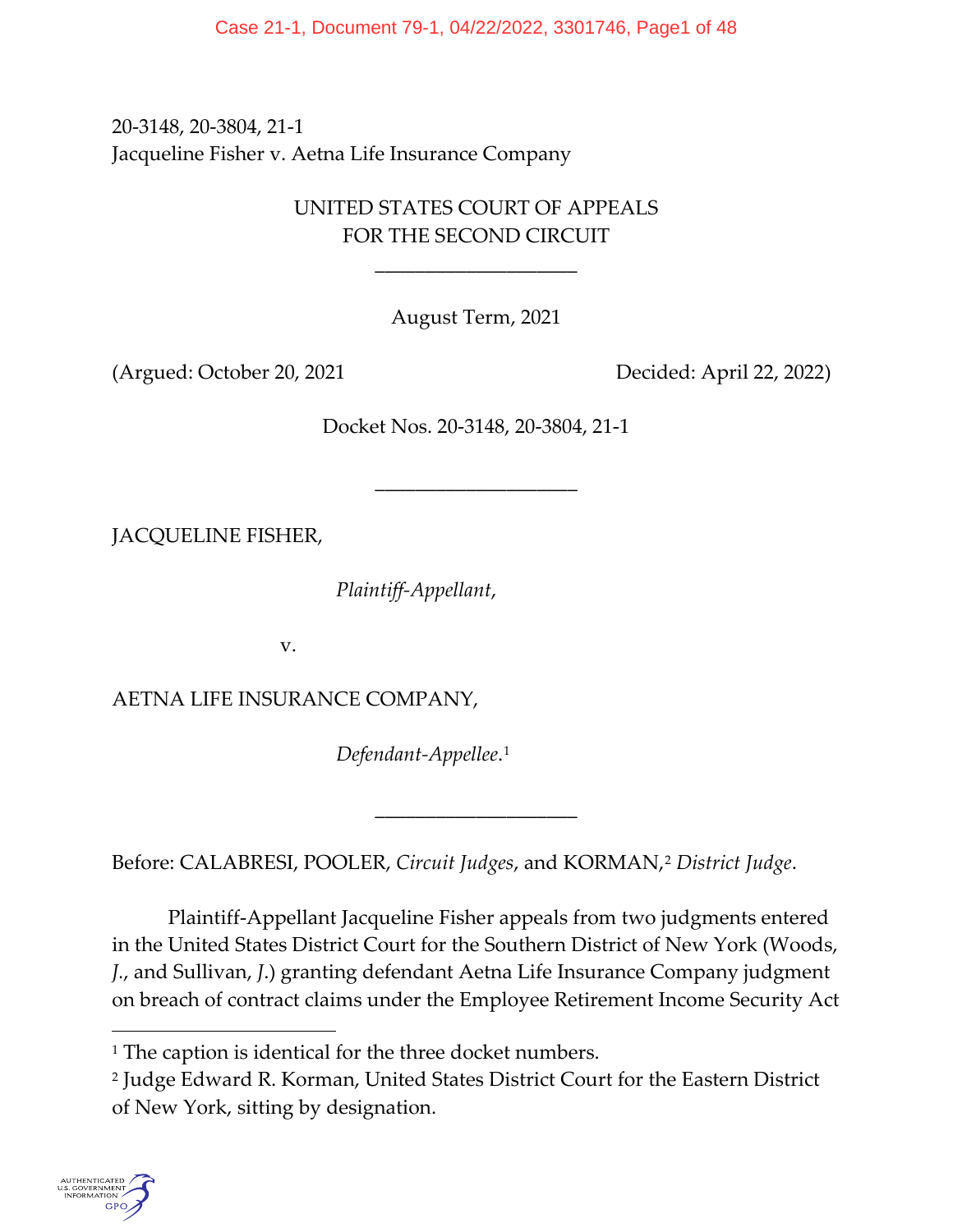of 1974 ("ERISA"). Fisher also takes an interlocutory appeal from the non-final order of the United States District Court for the Southern District of New York (Woods, *J.*) granting judgment to Aetna. We heard these appeals in tandem. Fisher contends that the insurance contract between the parties was governed by a document provided on January 9, 2014 instead of February 19, 2014; that she is entitled to a judgment based on Aetna's miscalculation of her copay; that even if the February 19 Document controls, the Patient Protection and Affordable Care Act, 42 U.S.C. § 18022(c)(1) ("ACA"), provides that Aetna must apply the individual out-of-pocket limit rather than the family out-of-pocket limit; and that the brand-generic cost differential Fisher paid for her brand-name medication should count toward her out-of-pocket limit.

We hold that (1) the February 19 document governed the contract of insurance between the parties because Fisher was on inquiry notice as to its terms; (2) Fisher is not entitled to a money judgment for her copay differential; (3) the ACA does not provide that the annual limitation on cost sharing for selfonly coverage applies to all individuals regardless of whether the individual is covered under an individual "self-only" plan or is covered by a plan that is other than self-only for plans in effect prior to 2016; and (4) neither the ACA nor the February 19 document required Aetna to apply the brand-generic cost differential charge to Fisher's out-of-pocket limit. We **AFFIRM** the district court judgments.

\_\_\_\_\_\_\_\_\_\_\_\_\_\_\_\_\_\_\_\_

Affirmed.

WILLIAM DUNNEGAN, Dunnegan & Scileppi LLC (Laura Scileppi, Richard Weiss, *on the brief*), New York, NY, *for Plaintiff-Appellant*.

EVAN YOUNG, Baker Botts L.L.P. (Earl B. Austin, *on the brief*), New York, NY, *for Defendant-Appellee.*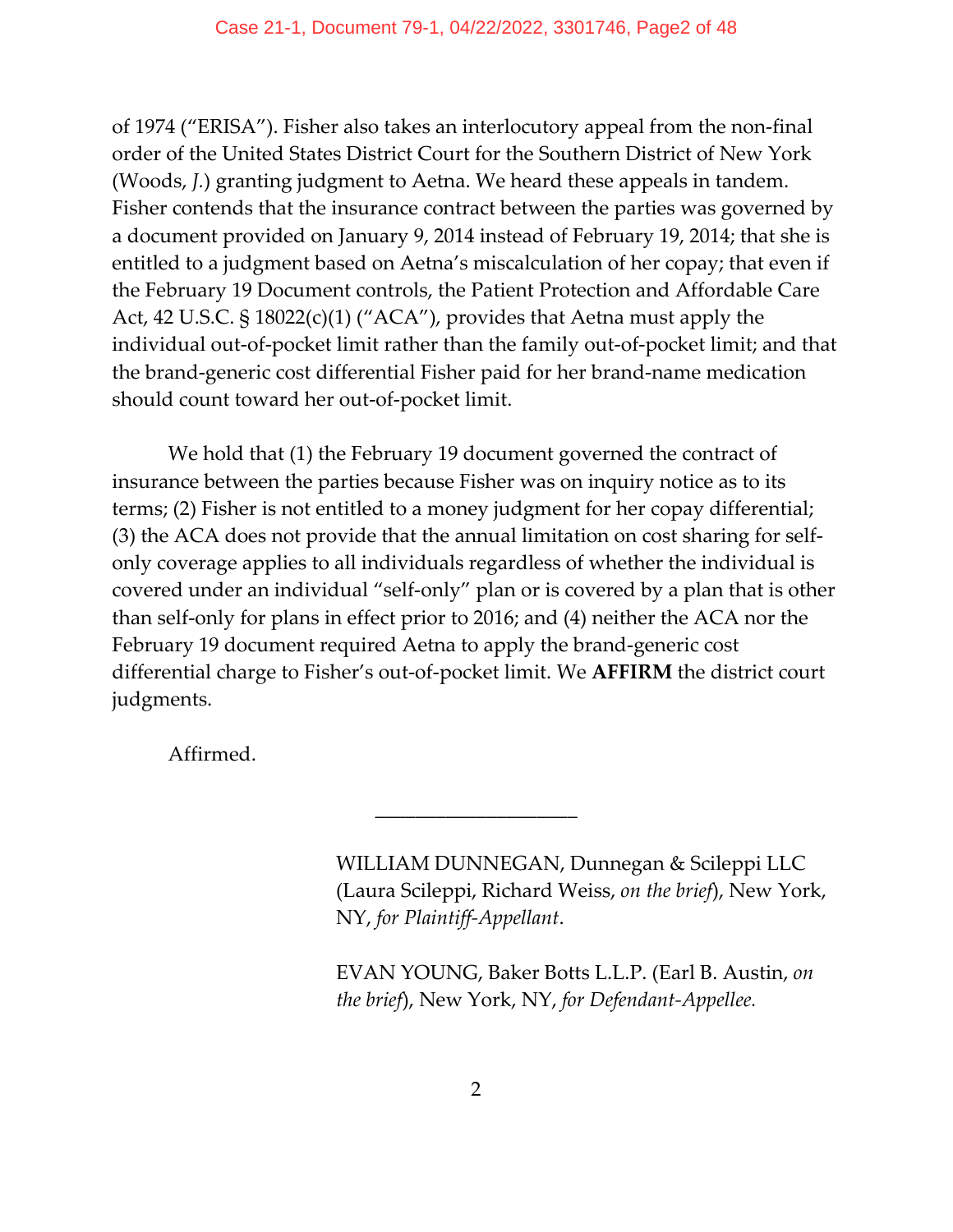## POOLER, *Circuit Judge*:

This case arises from three separate but related appeals of Jacqueline Fisher, which we heard in tandem. First, Fisher appeals from the judgment of the United States District Court for the Southern District of New York (Woods, *J.*) granting judgment to Aetna Life Insurance Company on Count I of Fisher's claim for breach of contract under the Employee Retirement Income Security Act of 1974 ("ERISA") regarding her 2014 health insurance plan with Aetna. Second, Fisher appeals from the judgment of the district court (Sullivan, *J.*) granting judgment to Aetna on Fisher's claim for breach of contract under ERISA regarding her 2015 health insurance plan. Third, Fisher takes an interlocutory appeal from the non-final order of the district court (Woods, *J.*) ruling in favor of Aetna on Count II of Fisher's 2014 breach of contract claim under ERISA.

In Fisher's complaint regarding her 2014 health insurance plan, Count I alleged that the document Fisher received on January 9, 2014 ("January 9 Document") was the governing health insurance contract between the parties and Aetna breached that contract by failing to reimburse Fisher for her purchases of EffexorXR, a brand-name antidepressant. Aetna argued that the insurance contract was governed by the terms provided in a document Fisher received on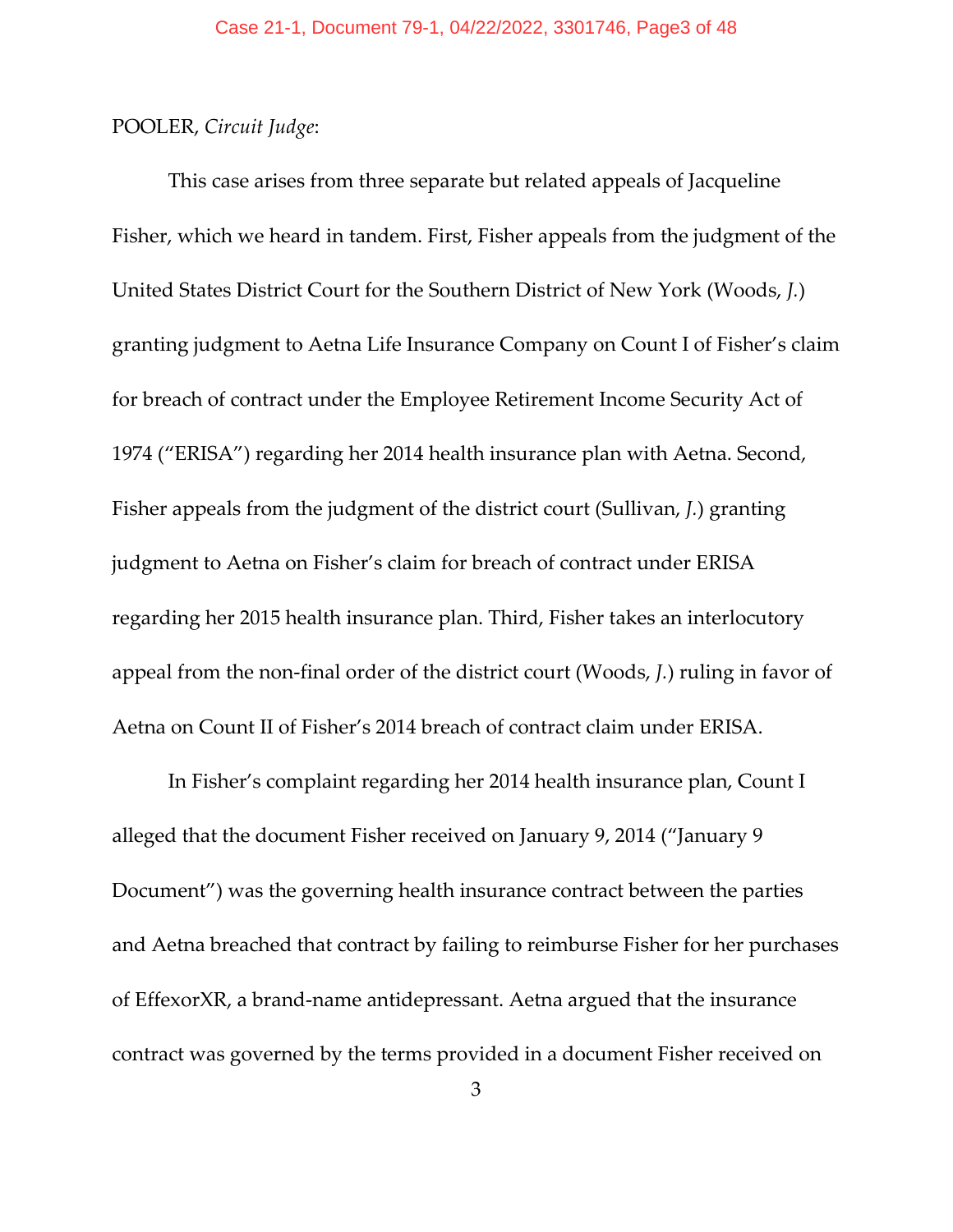February 19 ("February 19 Document"). The February 19 Document, unlike the January 9 Document, contained a "Choose Generic" clause which required insurees who elected to take a brand-name drug, to pay the price difference between the brand-name drug and its generic equivalent. Count II alleged, in the alternative, that even if the document Fisher received on February 19 governed the health insurance contract between the parties, Aetna had breached that contract by failing to reimburse Fisher for her purchases of EffexorXR. Additionally, for both counts, Fisher alleged that Aetna breached its obligations by failing to pay for Fisher's purchases of EffexorXR after she met her out-ofpocket limit.

The district court (Woods, *J.*) held a bench trial and called its own witnesses. Ultimately, the district court granted judgment to Aetna on Count I. The district court concluded that, because Fisher was on 'inquiry notice,' the February 19 Document governed the contract of insurance between the parties. Because the February 19 Document included a "Choose Generic" clause, Fisher was required to pay the difference between EffexorXR and its generic equivalent. Therefore, Aetna did not breach the contract by charging Fisher for the cost difference between EffexorXR and its generic equivalent. As to Count II, the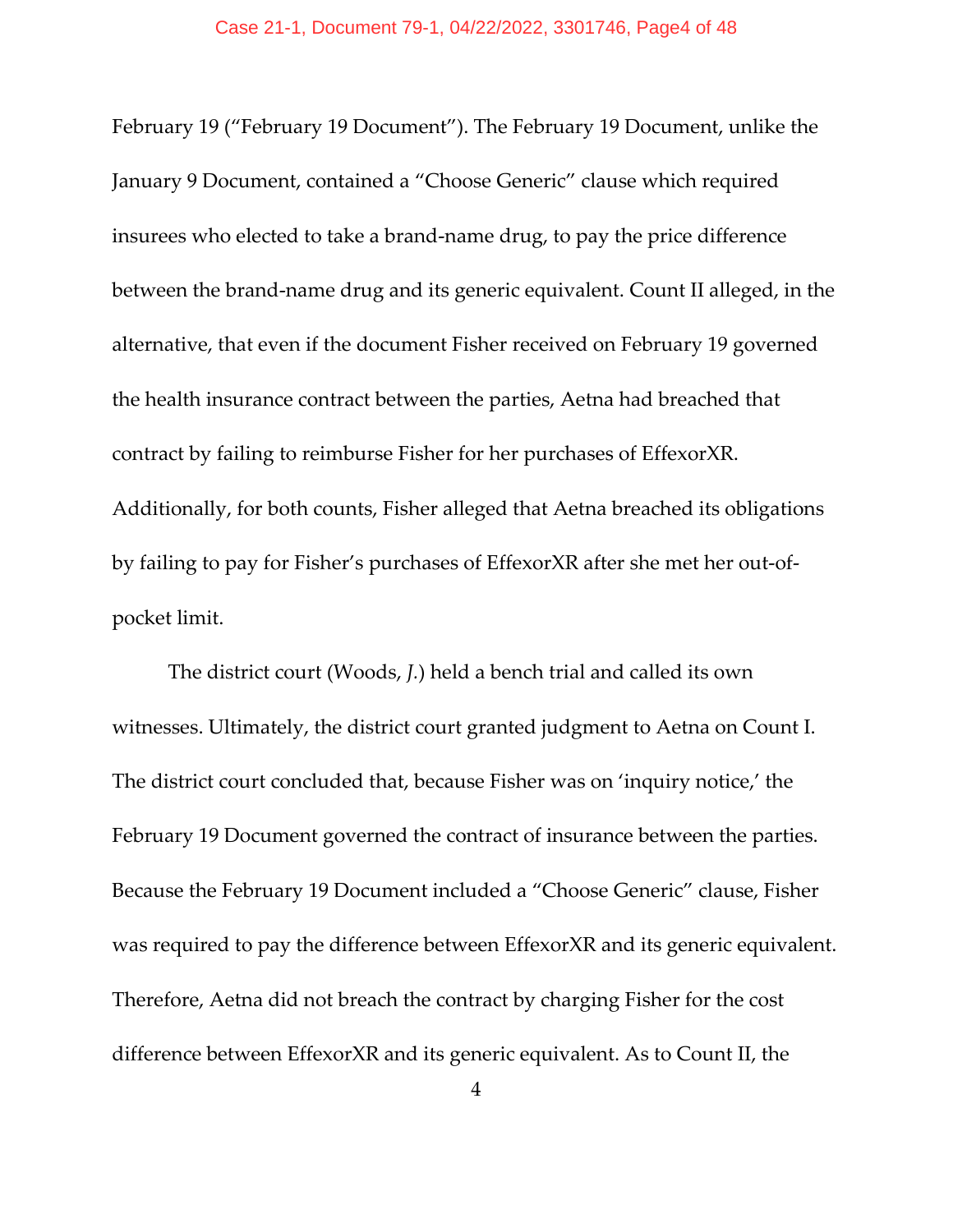district court granted partial summary judgment to Aetna holding that Aetna properly applied the family out-of-pocket limit to Fisher's claims and that her purchases of EffexorXR did not count toward her out-of-pocket limit.

Fisher brought a second complaint, this time regarding her 2015 health insurance plan, which largely reprised her allegations in Count II. After remanding to Aetna for a recalculation of Fisher's benefits, the district court (Sullivan, *J.*) granted summary judgment to Aetna holding that Fisher was not entitled to a judgment for her copay differential and that the ACA was ambiguous on whether the individual or family out-of-pocket limit applied to an individual on a family health insurance plan, so the terms of the insurance contract controlled.

Fisher appeals the decisions of the district courts, arguing that the district courts erred in finding that she was on inquiry notice, that she is entitled to a judgment for Aetna's miscalculation of her copay differential, that the ACA provided that the individual out-of-pocket limit applied to her, and that the ACA required Aetna to apply the brand-generic cost differential charge to Fisher's outof-pocket limit. We conclude the district court properly found that Fisher was on inquiry notice because the terms of the February 19 Document were obvious and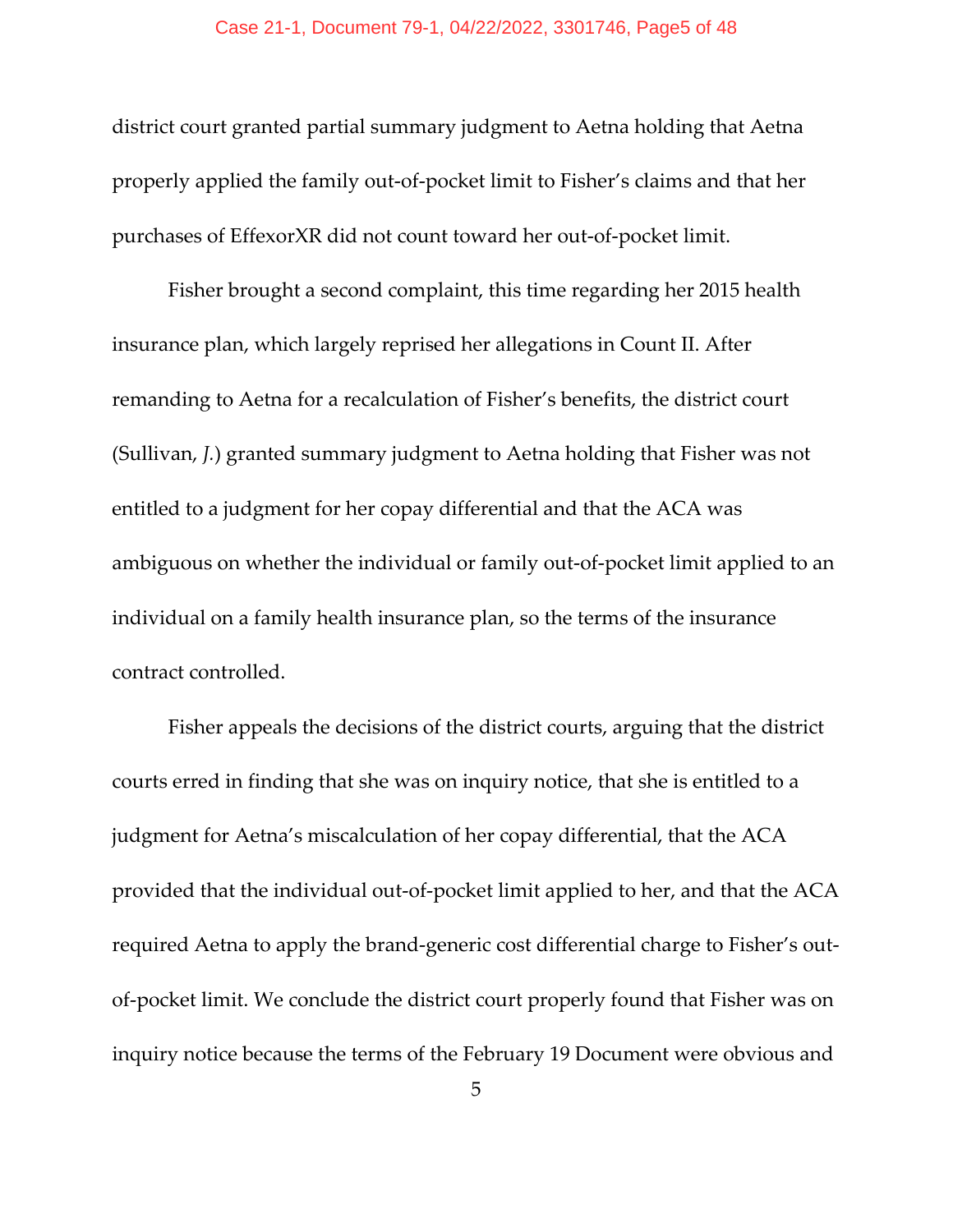called to Fisher's attention in the January 9 Document as well as through her health insurance broker. We also agree that, because Aetna's decision on remand to award her the copay differential she requested was not arbitrary or capricious, Fisher is not entitled to judgment. Moreover, because the language of the ACA is ambiguous as to whether the individual out-of-pocket limit applies to an individual on an other than self-only plan, we conclude the language of the insurance contract controls and that the controlling regulations mandating otherwise did not go into effect until 2016. Finally, the ACA does not provide that Aetna apply the brand-generic cost differential to Fisher's out-of-pocket limit because her purchases of EffexorXR were not a covered service under the terms of the ACA. Accordingly, we affirm the district courts' grants of summary judgment.

### **BACKGROUND**

### **I. Dunnegan & Scileppi's Health Insurance Plans**

Fisher is the spouse of William Dunnegan, a name partner at Dunnegan & Scileppi LLC ("D&S"), a New York based law firm. D&S offers health insurance coverage to its employees (such as Dunnegan) and their beneficiaries (such as Fisher) through a small business group insurance policy. In 2013, D&S had health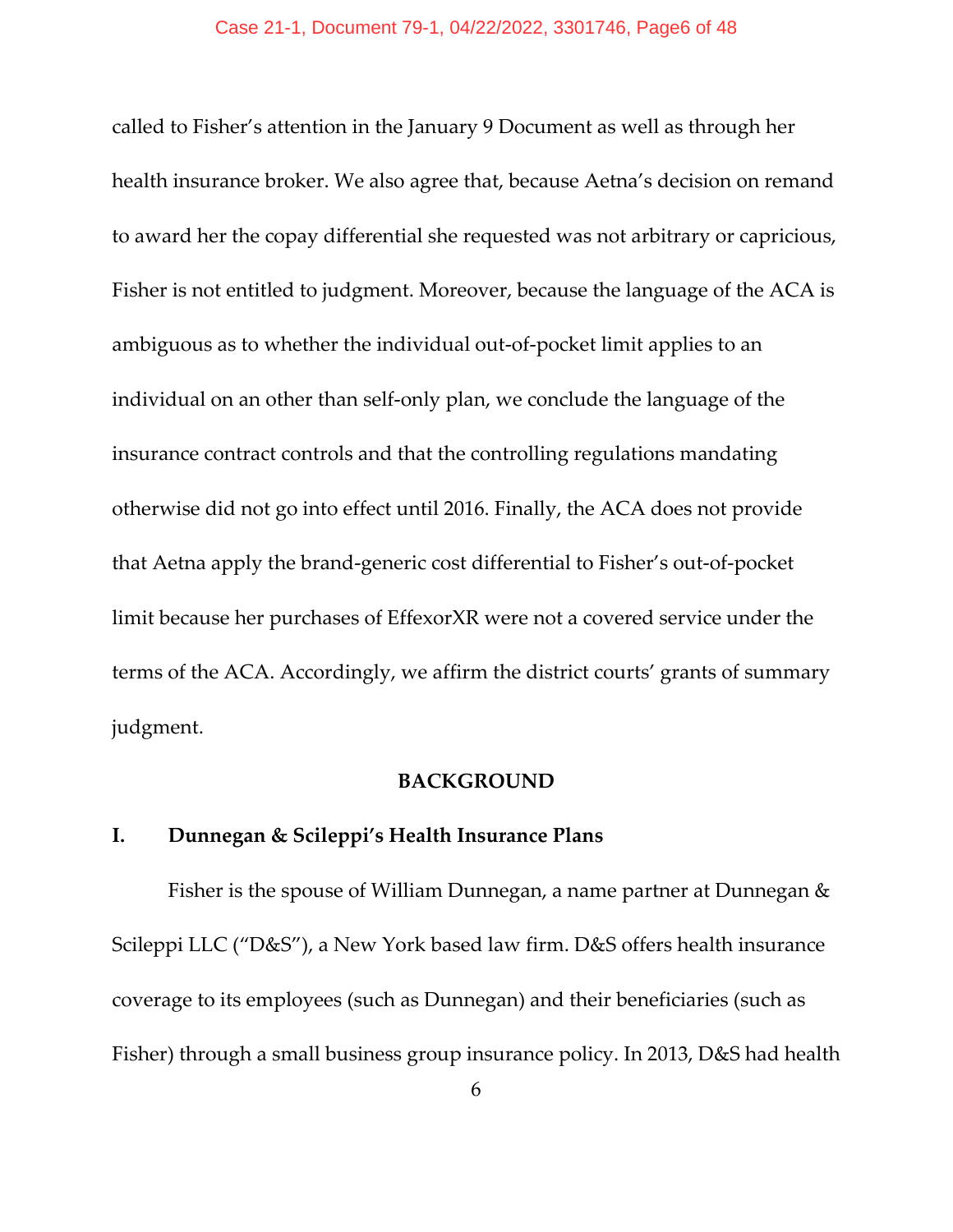insurance coverage through a policy issued by Oxford Health. Fred Warner, an independent insurance broker who assisted D&S with selecting a group health insurance policy, advised D&S that the Oxford policy was up for renewal, but the deductible was projected to increase for 2014. Dunnegan worked with Warner to find a new group health insurance plan for the firm. On November 25, 2013, Warner sent Dunnegan an email attaching a summary chart of various group health plans for 2014. As an insurance broker, Warner had access to various plan documents and details through multiple sources. D&S ultimately selected a small business group plan from Aetna known as the Aetna New York "Silver OAMC 2000 80/60 HSA PY" ("2014 Aetna NY Silver Plan").

Under New York law, the Department of Financial Services ("DFS") regulates small business group health insurance plans in New York and all health insurance providers are required to submit their small business policies for DFS review and approval. DFS approved of the 2014 Aetna NY Silver Plan in October 2013. Once approved, Aetna could not lawfully change the terms of the plan without DFS approval.

On December 18, 2013, D&S and each of its six employees sent completed applications for the 2014 Aetna NY Silver Plan to Warner. The application that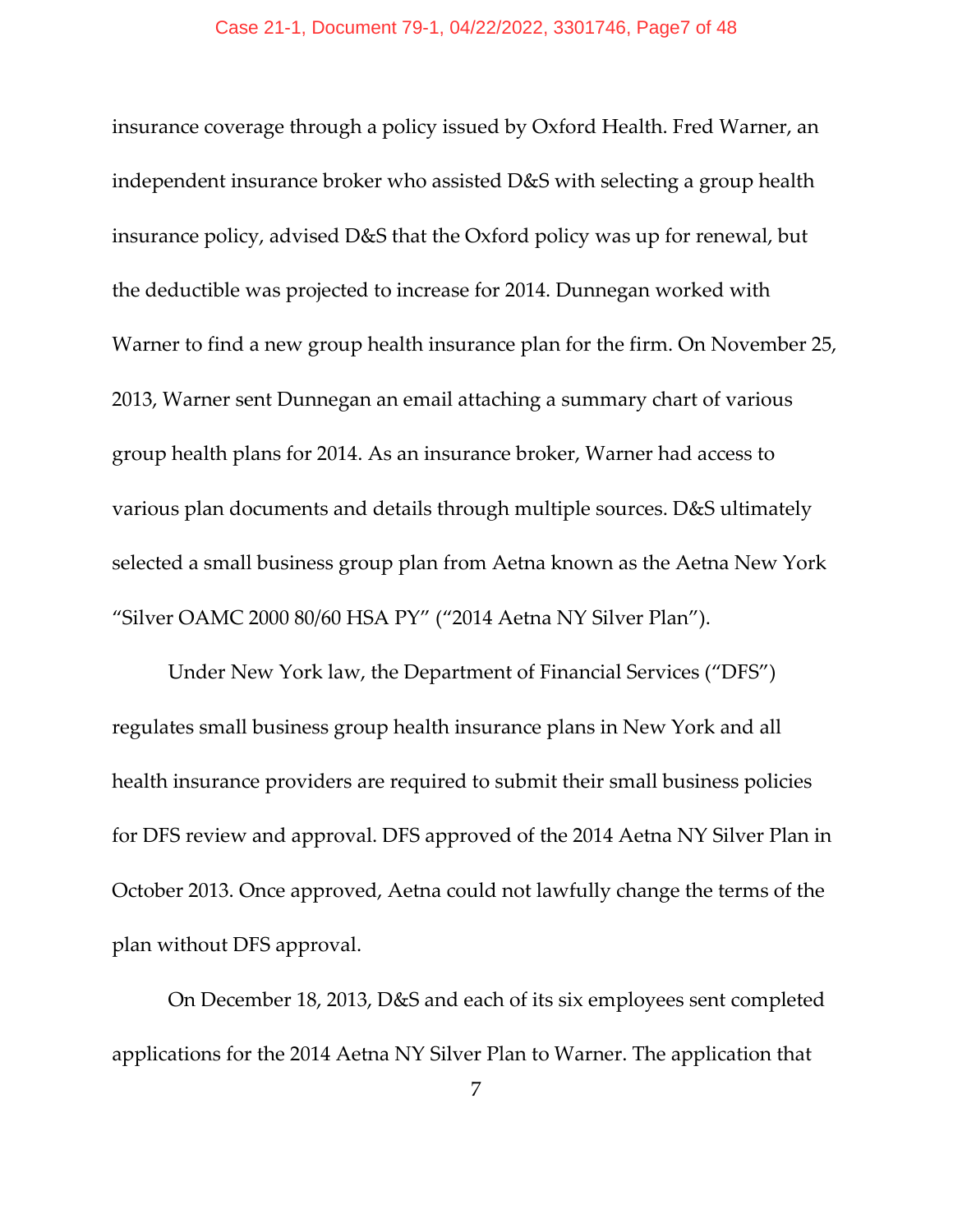Dunnegan executed on behalf of D&S contained, among other things, the

following provisions:

The plan documents, including the policy and certificate, will determine the contractual provisions, including procedures, exclusions, and limitations relating to the plan and will govern in the event they conflict with any benefits comparison, summary or other description of the plan.

. . .

. . . . I understand that this application will form a part of the Group Agreement or Group Policy issued by Aetna, and by my signature below I agree to be bound by the terms and conditions of that Group Agreement or Group Policy.

No. 20-3148, App'x at 126.

## **II. January 9 Document and February 19 Document**

On January 8, 2014, Aetna sent Warner an email to inform him that Aetna had approved D&S's application. On January 9, 2014, Aetna sent D&S a fivepage document titled "Final Rates." This document contained general information about the 2014 Aetna NY Silver Plan that D&S selected, including the total monthly premium, coinsurance levels, and deductible. The January 9 Document disclosed that "[t]his preliminary rate sheet should be read in conjunction with the more detailed benefit descriptions, exclusions and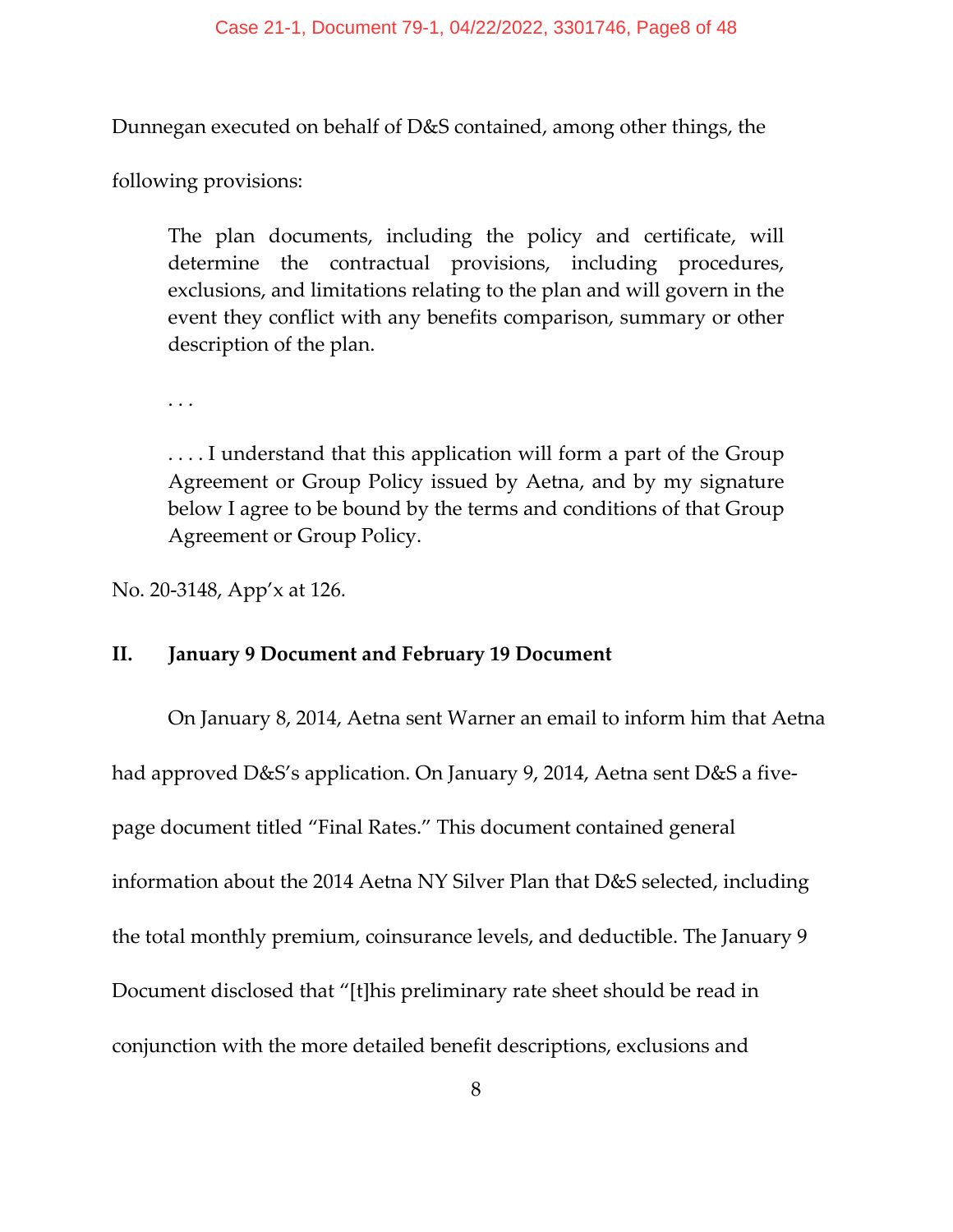limitations, and underwriting guidelines contained in your product brochures. For more information, please contact your licensed Agent or Sales Representative." No. 20-3148, App'x at 162. There were no other files attached to the January 9 Document. Warner testified that the January 9 Document "obviously" did not have every term and condition associated with the 2014 Aetna NY Silver Plan. No. 20-3148, App'x at 88, at 98:19-23. At trial, Dunnegan testified that "when I originally got the [January 9 Document] handed to me by [the office manager] on January 9th, my initial reaction was there's more to this; where's the rest of it?" No. 20-3148, App'x at 110, at 482:20-22. D&S sent the executed document to Aetna on January 9, 2014.

On February 19, Aetna mailed a form letter to D&S enclosing a document purporting to be a group insurance policy. The February 19 Document did not deviate from the model language approved by DFS. Before February 19, 2014, the draft of the February 19 Document existed only in electronic form and was not publicly available. But detailed information about the plan was available to Aetna employees beginning in November 2013, after the plans had been approved by DFS. Aetna employees could access this information to answer questions about benefits under the 2014 Aetna NY Silver Plan.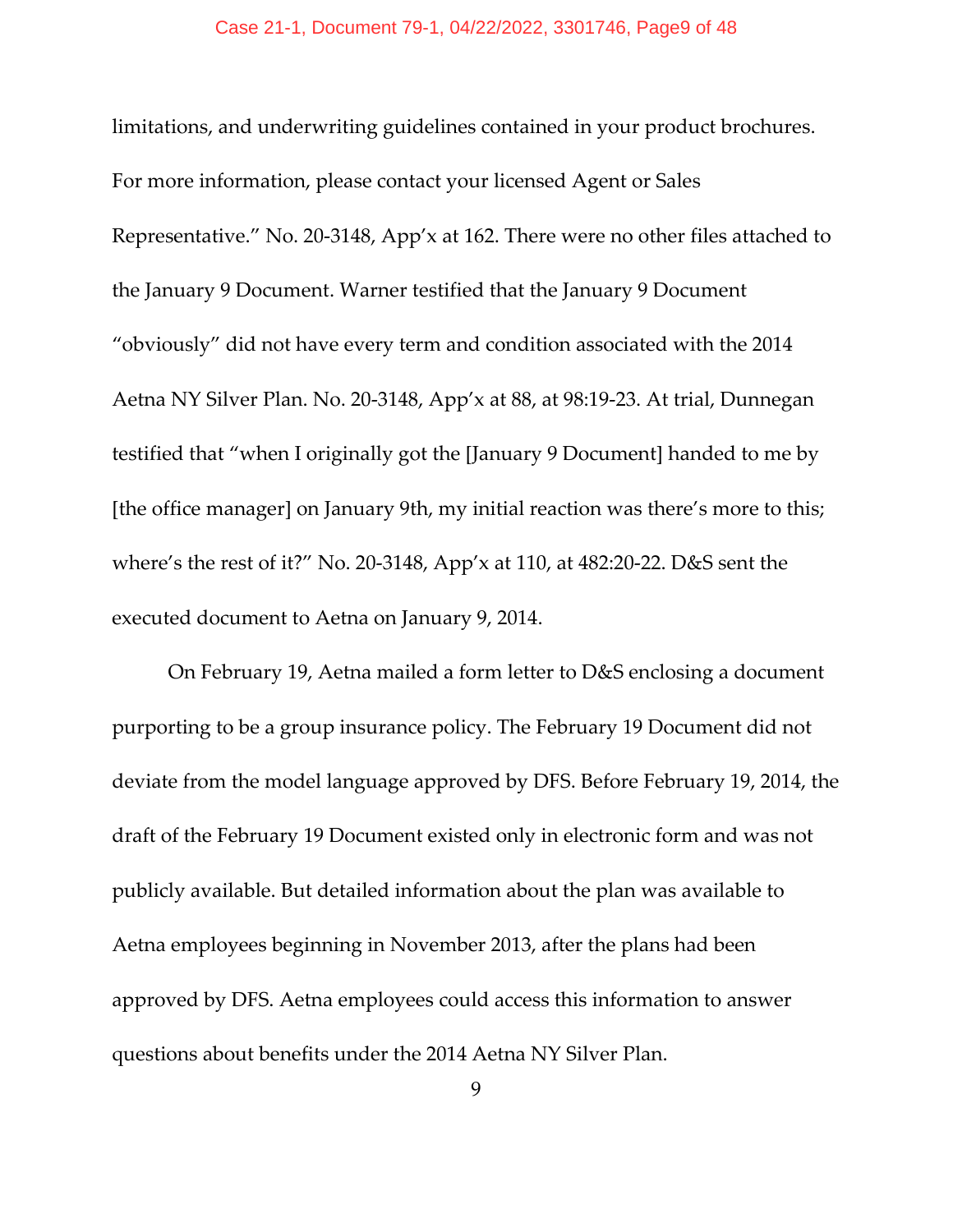## **III. Fisher's EffexorXR Prescription**

The February 19 Document included the following clause:

An additional charge may apply when a Prescription Drug on a higher tier is dispensed at Your or Your Provider's request, when a chemically equivalent Prescription Drug is available on a lower tier unless We approve coverage at the higher tier. You will have to pay the difference between the cost of the Prescription Drug on the higher tier and the cost of the Prescription Drug on the lower tier. The cost difference must be paid in addition to the lower tier Copayment or Coinsurance.

No. 20-3148, App'x at 334. This is widely known in the health insurance industry as a "Choose Generic" provision. Under a Choose Generic provision, a member must first try the generic version of a medication before Aetna will approve the brand-name equivalent. If the member chooses the brand-name drug, without a waiver of the Choose Generic requirement, then the member must pay an additional charge equal to the difference in cost between the brand-name and the generic. The member can request a waiver of the Choose Generic provision, but Aetna requires the member's doctor to provide documentation showing that the brand-name drug is medically necessary. This Choose Generic clause was not present in the January 9 Document.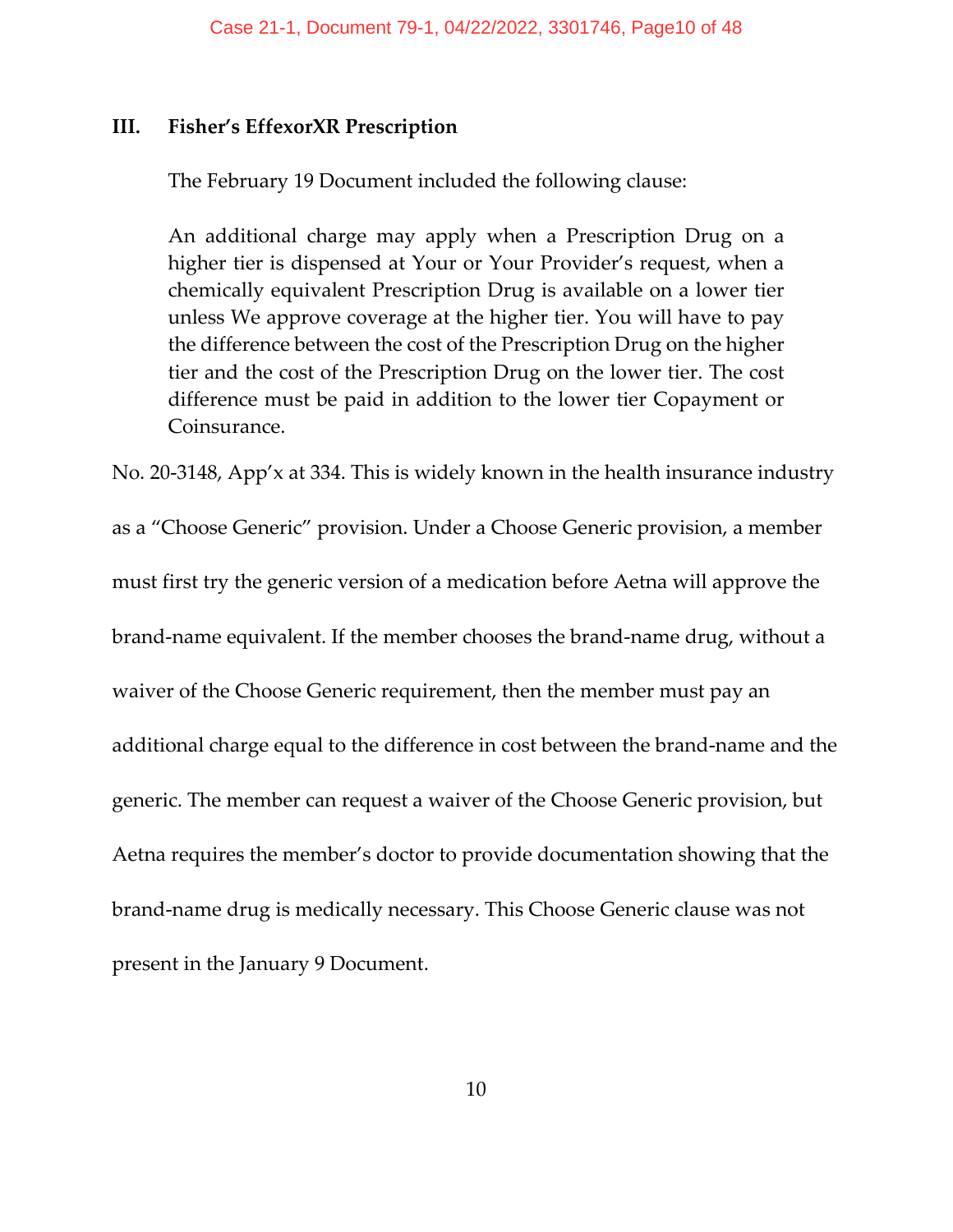Fisher suffered from severe recurrent major depression and was prescribed EffexorXR. EffexorXR is a brand-name drug for which a generic, venlafaxine, exists. The Aetna Formulary, Aetna's prescription drug guide, classified EffexorXR as a Tier 3 drug, which meant it was subject to the Choose Generic provision. The cost of a 30-day supply of EffexorXR ranged from \$350-\$500 while the cost of venlafaxine was \$35. Fisher submitted a prescription for EffexorXR on January 29, 2014, but Aetna declined to cover Fisher's EffexorXR prescription. Fisher's doctor submitted a form requesting Aetna cover EffexorXR which Aetna then approved. Importantly, however, Aetna did not waive the additional charge applicable to the brand-name drug. Aetna acknowledged that EffexorXR was "approved for coverage" but did not approve additional reimbursement for it. No. 20-3148, App'x at 63-64, ¶ 79. This approval allowed Fisher to purchase EffexorXR at her pharmacy at Aetna's negotiated price, but did not permit Fisher to receive reimbursement for her purchases.

Fisher's pharmacy submitted claims to Aetna on behalf of Fisher for the price of EffexorXR. Aetna created records showing that Fisher had to pay for the prescription and posted the records to a website accessible to Fisher. The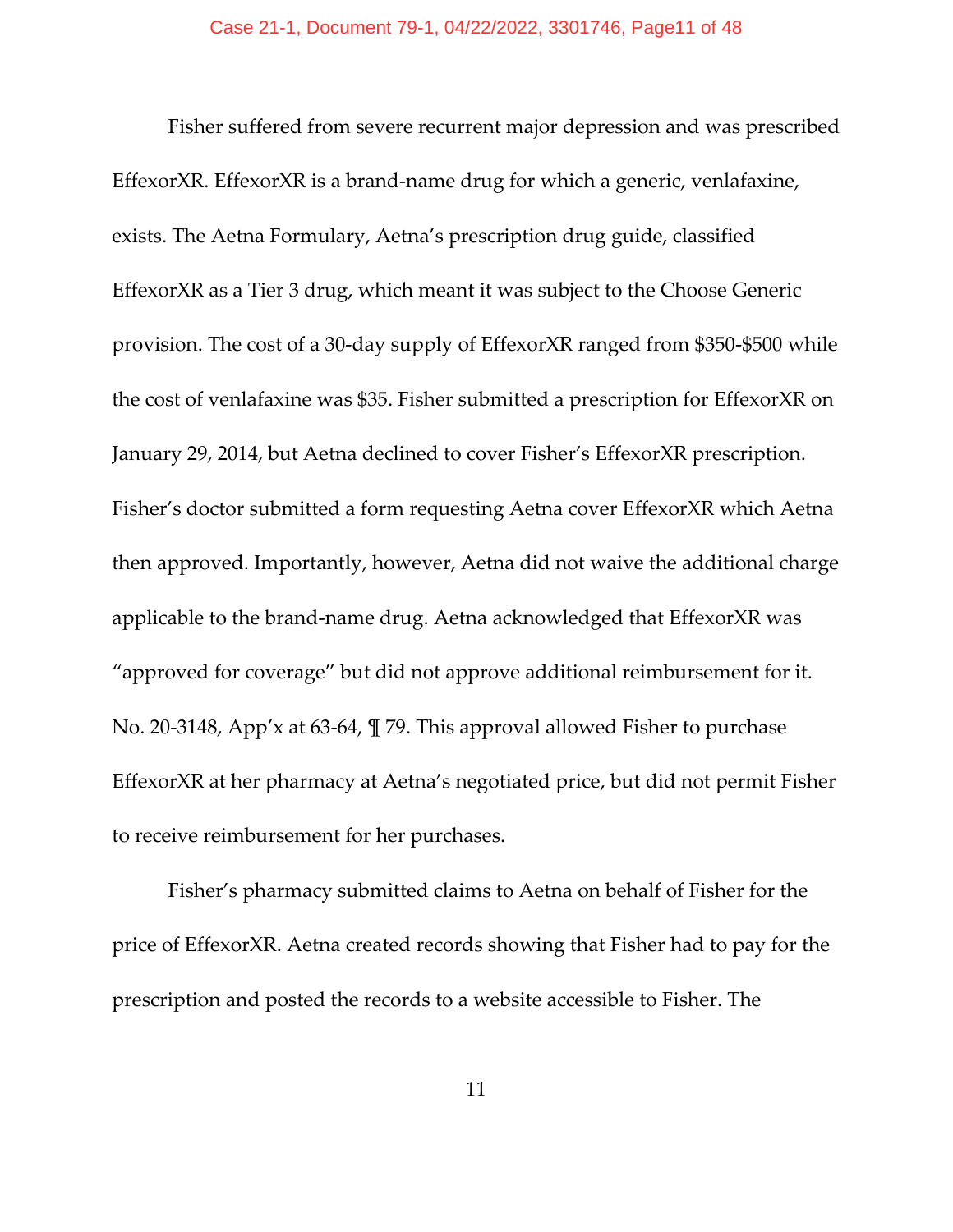maximum amount Fisher's family paid for medical products or services in 2014 that could count toward their out-of-pocket limit was \$8,951.14.

Fisher continued to purchase EffexorXR in 2015 when she was on a new health policy administered by Aetna. The 2015 policy contained the same Choose Generic clause as the February 19 Document. Aetna applied the full cost of Fisher's January, February, March, and April purchases of EffexorXR (\$540.11 each) to her 2015 deductible. Fisher asserts she met her deductible on May 4, 2015, but Aetna did not reimburse her for any costs after that date. On August 31, 2015, Fisher's purchase of EffexorXR took her annual medical spending over \$6,000 which she alleges is above her out-of-pocket limit, but Aetna still refused to cover Fisher's purchases of EffexorXR for the rest of 2015.

## **IV. Fisher's Appeal Within Aetna**

In August 2014, Dunnegan and Warner contacted Aetna about its decisions concerning coverage of EffexorXR. Aetna informed them that if Fisher and her doctor submitted a medical-necessity waiver of the Choose Generic clause, Aetna may approve and cover EffexorXR retroactively. Dunnegan initially sent a fax to Fisher's doctor, Dr. Rosenfeld, requesting he call Aetna, but just two days later, sent another fax instructing Dr. Rosenfeld to disregard the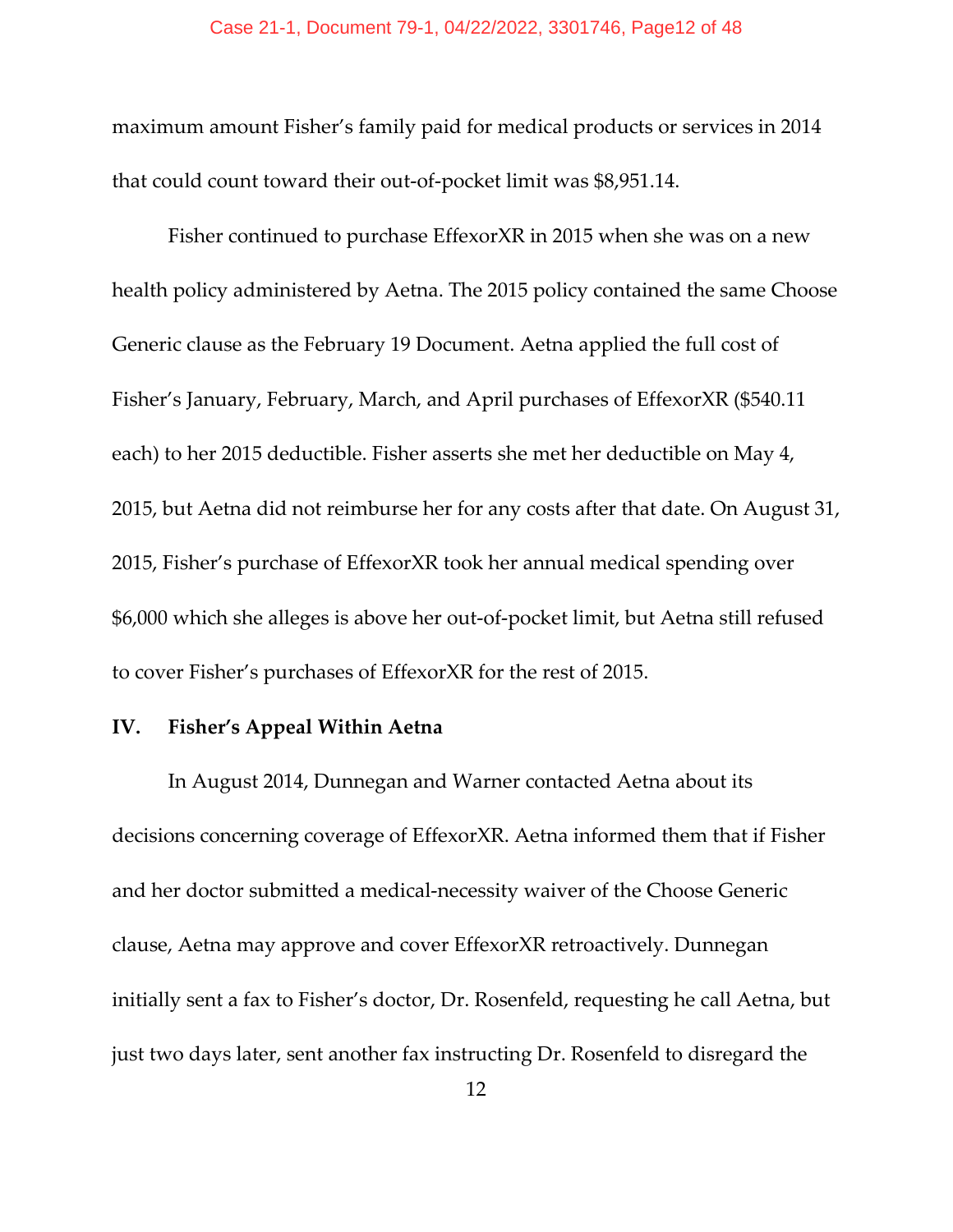previous one because "Aetna has no interest in making an honest interpretation of its policy and . . . talking to [Aetna] is a waste of time." No. 20-3148, App'x at 416. Dunnegan, instead, submitted an appeal within Aetna on September 8, 2014. Aetna denied the appeal and instead of filing a second-level appeal, Fisher sued Aetna on behalf of herself and all others similarly situated.

#### **V. Procedural History**

## **A. Fisher's First Suit - 2014 Health Insurance Plan**

#### **1. Initial Proceedings**

On January 15, 2015, Fisher filed a complaint against Aetna asserting two claims for damages under ERISA. Count I alleged that the January 9 Document was the governing health insurance contract between the parties and that Aetna had breached that contract by failing to reimburse Fisher for her purchases of EffexorXR. Count II alleged, in the alternative, that even if the February 19 Document governed the health insurance contract between the parties, Aetna breached that contract by failing to reimburse Fisher for her purchases of EffexorXR. Additionally, for both counts, Fisher alleged that Aetna breached its obligations by failing to pay for Fisher's purchases of EffexorXR after she met her out-of-pocket limit.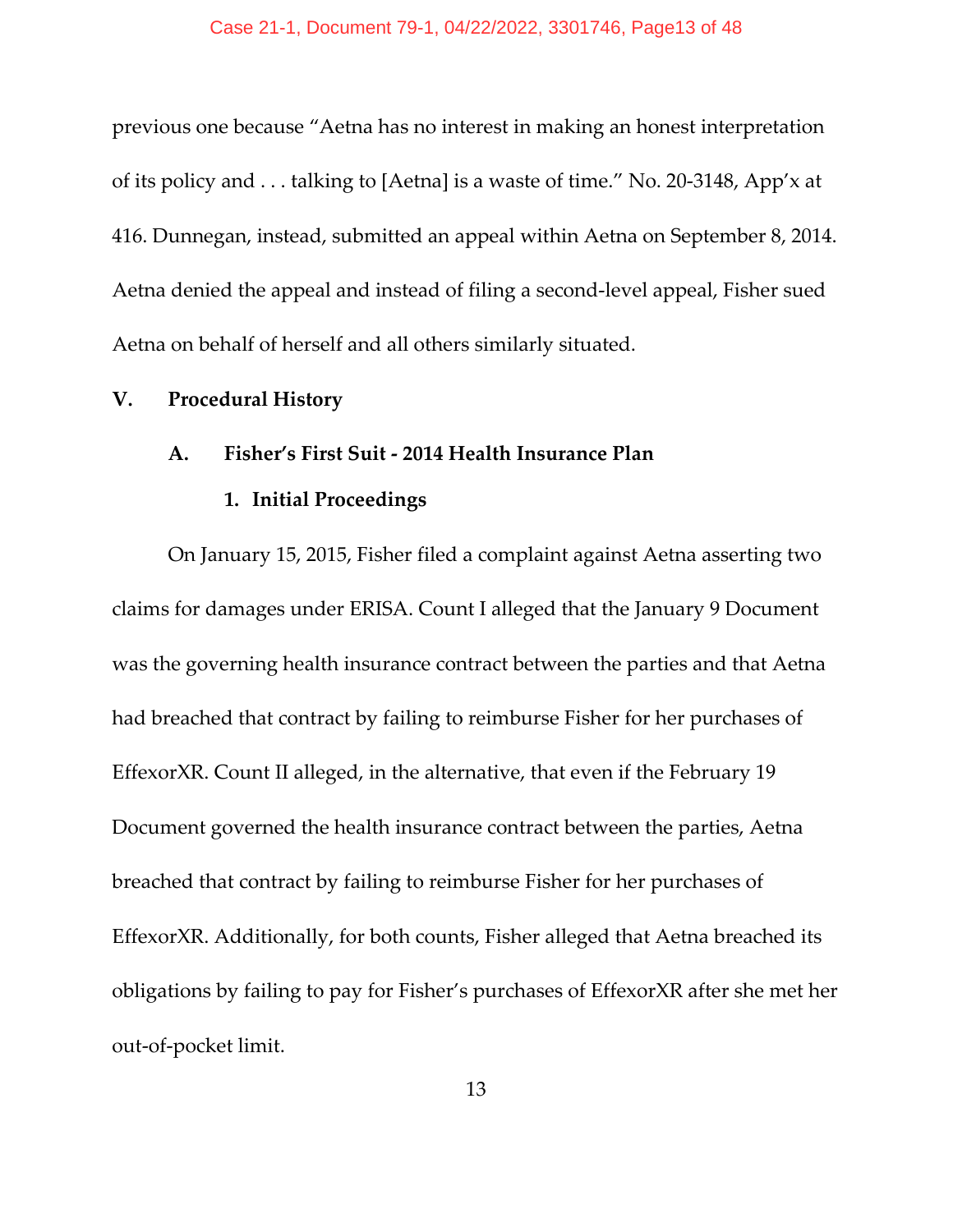The parties moved for summary judgment. On July 29, 2016, the district court (Woods, *J.*) denied Fisher's summary judgment motion. The district court conducted a bench trial and called its own witnesses. The court called three witnesses from March 8, 2017 to March 10, 2017: (1) Warner; (2) Karen Pribush, a former Aetna employee; and (3) Dunnegan.

#### **2. Count I**

On May 29, 2020, the district court issued a decision, making various findings of fact and concluding that Aetna was entitled to judgment on Fisher's first breach of contract claim. *Fisher v. Aetna Life Ins. Co.* ("*Fisher I*"), No. 1:15-CV-283-GHW, 2020 WL 2792994, at \*13 (S.D.N.Y. May 29, 2020). The court did not rule on Count II of Fisher's claim for breach of the February 19 Document because Aetna had not moved for judgment on that claim.

The factual determinations by the district court included finding Warner's testimony that he could not retrieve a summary of benefits of the health insurance plan not credible, finding Dunnegan's belief that the January 9 Document constituted D&S's entire Aetna insurance policy not credible, and finding that Dunnegan and D&S were on inquiry notice of the terms of the February 19 Document after they received the January 9 Document. The court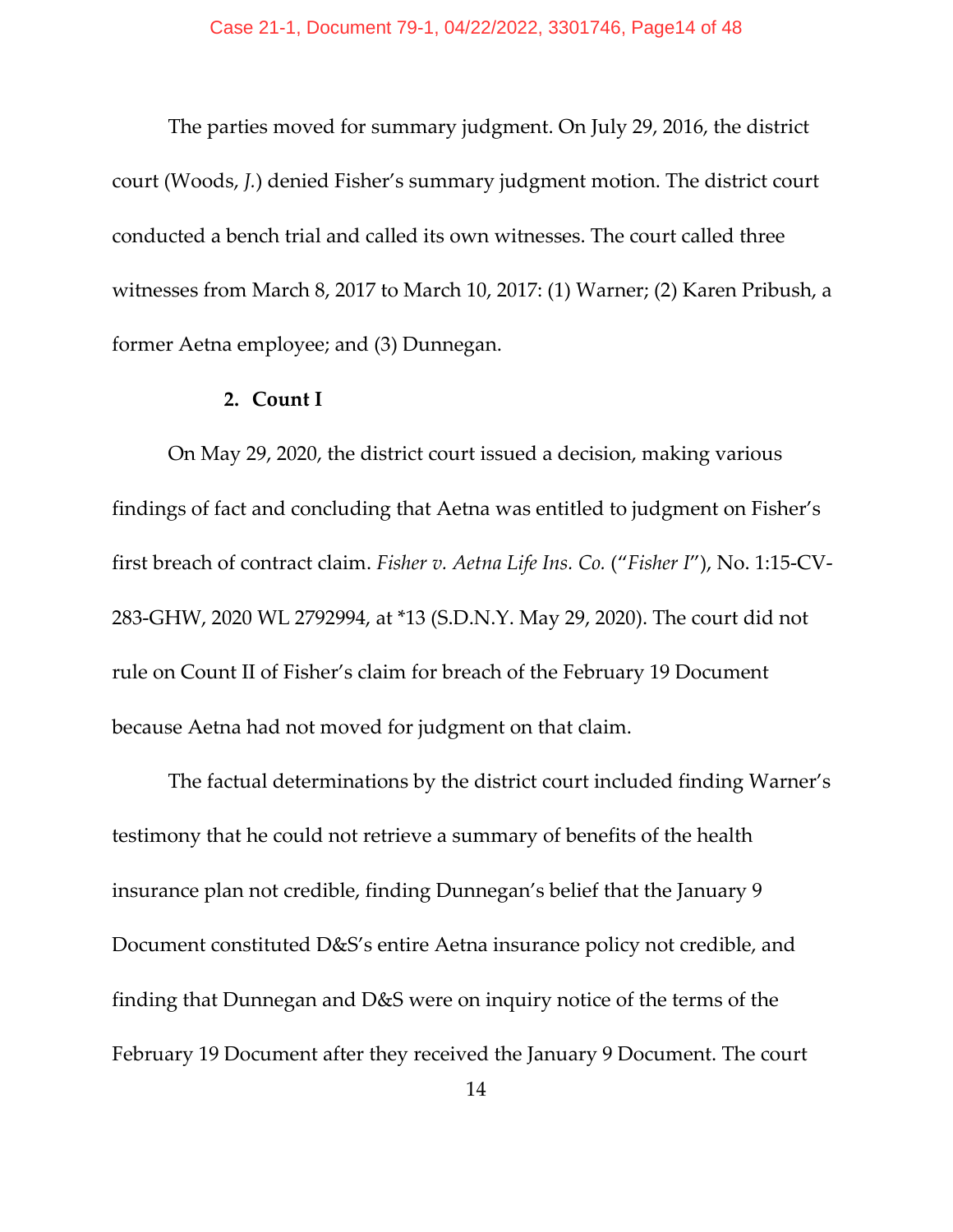found that Aetna intended to offer an insurance contract with the terms of the February 19 Document, it was obvious to D&S that Aetna had offered to provide health insurance on the terms set forth in the February 19 Document, and D&S could have learned the "material terms" of the February 19 Document by calling Aetna. *Fisher I*, 2020 WL 2792994, at \*8.

#### **3. Count II**

With respect to Fisher's second claim that Aetna breached the terms of the February 19 Document, the district court (Woods, *J.*) issued a memorandum opinion and order on August 12, 2020. *Fisher v. Aetna Life Ins. Co.* ("*Fisher II*"), 478 F. Supp. 3d 489, 491 (S.D.N.Y. 2020). The district court granted partial summary judgment to Fisher because Aetna charged Fisher more than it should have when it applied the coinsurance applicable to non-preferred brands instead of the lower copay applicable to generic drugs once Fisher met her deductible which amounted to a difference of \$179.76. Aetna conceded it had miscalculated the coinsurance/copayment scheme for Fisher's EffexorXR prescriptions. The district court dismissed the remainder of Count II, concluding that the ACA did not require insurers to apply the individual out-of-pocket limit to individuals on family health insurance plans and that Fisher's purchases of EffexorXR were not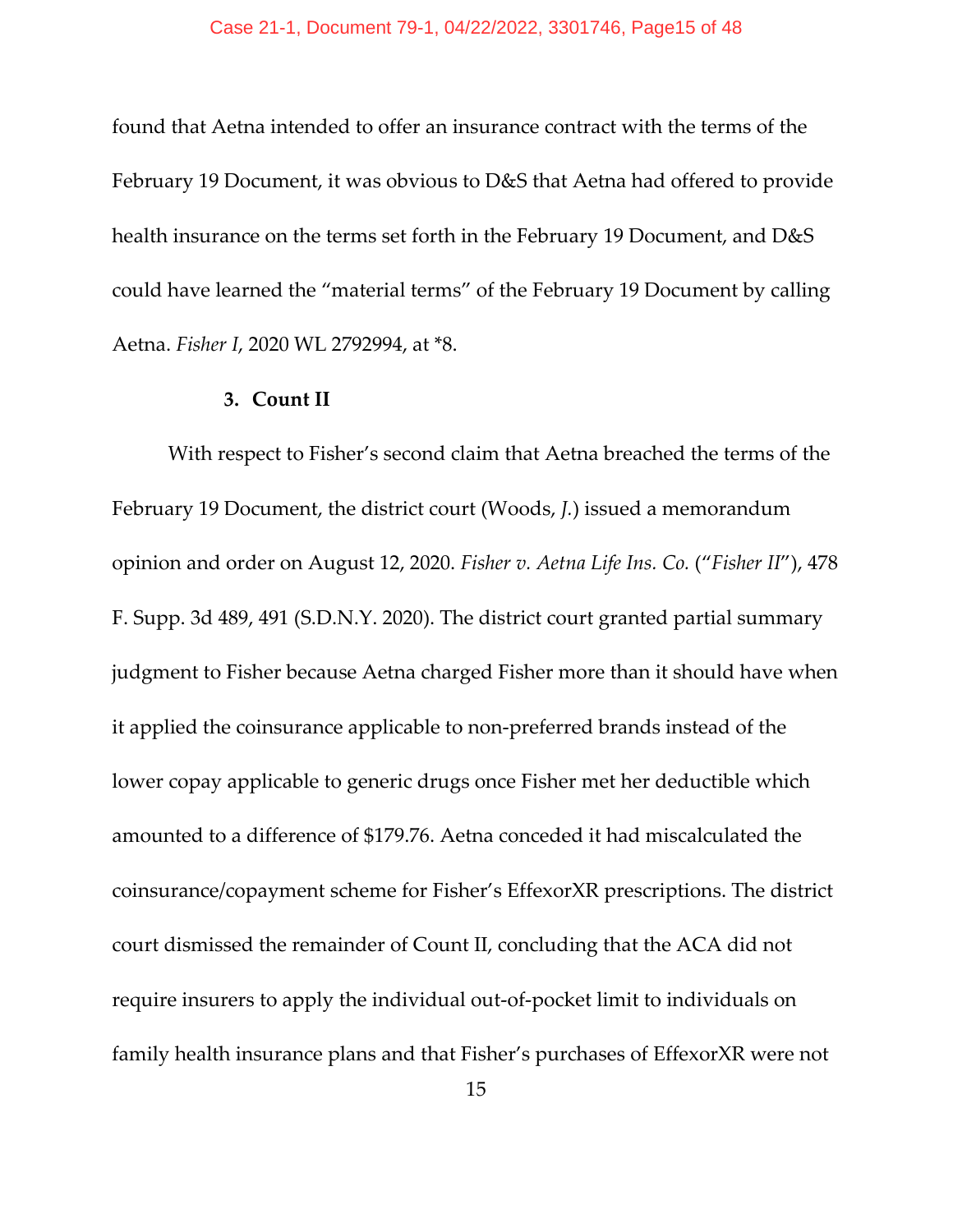a covered service under the ACA. However, the district court certified the questions concerning the out-of-pocket limit under the ACA for interlocutory review pursuant to 28 U.S.C. § 1292(b).<sup>[3](#page-15-0)</sup> This interlocutory appeal is docket no. 21-1-cv.

## **B. Fisher's Second Suit – 2015 Health Insurance Plan**

#### **1. Remand to Aetna**

On January 8, 2016, Fisher brought another complaint against Aetna,

largely reiterating Count II from her first complaint. The parties filed cross-

motions for summary judgment. On March 31, 2017, a few weeks after the bench

trial concluded for Fisher's first complaint, another district court (Sullivan, *J.*)

<span id="page-15-0"></span><sup>&</sup>lt;sup>3</sup> Because Fisher intended to move for class certification regarding the partial relief she was granted by the district court (Woods, *J.*) in its August 13, 2020 order, the district court did not enter judgment on Fisher's second claim at the time. However, the district court did not delay entering judgment on Fisher's first claim because of the potential inefficiencies that could result if Fisher successfully certified a class under her second claim which assumed the February 19 Document is the binding contract. If this Court reversed the district court's finding that the February 19 Document is a binding contract, then that would have required the decertification of a class based on the February 19 Document and the certification of a new class based upon the January 9 Document. To avoid such inefficiencies, the district court issued a Rule 54(b) certification for Fisher's Count I claim and certified the entirety of the district court's decision on Count II for interlocutory appeal under 28 U.S.C. § 1292(b).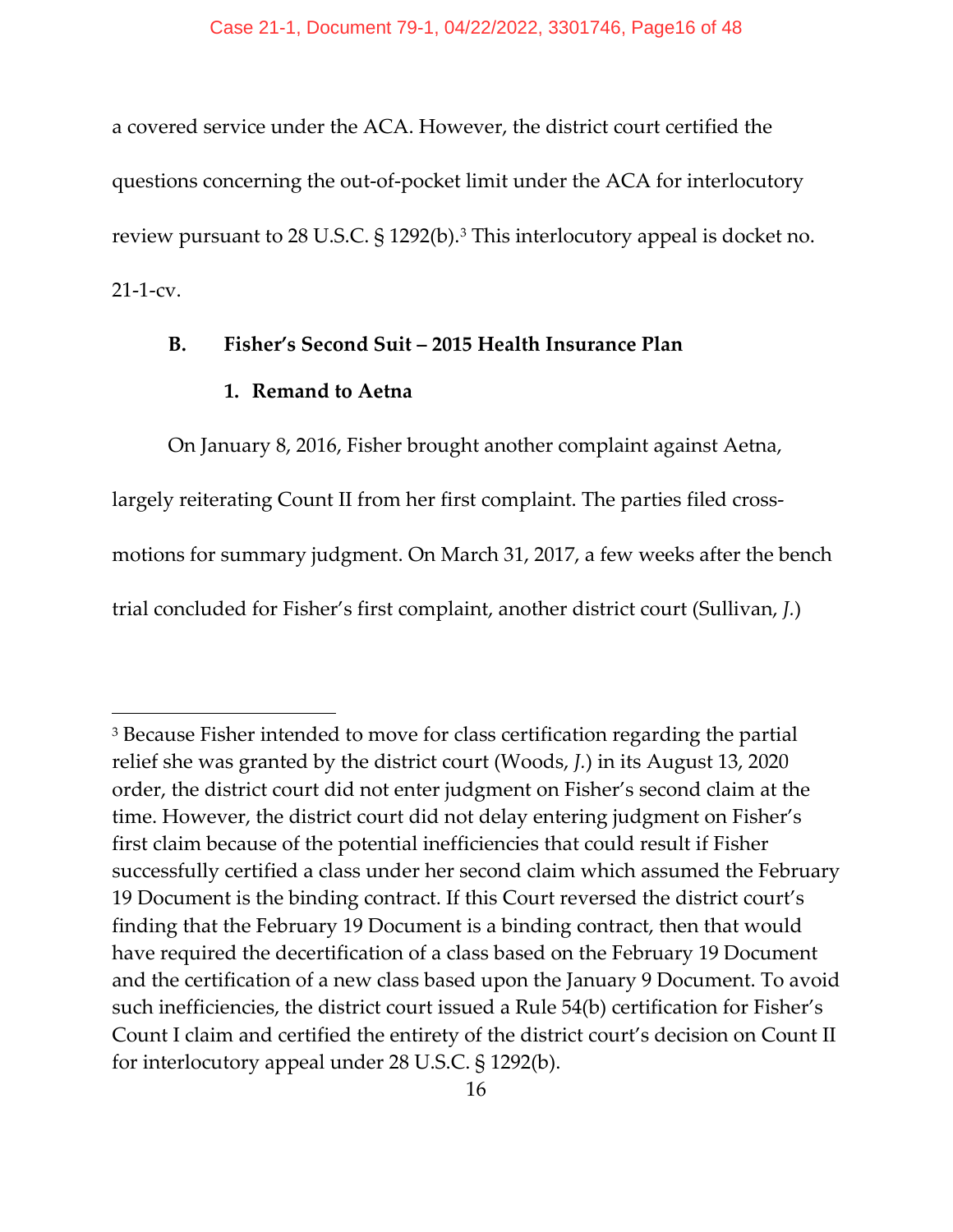#### Case 21-1, Document 79-1, 04/22/2022, 3301746, Page17 of 48

granted Fisher partial summary judgment on her second complaint. The district court held that Aetna's denial of Fisher's request for coverage of her purchases of EffexorXR was arbitrary and capricious. *Fisher v. Aetna Life Ins. Co.*, No. 16-CV-144 (RJS), 2017 WL 1246133, at \*6 (S.D.N.Y. Mar. 31, 2017). However, rather than grant Fisher an award, the district court vacated Aetna's denial of benefits and remanded to Aetna for reconsideration of Fisher's claims. *Id.*

On remand, Aetna, among other things, reversed its decision not to reimburse Fisher for the copay differential—the difference between the cost of venlafaxine (\$18.04 per month) and the copayment for venlafaxine (\$10 per month), totaling \$64.32 for the period between May and December 2015. Additionally, Aetna determined it mistakenly applied the Choose Generic cost differential—the difference between EffexorXR's cost and venlafaxine—to her deductible which provided Fisher an unwarranted windfall by allowing her to meet her deductible earlier than she would have otherwise. However, Aetna decided not to reverse the miscalculation of Fisher's deductible. On April 30, 2018, Aetna mailed a check for \$64.32 to Fisher's attorney, and did so again on May 1, 2018. Fisher's attorney returned both checks without depositing them.

### **2. March 31, 2019 Order**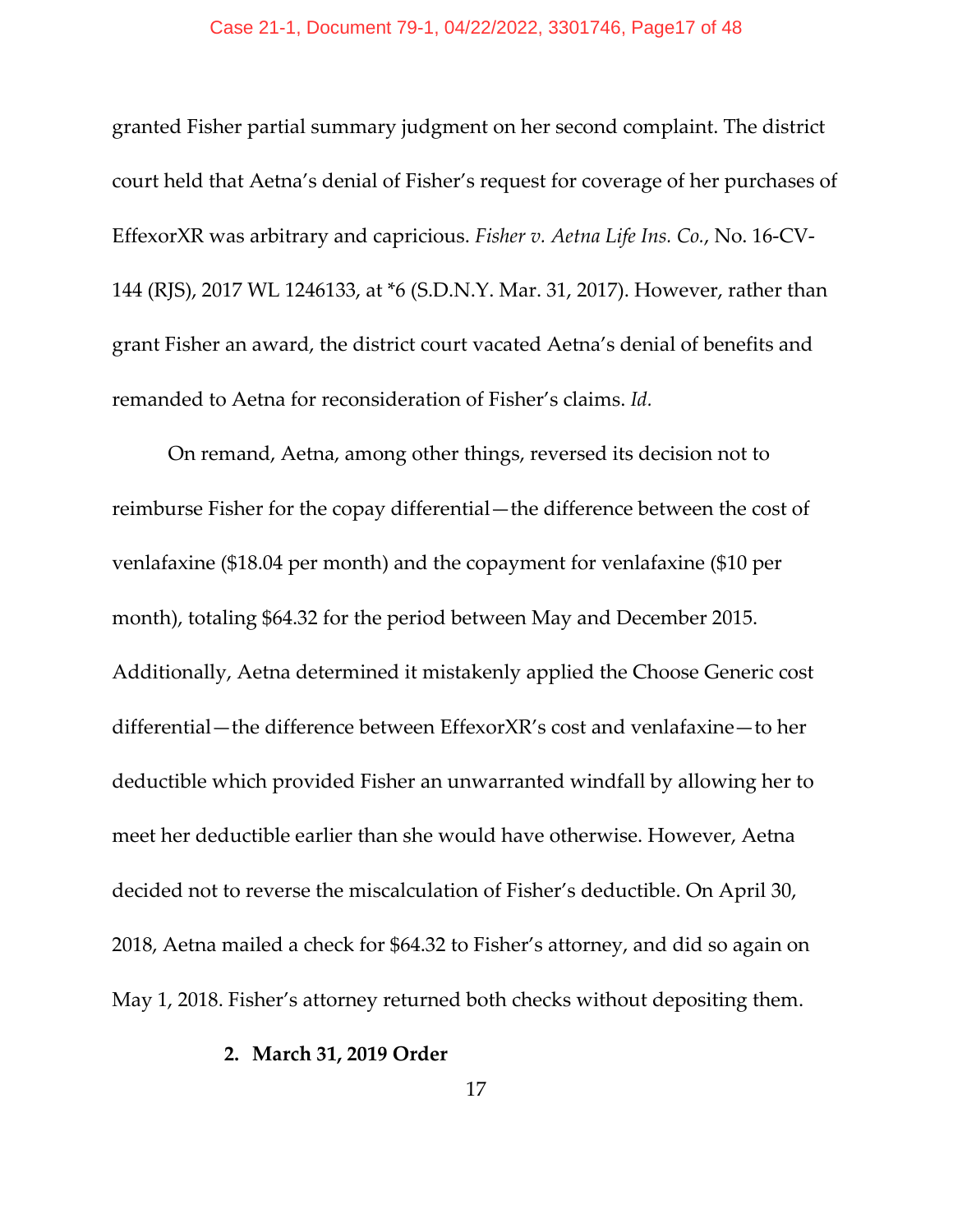On April 16, 2018, Fisher filed another motion for summary judgment arguing that she was entitled to a judgment of \$64.32, that her prescription for EffexorXR was medically necessary and should have been covered, and that she was entitled to all amounts she spent in excess of her out-of-pocket limit. Aetna filed a cross-motion for summary judgment.

On March 31, 2019, the district court (Sullivan, *J.*) denied Fisher's motion in its entirety and granted summary judgment to Aetna. *Fisher v. Aetna Life Ins. Co.* ("*Fisher III*"), No. 16-cv-144 (RJS), 2019 U.S. Dist. LEXIS 233798, at \*20 (S.D.N.Y. Mar. 31, 2019). The district court held that the deferential standard under ERISA precludes a judgment in favor of Fisher because Aetna agreed to pay the copay differential of \$64.32. *Id.* at \*18. The court found Aetna had already sent Fisher two checks for that amount and granted her the exact relief she requested, so Aetna's decision was not arbitrary and capricious. *Id.* Second, the district court held that the 2015 insurance contract clearly indicated that the family out-ofpocket limit applied to Fisher. *Id.* at \*14-15. In response to Fisher's alternative argument that the ACA required Aetna to apply the lower, individual limit, the district court held that the clear language of the policy applies. *Id.* at \*17. The district court did not reach the issue of whether EffexorXR was approved as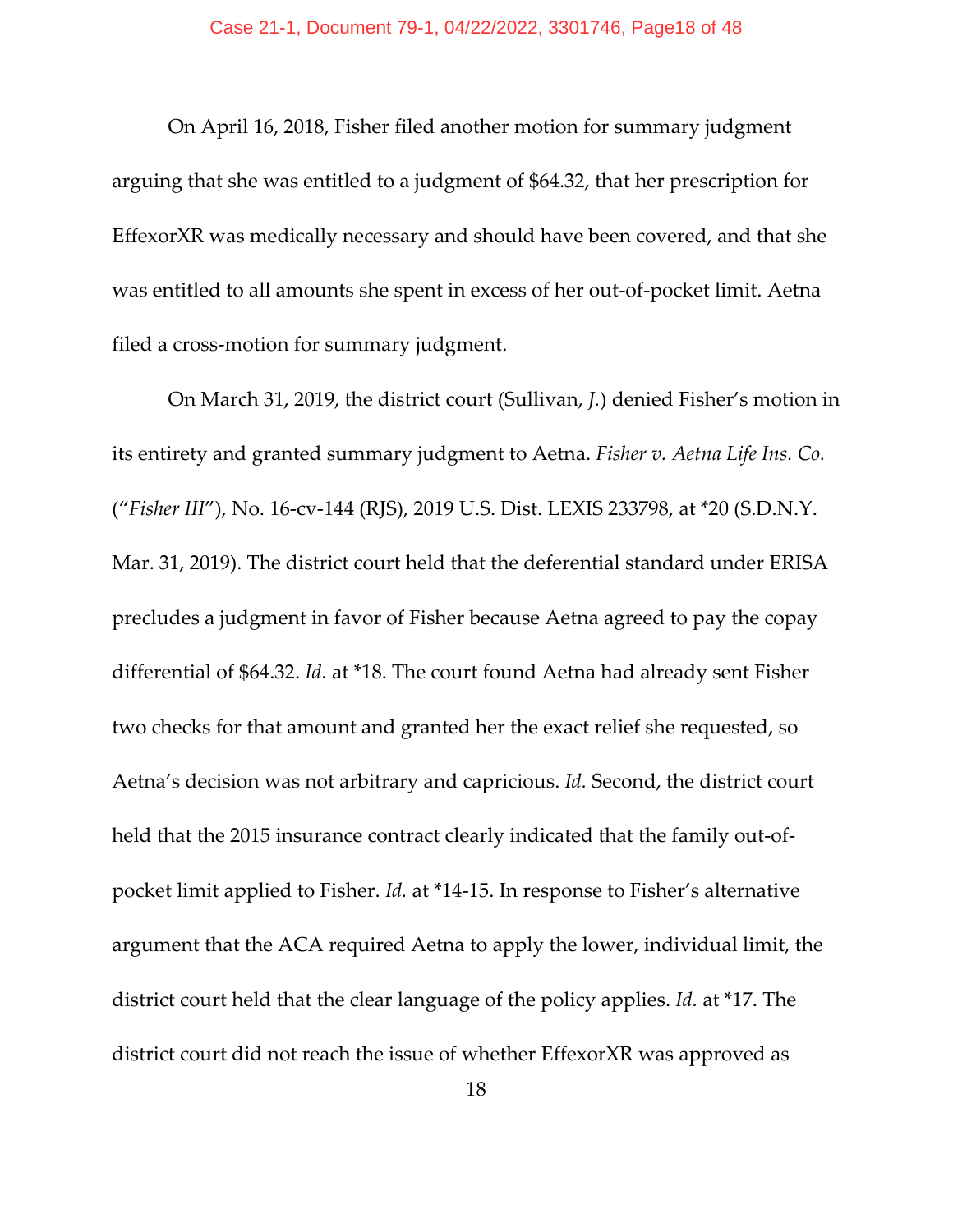"medically necessary" and should have been reimbursed after Fisher met the out-of-pocket limit because Fisher did not meet the out-of-pocket limit for her family plan in 2015. *Id.* at \*19-20.

## **3. Motion for Reconsideration**

Fisher then moved for reconsideration of the district court's March 31, 2019 order, arguing that the court erred in its interpretation of the ACA and that she is entitled to a judgment against Aetna for the copay differential of \$64.32. On October 5, 2020 the district court (Sullivan, *J.*) denied Fisher's motion for reconsideration. *Fisher v. Aetna Life Ins. Co.*, No. 16-CV-144 (RJS), 2020 WL 5898788 (S.D.N.Y. Oct. 5, 2020). The district court concluded that the ACA does not speak to whether the individual or family out-of-pocket limit applies to an individual covered by a family policy. The district court considered a final rule ("2015 Rule") passed by the U.S. Department of Health and Human Services ("HHS"). HHS determined that, beginning in 2016, insurance providers could not require any individual, including those with family coverage, to spend more than the individual out-of-pocket limit established under the Act – a limitation commonly known as an "embedded individual out-of-pocket limit." *Fisher*, 2020 WL 5898788, at \*4. Significantly, the district court held that the 2015 Rule was a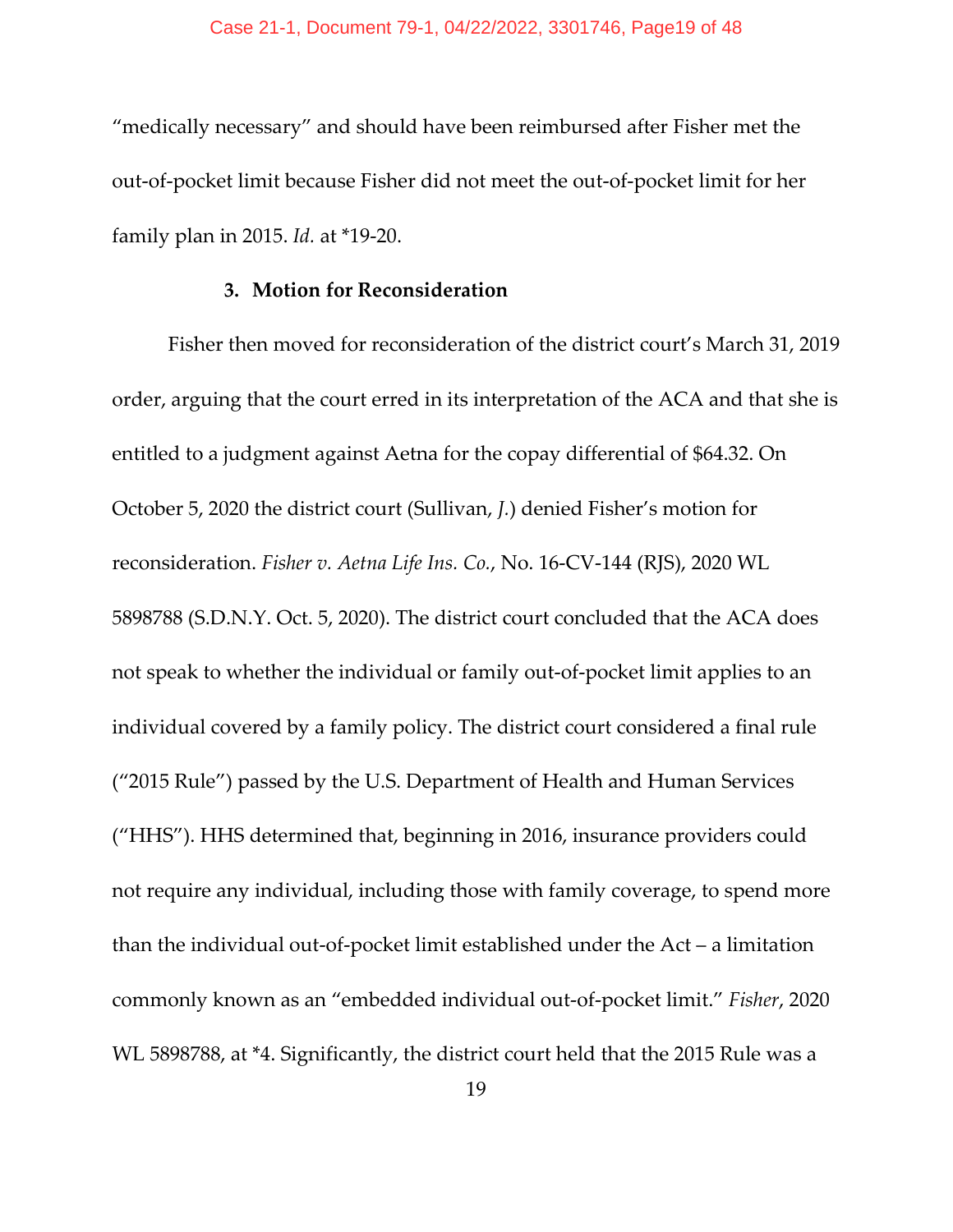legislative rule instead of an interpretive rule, and therefore, it did not apply retroactively to Fisher's 2014 and 2015 health insurance plans. Accordingly, the plain text of the 2015 health insurance plan controlled, and the plan clearly stated Fisher was obligated to meet the family out-of-pocket limit.

### **DISCUSSION**

### **I. Standard of Review**

We review a district court's grant or denial of summary judgment de novo. *Rivkin v. Century 21 Teran Realty LLC*, 494 F.3d 99, 103 (2d Cir. 2007). For issues concerning statutory interpretation, such as the interpretation of 42 U.S.C. § 18022, the standard of review is also de novo. *United States v. Epskamp*, 832 F.3d 154, 160 (2d Cir. 2016).

Additionally, we review de novo a district court's determination that the parties agreed to a contract. *Soliman v. Subway Franchisee Advert. Fund Tr., Ltd.*, 999 F.3d 828, 833 (2d Cir. 2021); *see also Shann v. Dunk*, 84 F.3d 73, 77 (2d Cir. 1996) ("The central issue—whether, based on the factual findings, a binding contract existed—is a question of law that we review de novo."). However, we review a district court's findings of fact bearing on this question under a "clearly erroneous" standard. *Specht v. Netscape Commc'ns Corp.*, 306 F.3d 17, 26 (2d Cir.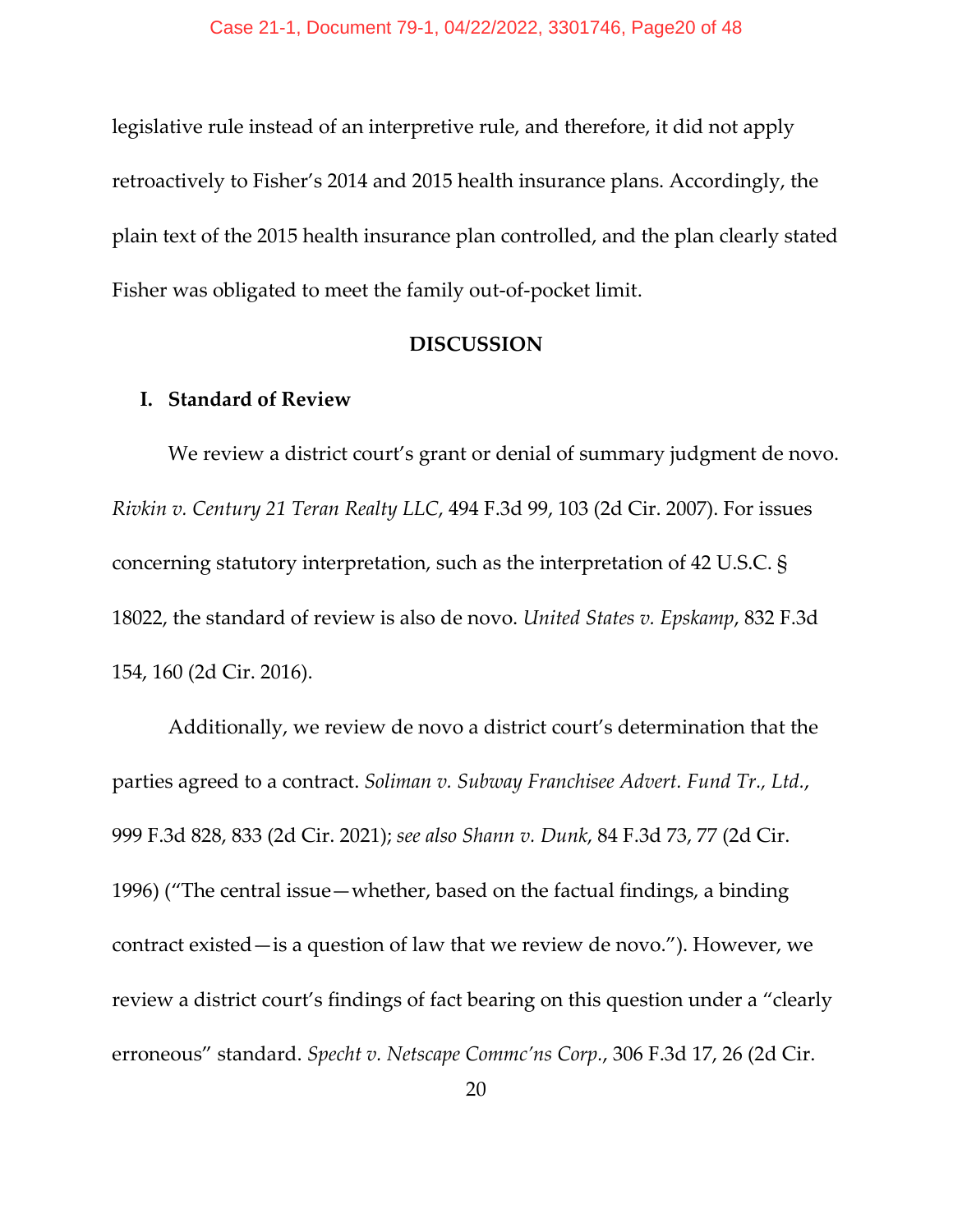2002). A district court's findings of fact pursuant to a bench trial, "whether based on oral or documentary evidence, shall not be set aside unless clearly erroneous, and due regard shall be given to the opportunity of the trial court to judge [] the credibility of the witnesses." *Presley v. U.S. Postal Serv.*, 317 F.3d 167, 174 (2d Cir. 2003) (citing Fed. R. Civ. P. 52(a)). A finding of fact is "clearly erroneous when although there is evidence to support it, the reviewing court on the entire evidence is left with the definite and firm conviction that a mistake has been committed." *Anderson v. City of Bessemer City, N.C.*, 470 U.S. 564, 573 (1985) (internal citation and internal quotation marks omitted).

## **II. Governing Contract for Insurance**

The primary issue on Fisher's first appeal is whether the January 9 or February 19 Document was the governing contract of insurance between D&S and Aetna. The parties agree that a contract of insurance existed between D&S and Aetna for the policy year 2014, but disagree as to whether the January 9 Document is the governing policy, as Fisher claims, or the February 19 Document is the governing policy, as Aetna claims.

"It is a basic tenet of contract law that, in order to be binding, a contract requires a 'meeting of the minds' and 'a manifestation of mutual assent.'" *Starke*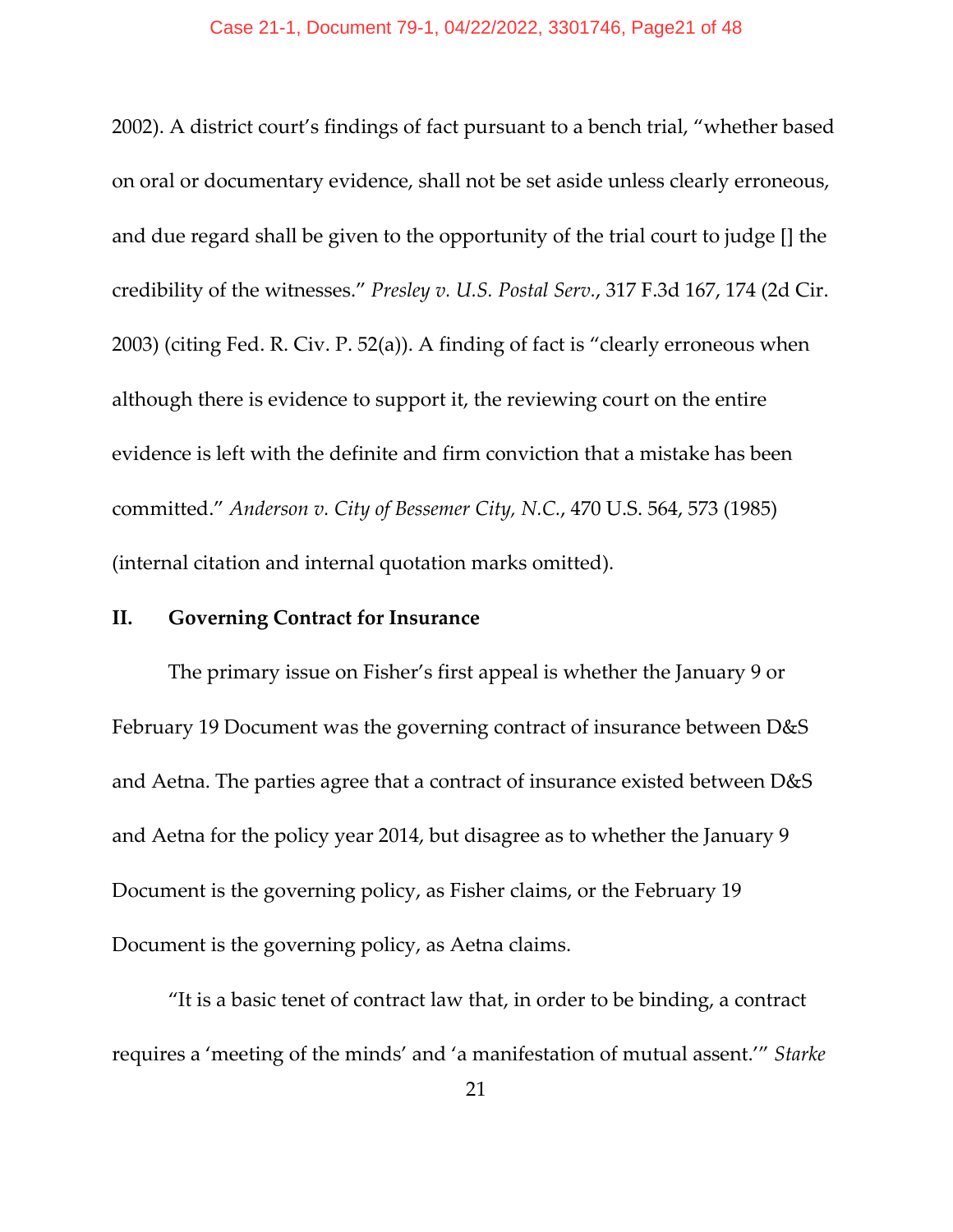*v. SquareTrade, Inc.*, 913 F.3d 279, 288-89 (2d Cir. 2019) (quoting *Express Indus. & Terminal Corp. v. N.Y. Dep't of Transp.*, 93 N.Y.2d 584, 589 (N.Y. 1999)). "The manifestation of mutual assent must be sufficiently definite to assure that the parties are truly in agreement with respect to all material terms." *Id.* at 289. As a general matter, courts look to the basic elements of the offer and acceptance to determine if there was an objective meeting of the minds sufficient to create a binding and enforceable contract. *See Express Indus.*, 93 N.Y.2d at 589.

"Where an offeree does not have *actual* notice of certain contract terms, he is nevertheless bound by such terms if he is on inquiry notice of them and assents to them through conduct that a reasonable person would understand to constitute assent." *Starke*, 913 F.3d at 289 (emphasis in original). "In determining whether an offeree is on inquiry notice of contract terms, New York courts look to whether the term was obvious and whether it was called to the offeree's attention." *Id.* "While it may be the case that many users will not bother reading the additional terms, that is the choice the user makes; the user is still on inquiry notice." *Meyer v. Uber Techs., Inc.*, 868 F.3d 66, 79 (2d Cir. 2017).

The district court (Woods, *J.*) found that Dunnegan was on inquiry notice of the terms of the February 19 Document. *Fisher I*, 2020 WL 2792994, at \*7. We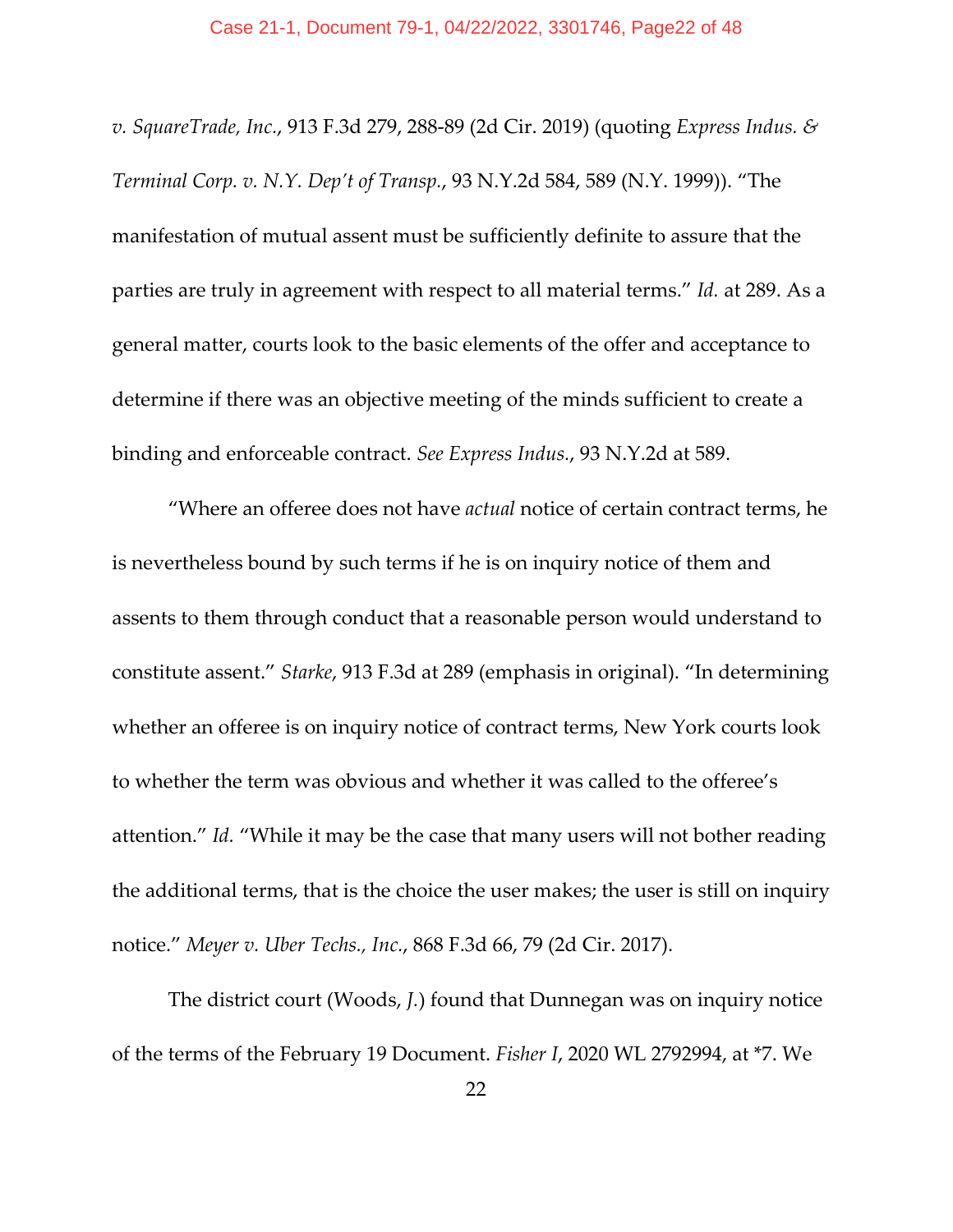review this factual finding for clear error. *See Healy v. Rich Prod. Corp.*, 981 F.2d 68, 73 (2d Cir. 1992) ("A district court's findings with respect to the expression of the contracting parties' intent will not be disturbed unless they are clearly erroneous."); *Nicosia v. Amazon.com, Inc.*, 834 F.3d 220, 238 (2d Cir. 2016) ("Whether particular notice was reasonable is ordinarily a question of fact for the jury."). "Under the clear error standard, we may not reverse [a finding] even though convinced that had [we] been sitting as the trier of fact, [we] would have weighed the evidence differently." *Atl. Specialty Ins. Co. v. Coastal Env't Grp. Inc.*, 945 F.3d 53, 63 (2d Cir. 2019) (alterations in original) (internal citations and quotations marks omitted).

We agree with the district court's (Woods, *J.*) finding that Fisher had reasonable notice of the terms of the February 19 Document. Under New York law, DFS regulates small business group health insurance plans in the state. Aetna was required to submit all of its New York small business policies for 2014 to DFS for approval. DFS approved the language of the 2014 Aetna NY Silver Plan on October 21, 2013. When Dunnegan signed and returned the January 9 Document, DFS had already approved of the language of the 2014 Aetna NY Silver Plan. The language of the February 19 Document did not differ from the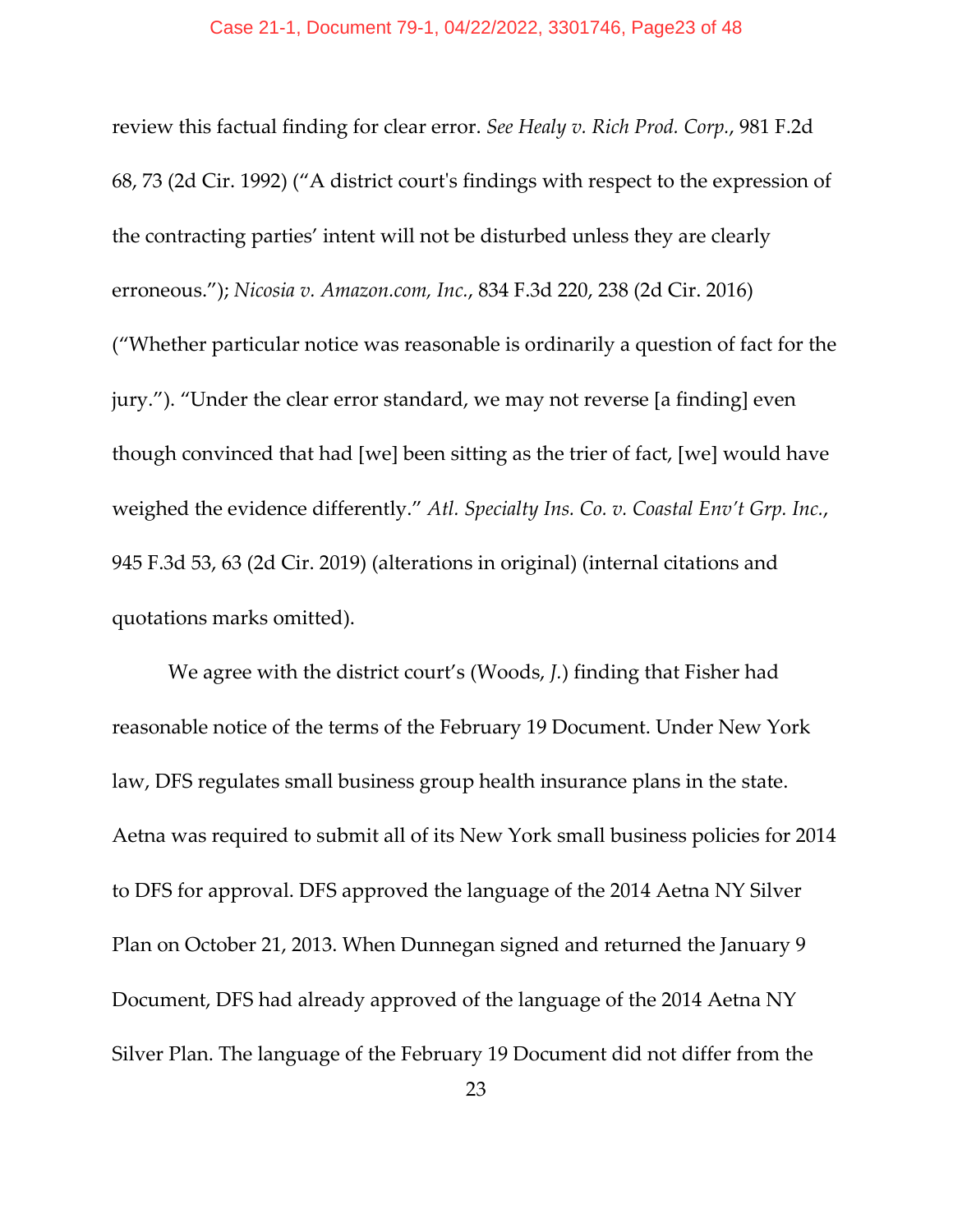language approved by New York state in October 2013, so the terms of the insurance plan existed as of October 21, 2013.

To determine whether D&S had inquiry notice of the terms of the February 19 Document, we consider whether the terms were "obvious" and "called to [D&S's] attention." *Starke*, 913 F.3d at 289. "This often turns on whether the contract terms were presented to the offeree in a clear and conspicuous way." *Id.*

The January 9 Document that D&S signed and executed stated that "[t]his preliminary rate sheet should be read in conjunction with the more detailed benefit descriptions, exclusions and limitations, and underwriting guidelines contained in your product brochures. For more information, please contact your licensed agent or Sales Representative." No. 20-3148, App'x at 162. Additionally, the January 9 Document stated that D&S was purchasing an "NY Silver OAMC 2000 80/60 HSA PY" with plan ID 14018895. No. 20-3148, App'x at 160. Furthermore, D&S employees filled out applications for insurance with Aetna in December 2013 that stated "[t]he plan certificate of coverage will determine the rights and responsibilities of member(s). It will govern in the event they conflict with any benefits comparison, summary or other description of the plan." No. 20-3148, App'x at 129. The same application also included the following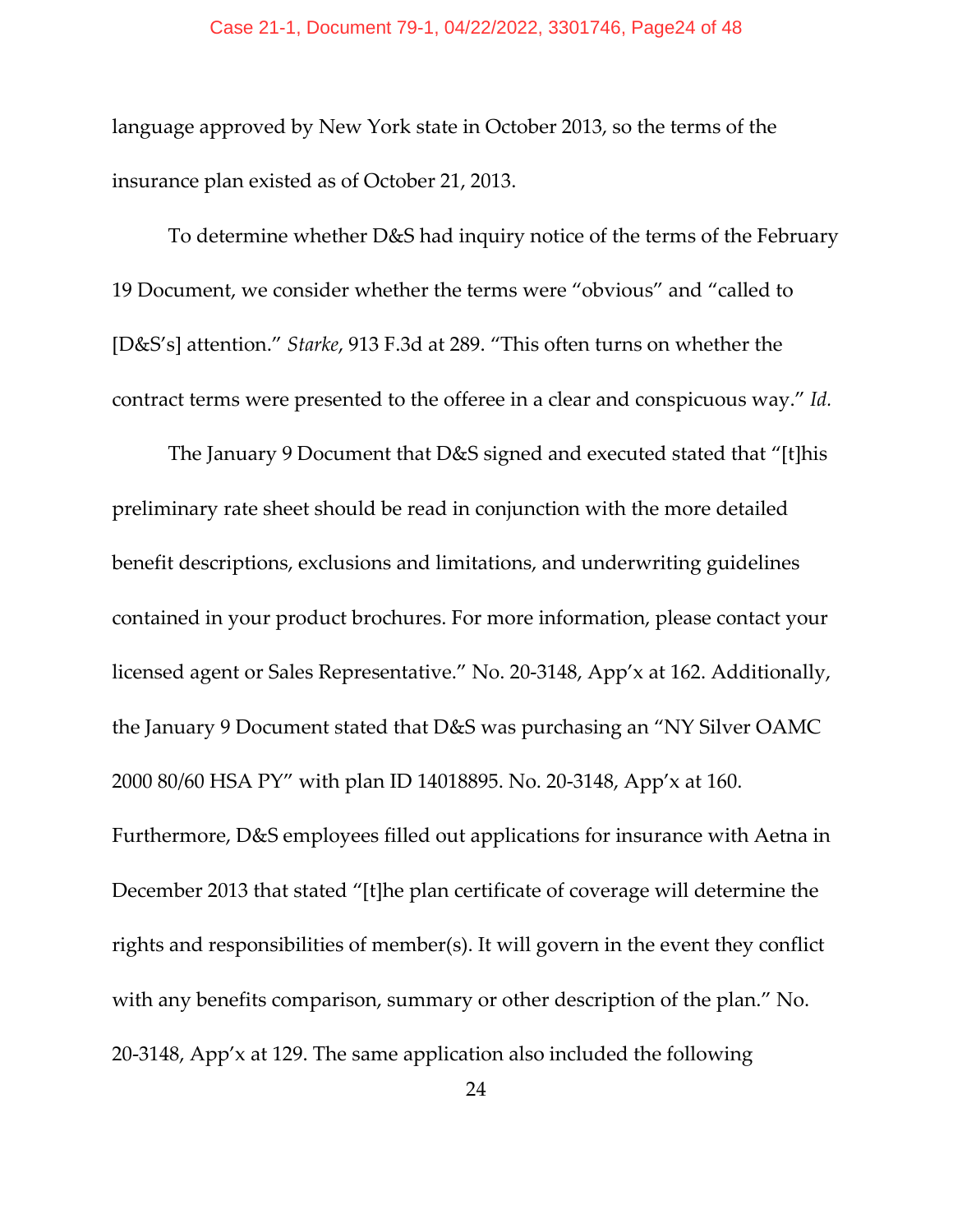language: "I understand that this application will form a part of the Group Agreement or Group Policy issued by Aetna, and by my signature below I agree to be bound by the terms and conditions of that Group Agreement or Group Policy." No. 20-3148, App'x at 126. Additionally, Dunnegan signed the contract with Oxford Health for D&S's health insurance for 2013. That insurance plan was over 140 pages. In contrast, the January 9 Document is only five pages. Because the January 9 Document repeatedly indicated that additional terms existed and because Dunnegan, as a sophisticated party, was aware that the January 9 Document was incredibly short relative to the prior contract of insurance that he signed, it is "obvious" that the 2014 Aetna NY Silver Plan included additional terms than those found in the January 9 Document.

Put simply, the terms of the February 19 Document were clearly called to D&S's attention. Both the application for insurance and the January 9 Document indicated that additional terms existed. At any point, D&S could have called Aetna and requested the additional terms because the language of the plan had already been approved by DFS.

The district court's factual findings on inquiry notice are sound and far from the clear error required for this Court to reverse. *See Anderson*, 470 U.S. at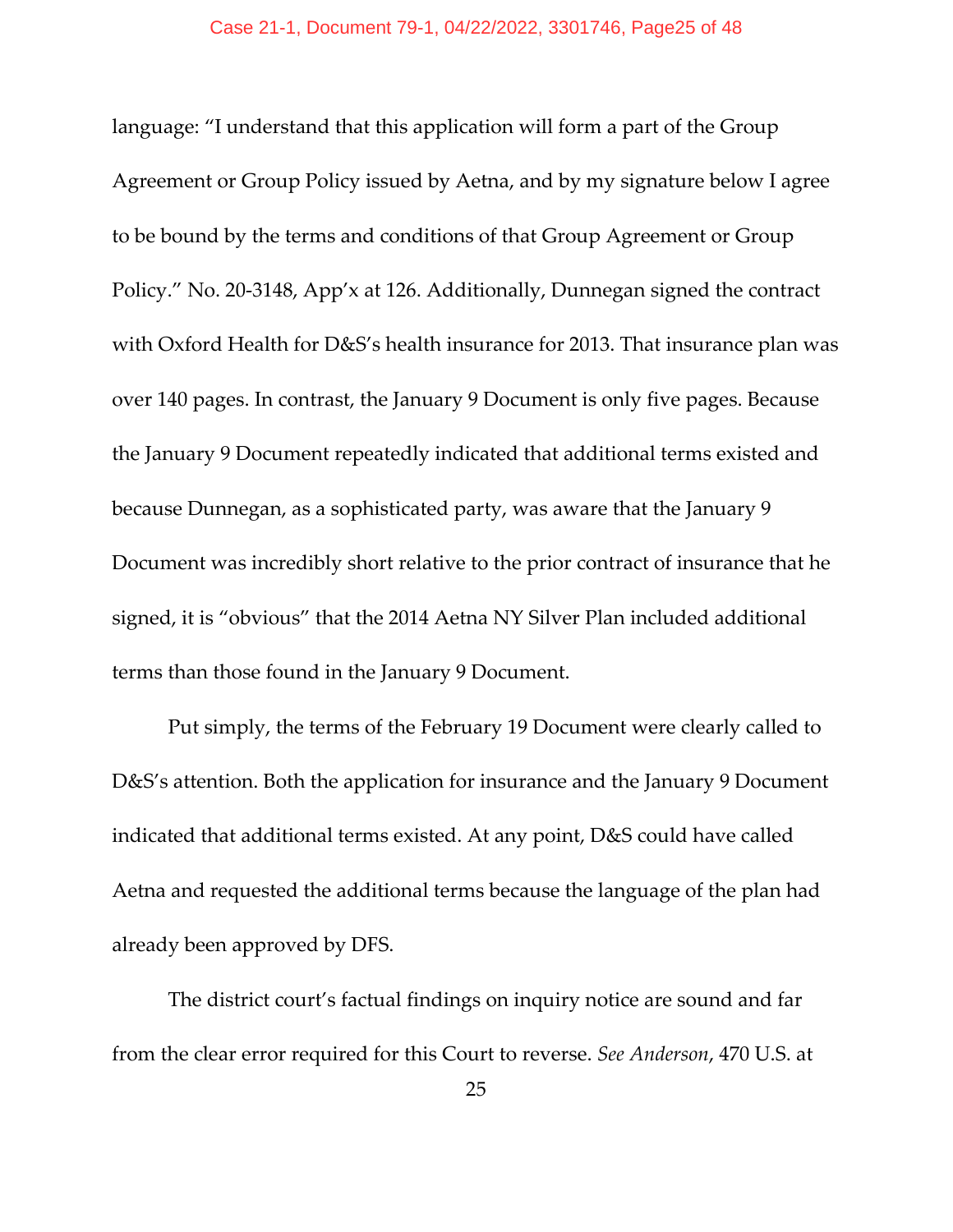573–74 ("If the district court's account of the evidence is plausible in light of the record viewed in its entirety, the court of appeals may not reverse it even though convinced that had it been sitting as the trier of fact, it would have weighed the evidence differently."). We agree with the district court that the terms of the February 19 Document were obvious and were called to D&S's attention. Therefore, Fisher, through D&S, was on inquiry notice of the terms of the February 19 Document and the February 19 Document governs the contract of insurance between the parties.[4](#page-25-0)

Fisher's arguments to the contrary are unavailing. She argues that inquiry notice cannot apply in this case, relying on *Starke*, 913 F.3d 279. In *Starke*, the plaintiff bought a protection plan online for his CD player. *Id.* at 282. SquareTrade sent Starke a service contract via email containing a chart setting forth the material terms of the protection plan. *Id.* at 284. The body of the email

<span id="page-25-0"></span><sup>&</sup>lt;sup>4</sup> We note, however, that, under New York law, inquiry notice calls for a highly fact-specific inquiry. *See, e.g.*, *Blossom v. Dodd*, 4 Hand 264 (N.Y. 1870); *Tri-City Renta-Car v. Vaillancourt*, 304 N.Y.S.2d 682 (N.Y. App. Div. 1969). Accordingly, its application may not be appropriate in cases where the circumstances materially differ from those at issue here, where, for example, the offeree is an unsophisticated party, or where the relevant terms are not diligently and conspicuously called to the offeree's attention by the offeror.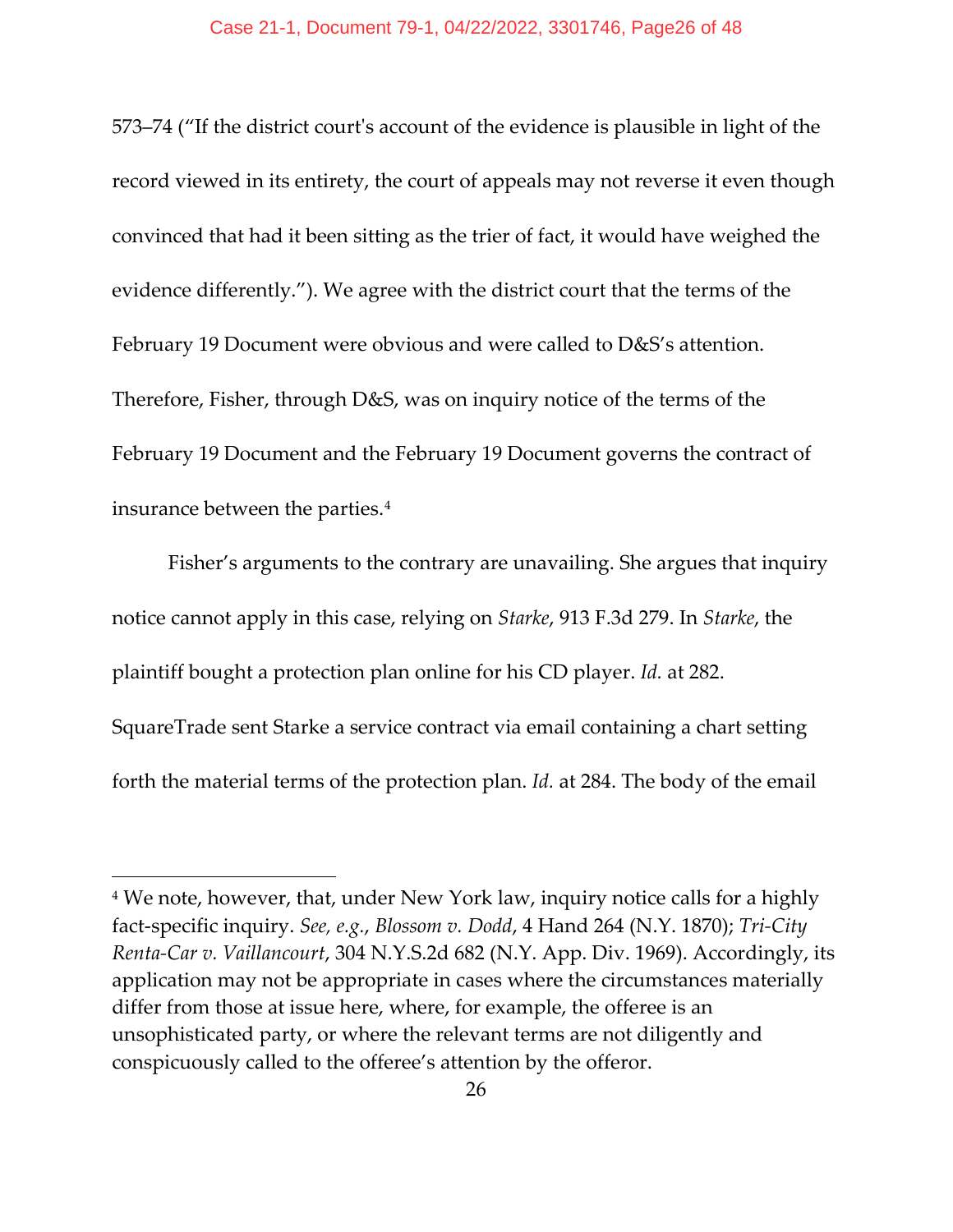did not refer to arbitration, and the email "did not contain or refer to any attachments." *Id.* at 285-86. The bottom of the e-mail included a hyperlink to "Terms and Conditions" which contained an arbitration clause. *Id.* at 285. SquareTrade never directed Starke's attention to the Terms and Conditions hyperlink that contained the arbitration clause. Additionally, we found that the SquareTrade email did not signal to Starke that he should click on the link, and that he would be agreeing to the contract terms in the document to be found by clicking the hyperlink. *Id.* at 293. We held that based on the totality of the circumstances, Starke did not have inquiry notice of the arbitration clause.

*Starke* is readily distinguishable. *Starke* involved an online consumer contract, not a small business health insurance plan. D&S was a sophisticated party who used a broker, Warner, to determine the best health insurance plan for them. Both D&S and Warner should have realized that the five-page January 9 Document could not possibly contain the full terms of the insurance contract. Unlike *Starke*, this case did not involve a hidden arbitration clause tucked away in a hyperlink. Here, the application for insurance and the January 9 Document stated on their face that additional terms existed. As the district court found, "it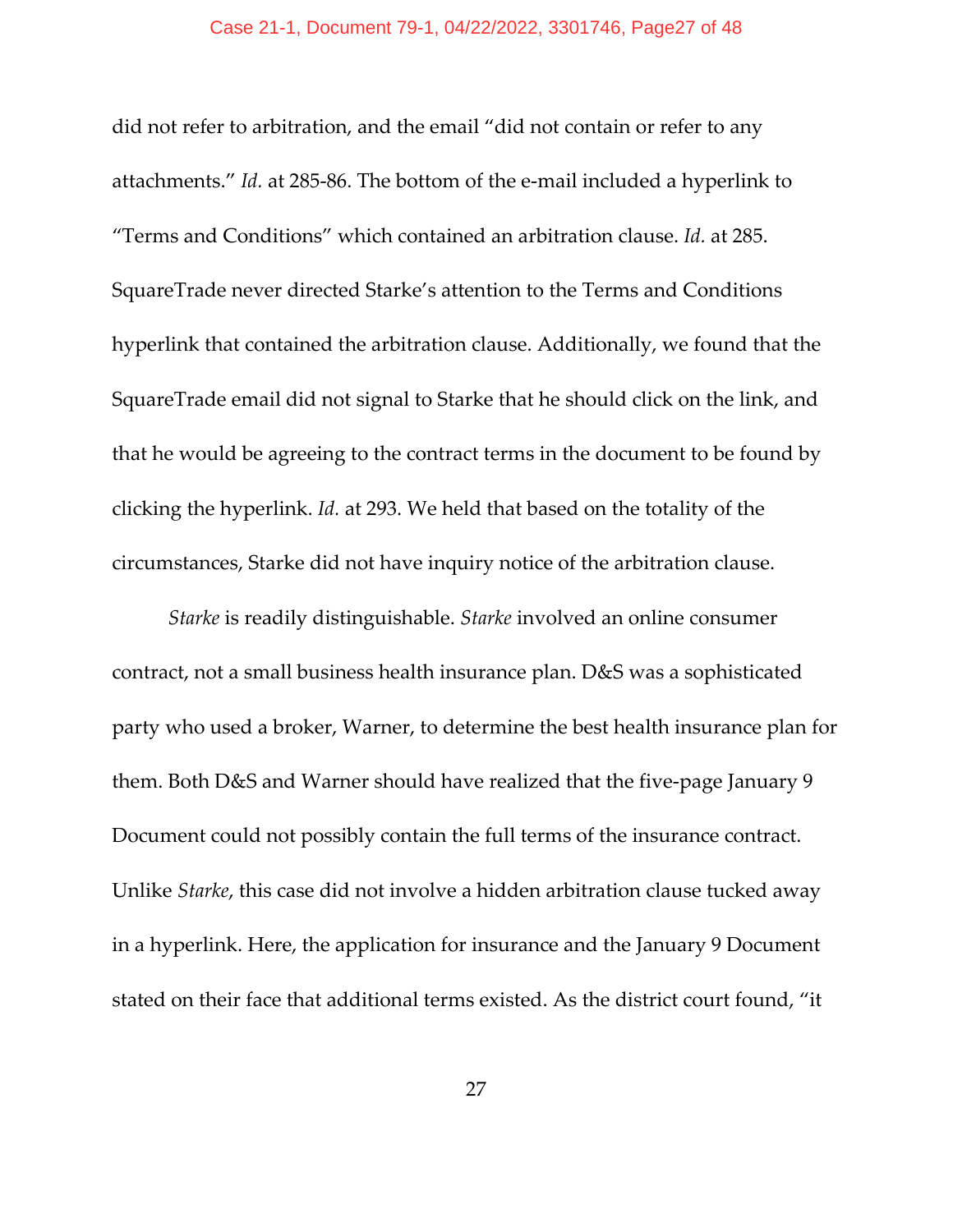#### Case 21-1, Document 79-1, 04/22/2022, 3301746, Page28 of 48

is not credible that Dunnegan believed the [January 9] document constituted his entire Aetna insurance policy." *Fisher I*, 2020 WL 2792994, at \*6.

Fisher also argues that the district court erred in its interpretation of New York Insurance Law § 3204. Section 3204 states: "Every policy of life, accident or health insurance, or contract of annuity, delivered or issued for delivery in this state, shall contain the entire contract between the parties, and nothing shall be incorporated herein by reference to any writing, unless a copy thereof is endorsed upon or attached to the policy or contract when issued." N.Y. Ins. Law § 3204(a)(1). But this subsection "does not apply to a table or schedule of rates, premiums or other payments which is on file with the superintendent for use in connection with such policy or contract." *Id.* § 3204(b).

Fisher argued below that the contract Aetna provided violated New York law because New York law states that all contracts for insurance must contain the full terms of the contract, unless a contract is a "schedule of rates" "on file" with the state. Fisher argues that the January 9 Document did not fit this exception because it was not on file with the state, and that Aetna therefore violated Section 3204. The district court held that the exception in Section 3204(b)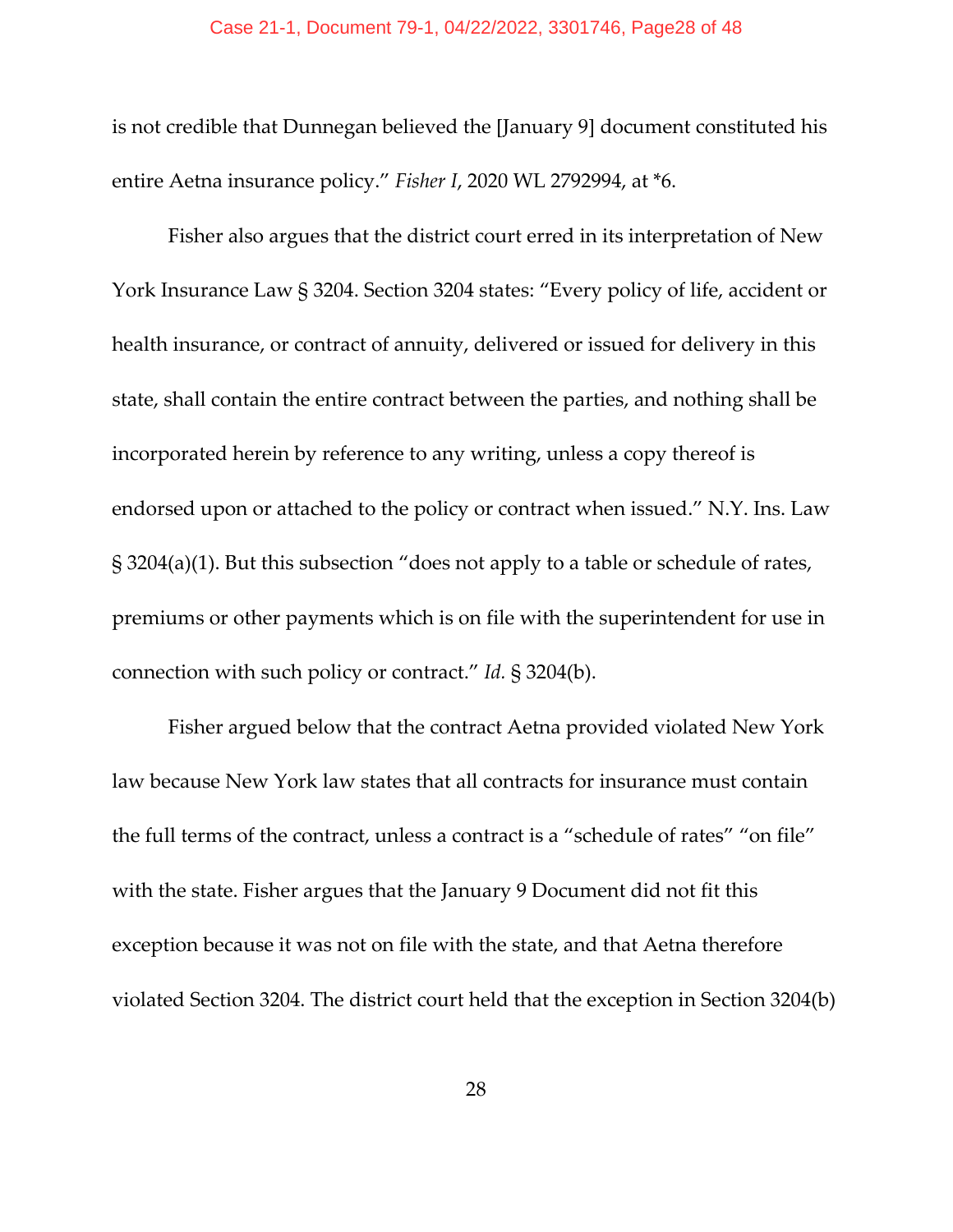applied because the January 9 Document was a "schedule of rates" that was on file with the state.

Fisher is incorrect. The actual rates from the 2014 Aetna NY Silver Plan were on file with DFS. At trial, Karen Pribush, an Aetna sales manager, testified that the rates in the January 9 Document were filed with the State of New York for the plan at issue here. Additionally, Aetna's 2014 rate filing is publicly available on the DFS website, which shows that the rates for the 2014 Aetna NY Silver Plan were filed in May 2013.<sup>[5](#page-28-0)</sup> Therefore, the January 9 Document was a "schedule of rates" "on file with" DFS, and the exception in Section 3204(b) applies.

## **III. Copay Differential Judgment**

The district court (Sullivan, *J.*) held that Fisher is not entitled to a judgment for her copay differential because Aetna's decision was not arbitrary or capricious. *Fisher III*, 2019 U.S. Dist. LEXIS 233798, at \*19. "[W]hen the terms of a

<span id="page-28-0"></span><sup>5</sup> *See* N.Y. Dep't of Fin. Servs., Filing at a Glance: Aetna Life Ins. Co. 1, 210-11, https://myportal.dfs.ny.gov/documents/538523/1230191/Aetna+Life+ Insurance+Co.+NY\_SG+EPO\_AETN-128993202.pdf. "[W]e may properly take judicial notice of this document . . . because [it] is publicly available and its accuracy cannot reasonably be questioned." *Apotex Inc. v. Acorda Therapeutics*, Inc., 823 F.3d 51, 60 (2d Cir. 2016).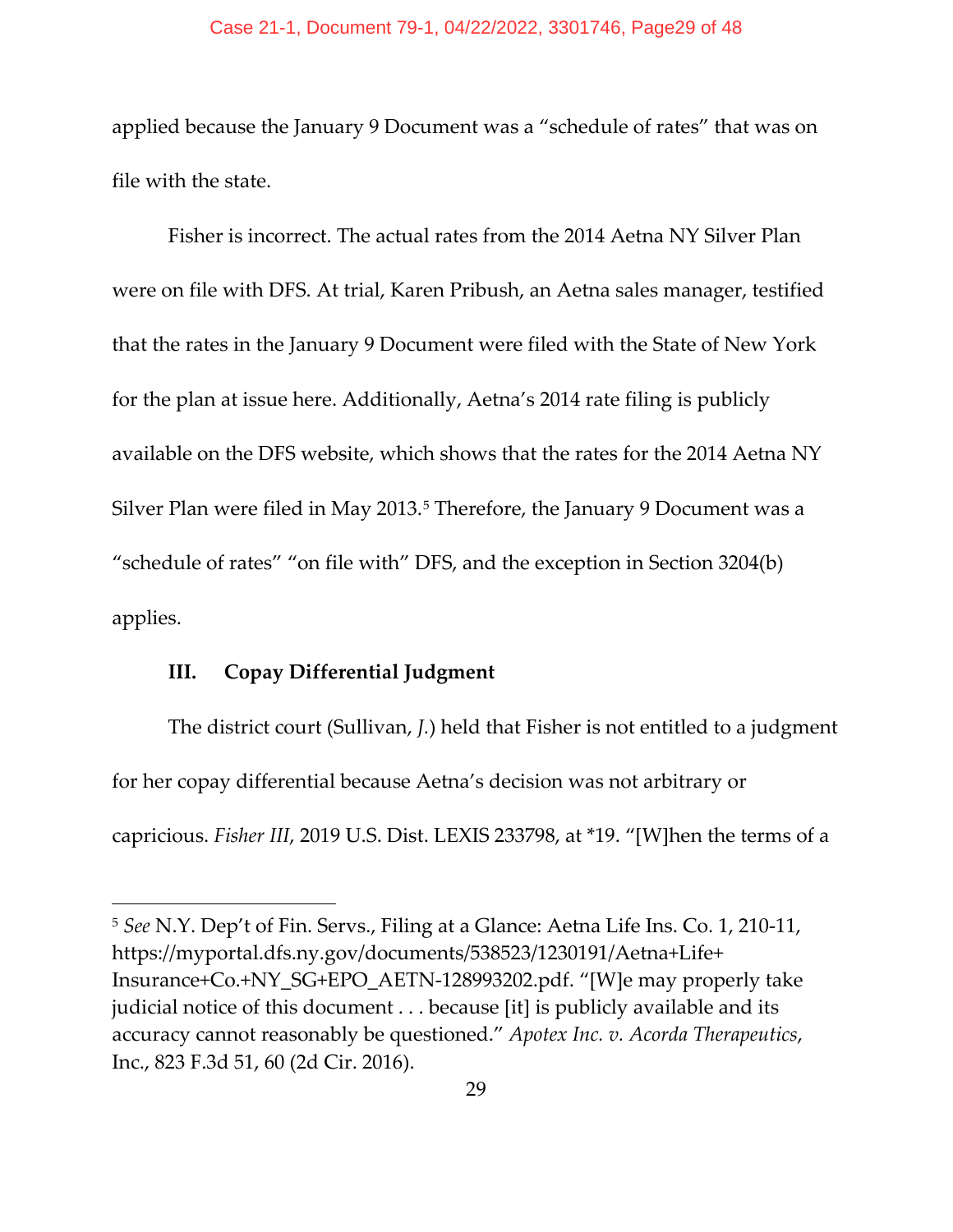plan grant discretionary authority to the plan administrator, a deferential standard of review remains appropriate even in the face of a conflict." *Conkright v. Frommert*, 559 U.S. 506, 512 (2010). Applying this standard, an administrator abuses its discretion where its decision was "without reason, unsupported by substantial evidence or erroneous as a matter of law." *Fay v. Oxford Health Plan*, 287 F.3d 96, 104 (2d Cir. 2002) (internal citations and quotation marks omitted). Under ERISA, "a plan administrator's decision is intended to be final—within the bounds of the highly deferential arbitrary-and-capricious standard—and not merely an input with the potential to assist the Court in making the ultimate determination." *Roganti v. Metro. Life Ins. Co.*, 786 F.3d 201, 217 (2d Cir. 2015) (internal citation and internal quotation marks omitted.)

Here, Aetna agreed to pay Fisher the copay differential of \$64.32. She did not argue below, and does not attempt to argue on appeal, that this decision was arbitrary and capricious because the parties agreed that the benefits determination correctly construed the policy. *Fisher III*, 2019 U.S. Dist. LEXIS 233798, at \*18. Put simply, there is no reason to upend Aetna's administrative decision to provide Fisher with the relief that she requested. Although Fisher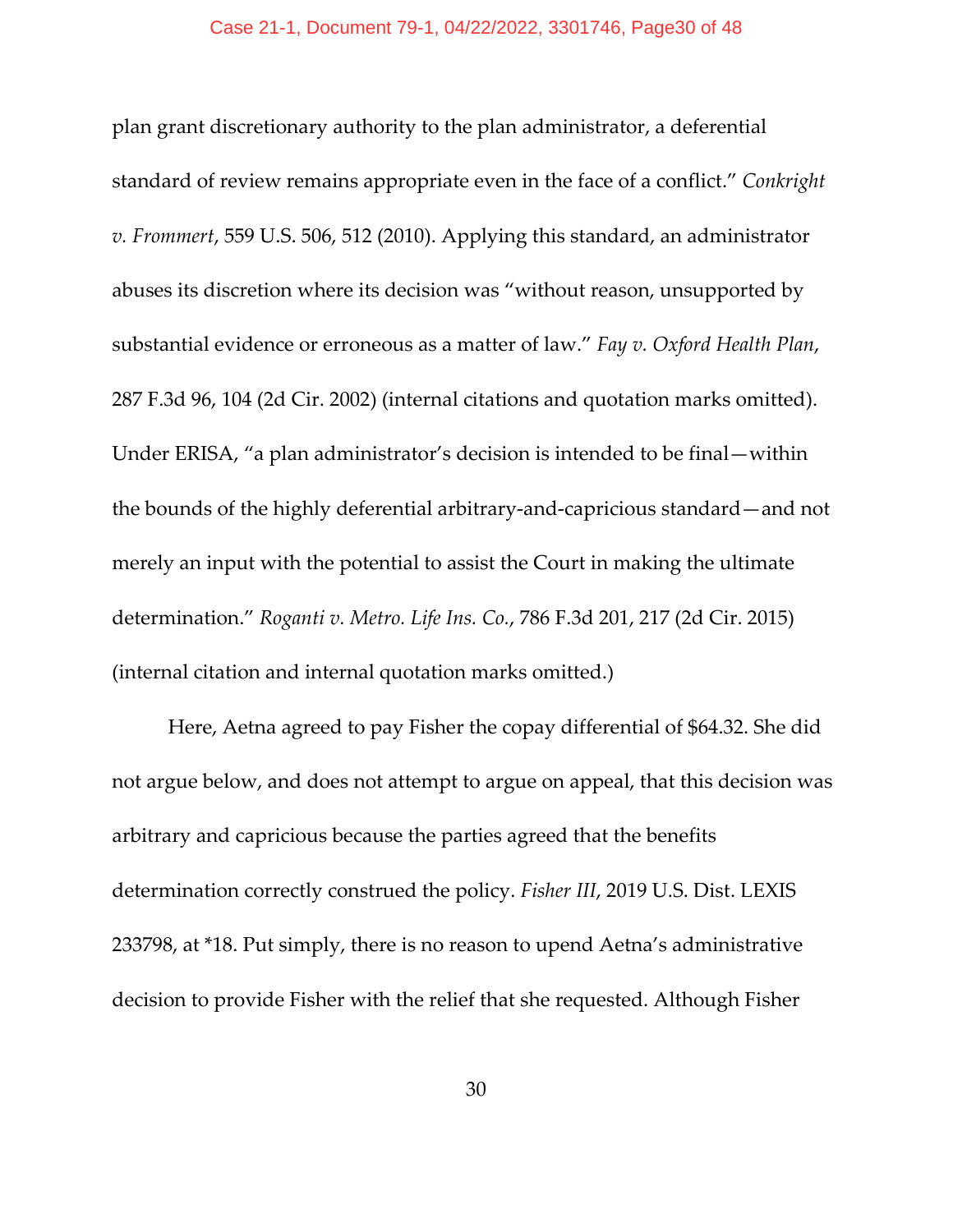would like to receive a judgment granting her the exact relief that Aetna has already thrice attempted to provide, Fisher is not entitled to such a judgment.<sup>[6](#page-30-0)</sup>

## **IV. Out-of-Pocket Limit Under the Affordable Care Act**

#### **A. Statutory Text**

In *Fisher III*, the district court (Sullivan, *J.*) held that Fisher was required to satisfy the family out-of-pocket limit under the terms of the insurance plan, rejecting Fisher's argument that she need only reach the individual limit. First, the district court held that the plain meaning of the health insurance contract indicates that the family out-of-pocket limit applied to Fisher's claims. *Fisher III*, 2019 U.S. Dist. LEXIS 233798, at \*13. Second, the district court (Sullivan, *J.*), on Fisher's motion for reconsideration, held that its decision comported with the ACA's cost-sharing provision found at 42 U.S.C. § 18022(c). *Fisher*, 2020 WL 5898788, at \*6. Fisher argues that the district court erred in its statutory

<span id="page-30-0"></span><sup>6</sup> Aetna provided Fisher with two checks for \$64.32. Fisher returned both, presumably because she was concerned the language accompanying the checks could have been construed as a settlement of her claims. Following the district court's lead, Aetna sent a new check to Fisher, who declined to cash that check as well.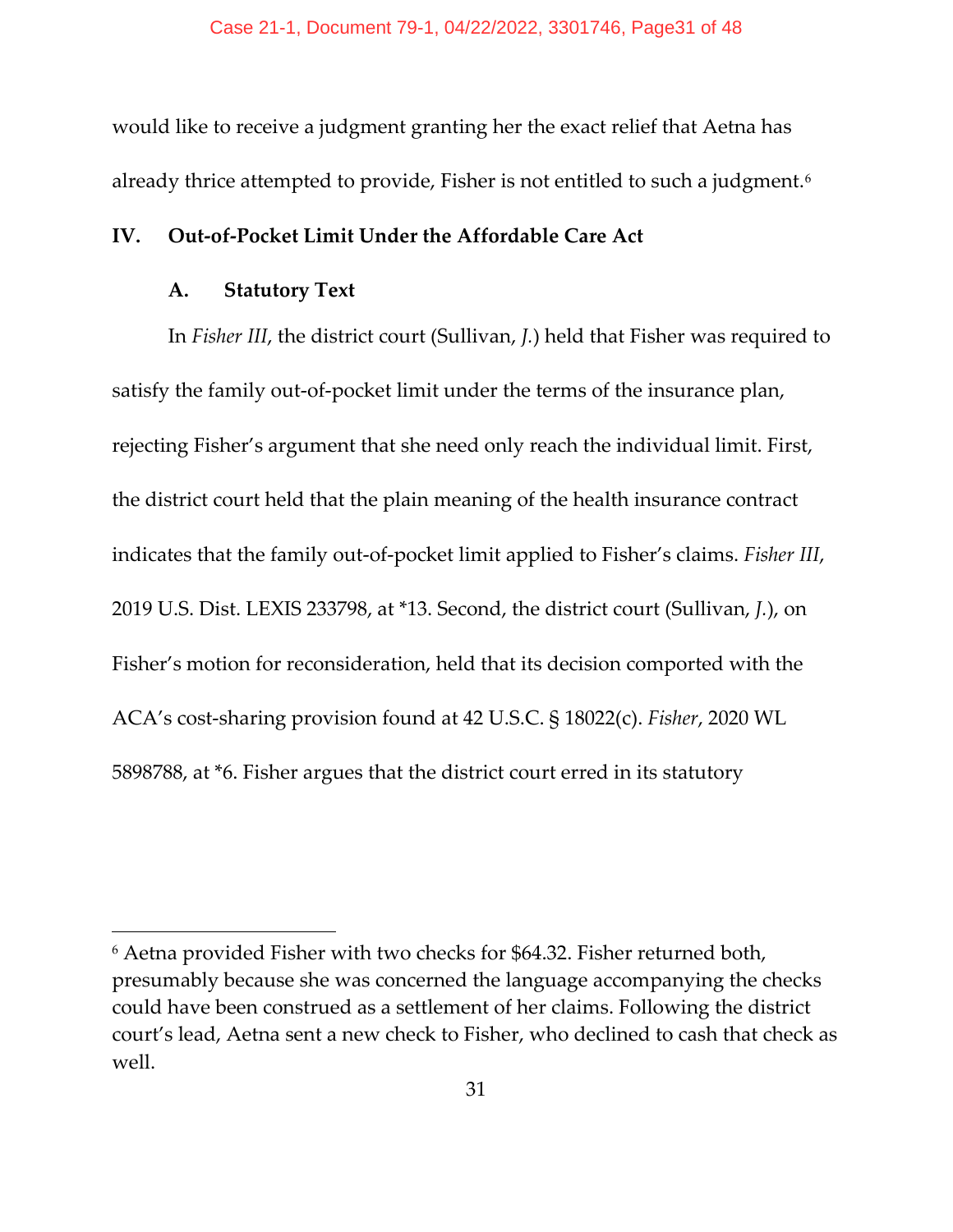interpretation in her appeals concerning both the 2014 and 2015 health insurance plans.

To determine whether the ACA requires individuals to meet the individual out-of-pocket limit even where those individuals are part of a family plan, "we start our analysis . . . with the language of the statute." *Tanvir v. Tanzin*, 894 F.3d 449, 459 (2d Cir. 2018) (ellipses in original) (quoting *Chai v. Comm'r of Internal Revenue*, 851 F.3d 190, 217 (2d Cir. 2017)). "Where the statutory language provides a clear answer, our analysis ends there." *Id.* (citation and internal punctuation omitted). "The plainness or ambiguity of statutory language is determined by reference to the language itself, the specific context in which that language is used, and the broader context of the statute as a whole." *Id.* (quoting *Robinson v. Shell Oil Co.*, 519 U.S. 337, 341 (1997)).

42 U.S.C. § 18022(c)(1)(A) provides:

The cost-sharing incurred under a health plan with respect to self-only coverage or coverage other than self-only coverage for a plan year beginning in 2014 shall not exceed the dollar amounts in effect under section 223(c)(2)(A)(ii) of Title 26 for self-only and family coverage, respectively, for taxable years beginning in 2014.

26 U.S.C. § 223(c)(2), concerning "High deductible health plan[s]," provides:

(A) In general.—The term 'high deductible health plan' means a health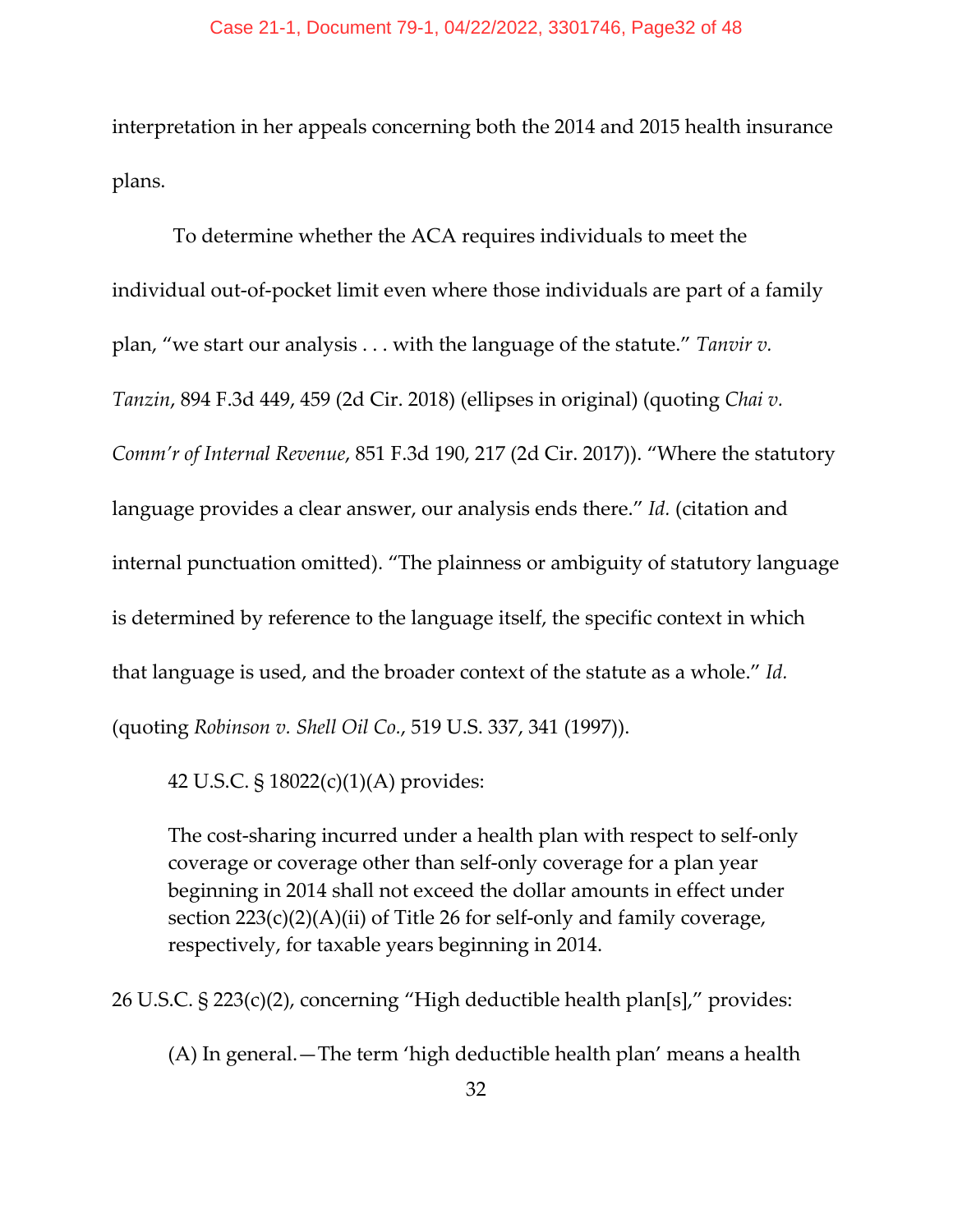plan—

(i) which has an annual deductible which is not less than—

(I) \$1,000 for self-only coverage, and

(II) twice the dollar amount in subclause (I) for family coverage, and

(ii) the sum of the annual deductible and the other annual out-ofpocket expenses required to be paid under the plan (other than for premiums) for covered benefits does not exceed—

(I) \$5,000 for self-only coverage, and

(II) twice the dollar amount in subclause (I) for family coverage.

The district court (Sullivan, *J.*) concluded that the ACA is silent on the

question of which limit – individual or family – applies to an individual covered

under a family policy. We agree. The text of the ACA does not provide any

direction about whether the individual or family limit applies to an individual

covered by a family policy. Therefore, we turn to the applicable regulations for

guidance.

## **B. 2015 Rule**

On February 27, 2015, HHS passed a final rule (the "2015 Rule")

concerning benefit and payment parameters for health insurance plans in 2016:

Lastly, in the proposed rule, we proposed clarifying that the annual limitation on cost sharing for self-only coverage applies to all individuals regardless of whether the individual is covered by a self-only plan or is covered by a plan that is other than self-only. In both of these cases, an individual's cost sharing for [essential health benefits] may never exceed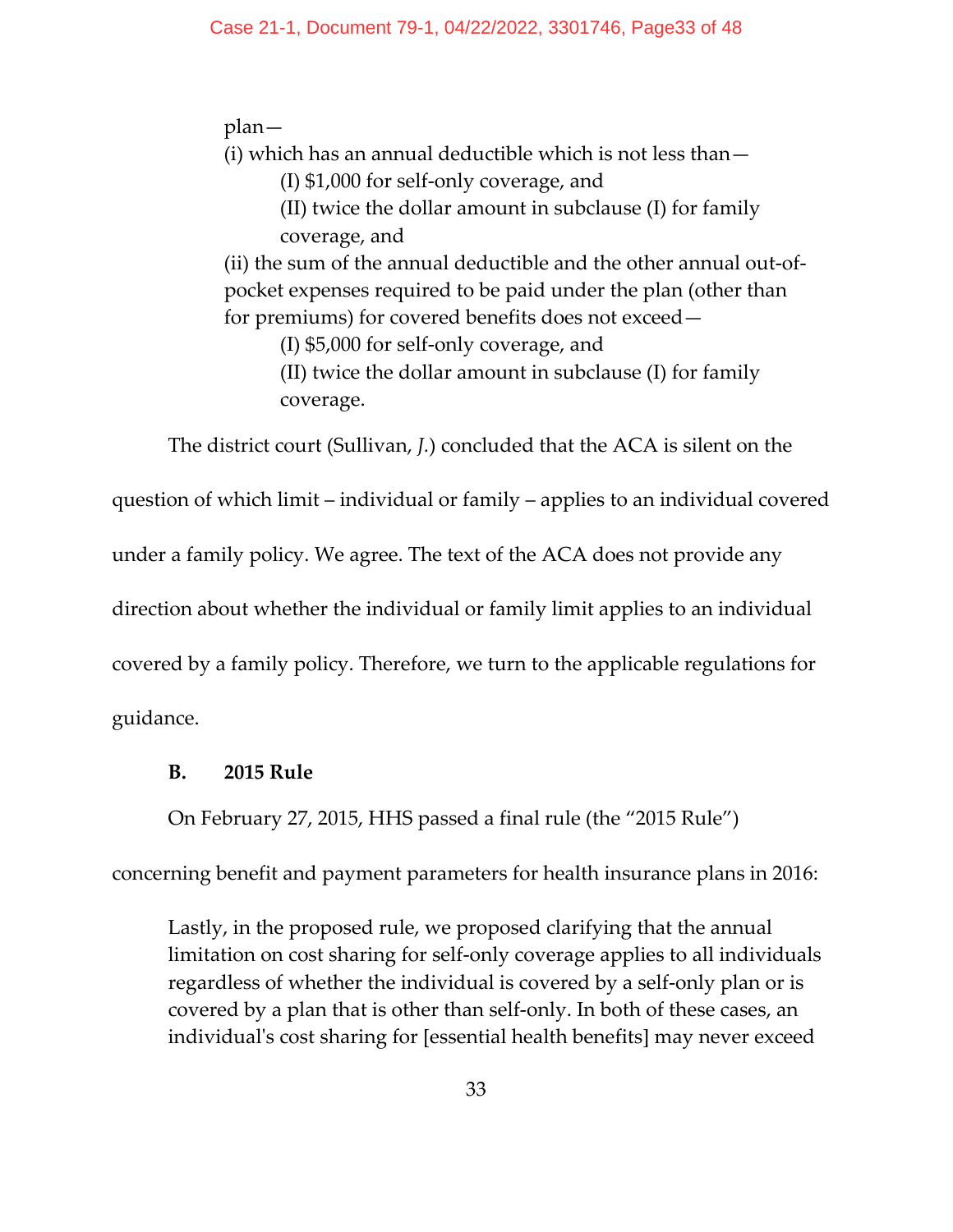the self-only annual limitation on cost sharing. For example, under the *proposed 2016 annual limitation on cost sharing*, if an other than self-only plan has an annual limitation on cost sharing of \$10,000 and one individual in the family plan incurs \$20,000 in expenses from a hospital stay, that particular individual would only be responsible for paying the cost sharing related to the costs of the hospital stay covered as [essential health benefits] up to the annual limit on cost sharing for self-only coverage (assuming an annual limitation of \$6,850 for 2016, the maximum for that year). We sought comments on these proposed requirements and clarifications as well as whether other requirements and clarifications were needed. *We are finalizing our proposal that the annual limitation on cost sharing for self-only coverage applies to all individuals regardless of whether the individual is covered by a self-only plan or is covered by a plan that is other than self-only* and the technical correction we proposed to make to the text at §  $156.130(c)$ .

Patient Protection and Affordable Care Act; HHS Notice of Benefit and Payment

Parameters for 2016, 80 Fed. Reg. 10750 (Feb. 27, 2015) (emphasis added). HHS determined that insurance providers could not require an individual on a family plan to spend more than the individual out-of-pocket limit established under the ACA. This reading of the ACA comports with Fisher's argument that she needed to only meet the individual out-of-pocket limit even though she was on a family plan. However, HHS made clear in the 2015 Rule that the regulation applied only in 2016 and onward. *See id.* ("[U]nder the proposed 2016 annual limitation on cost sharing . . ."); *see also* 80 Fed. Reg. at 10825 ("We note that 2016 plans must comply with this policy.").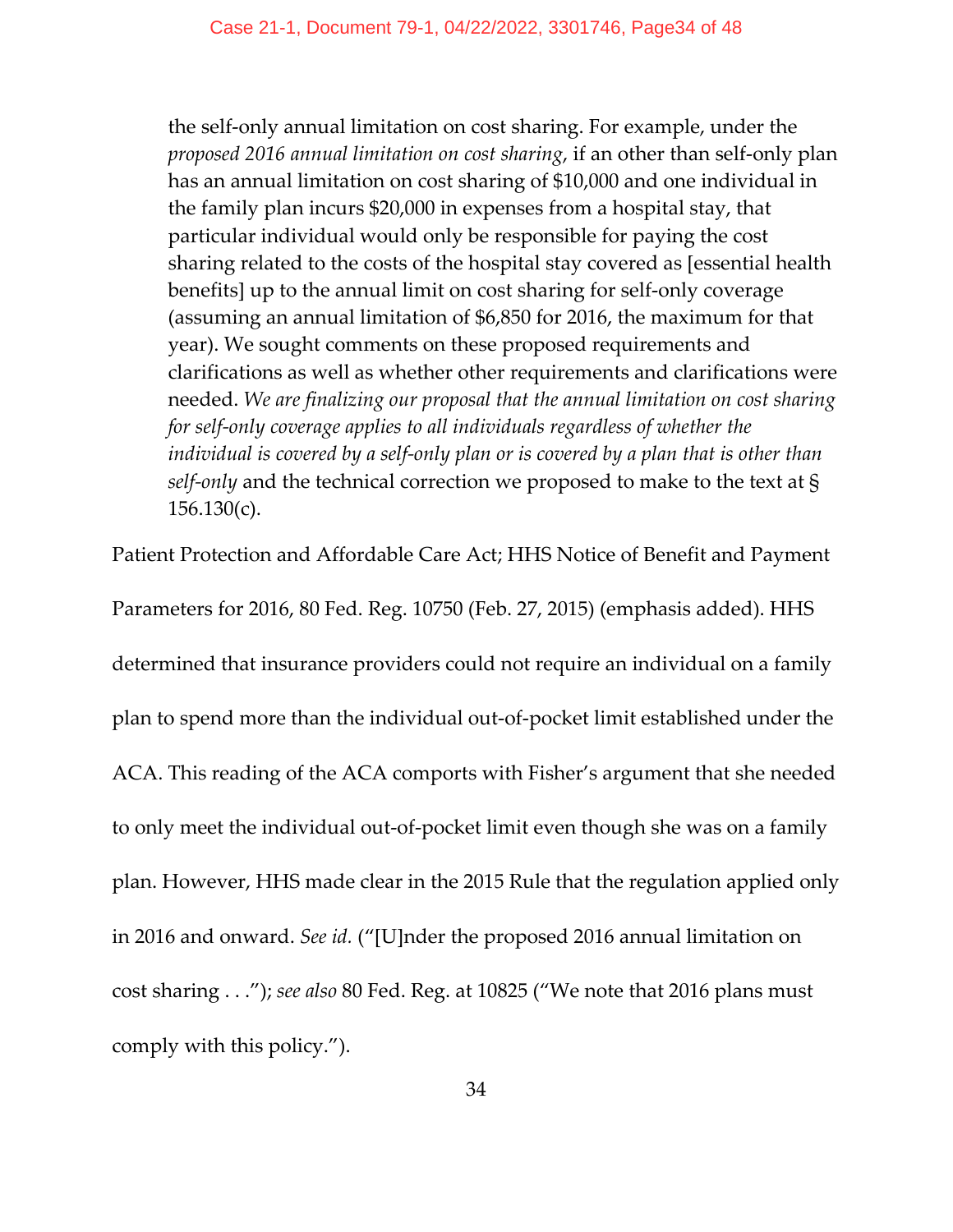The question, then, is whether the 2015 Rule can be applied retroactively to Fisher's 2014 and 2015 health insurance plans. To determine that, we must answer whether the 2015 Rule is a legislative or interpretive rule. Whether a rule is legislative or interpretive implicates whether the rule can be given retroactive effect. "The distinction between legislative and interpretive rules derives from the Administrative Procedure Act." *Sweet v. Sheahan*, 235 F.3d 80, 90 (2d Cir. 2000). Generally speaking, "[r]etroactivity is not favored in the law." *City of New York v. Permanent Mission of India to the United Nations*, 618 F.3d 172, 192 (2d Cir. 2010) (quoting *Sweet*, 235 F.3d at 89). This is because retroactivity creates unfairness by upending "legitimate expectations and upset[ting] settled transactions." *Rock of Ages Corp. v. Sec'y of Lab.*, 170 F.3d 148, 158 (2d Cir. 1999); *see also Barenboim v. Starbucks Corp.*, 698 F.3d 104, 113 (2d Cir. 2012) (suggesting that a regulation would "raise a retroactivity concern" where it "attach[ed] new penalties or other legal consequences to actions preceding [its] promulgation"). However, these reasons do not apply with the same force to interpretive rules, which merely explain the meaning of an ambiguous statute. *Blake v. Carbone*, 489 F.3d 88, 98–99 (2d Cir. 2007); *see also Barenboim*, 698 F.3d at 113 (suggesting that a distinction exists between legislative and interpretive rules for purposes of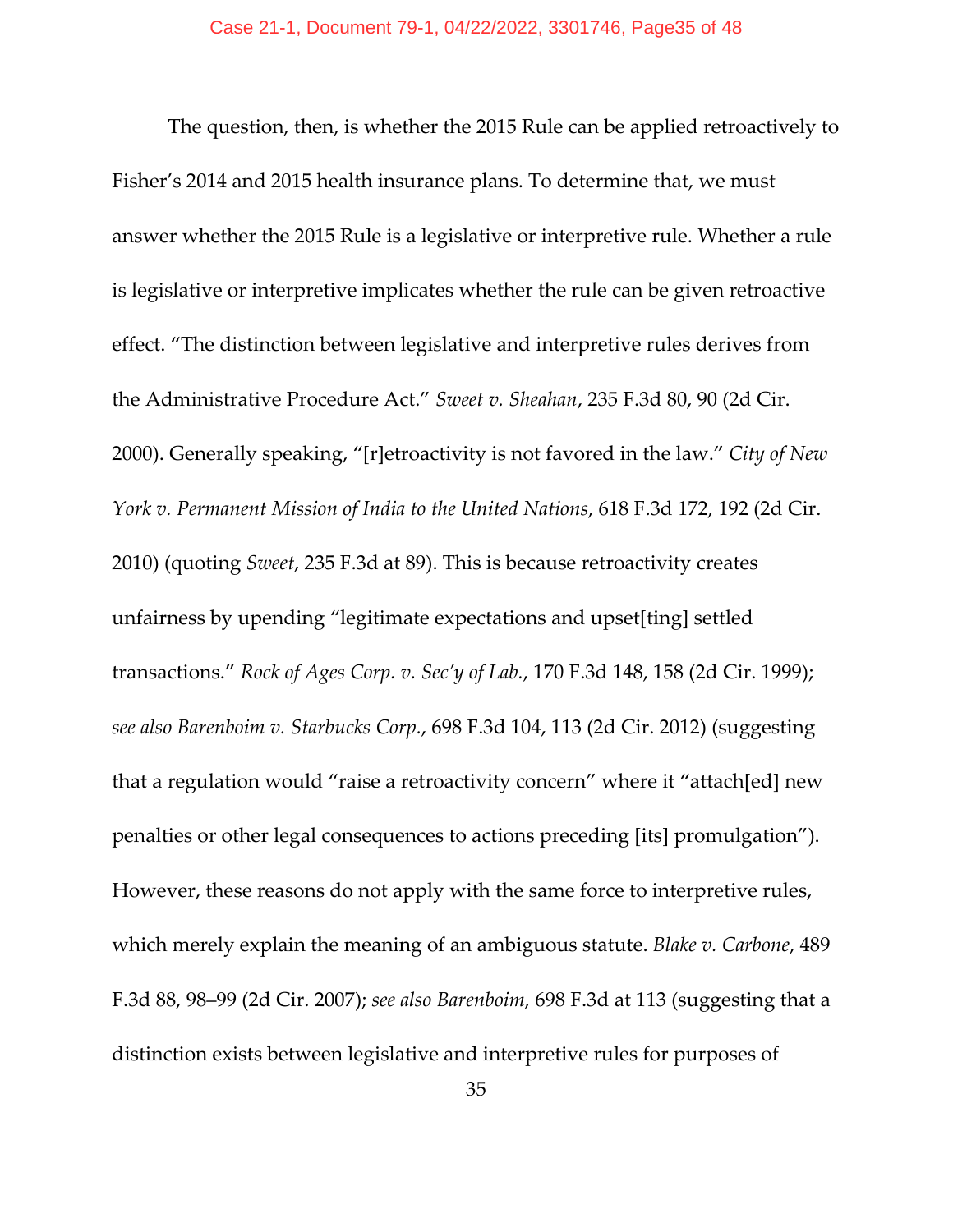#### Case 21-1, Document 79-1, 04/22/2022, 3301746, Page36 of 48

retroactivity because an interpretive rule merely "clarif[ies] the meaning of an ambiguous statute").

A legislative rule "'grants rights, imposes obligations, or produces other significant effects on private interests,'" while an interpretive rule is an agency's "'intended course of action, its tentative view of the meaning of a particular statutory term, or internal house-keeping measures organizing agency activities.'" *White v. Shalala*, 7 F.3d 296, 303 (2d Cir. 1993) (quoting *Perales v. Sullivan*, 948 F.2d 1348, 1354 (2d Cir. 1991)). "The central question is essentially whether an agency is exercising its rule-making power to clarify an existing statute or regulation, or to create new law, rights, or duties in what amounts to a legislative act." *Id.*

We agree with the district court that the 2015 Rule is legislative and should not apply retroactively. The 2015 Rule "change[d] the law." *Blake*, 489 F.3d at 98. The Act is silent on whether the family out-of-pocket limit or individual out-ofpocket limit should apply to an individual covered by a family plan. *See* 42 U.S.C. § 18022(c)(1)(B). "The extent and nature of the ambiguities" in the ACA on this topic suggest "that the statute itself does not create [embedded cost-sharing requirements] and reinforce the conclusion that the [2015 Rule is] legislative."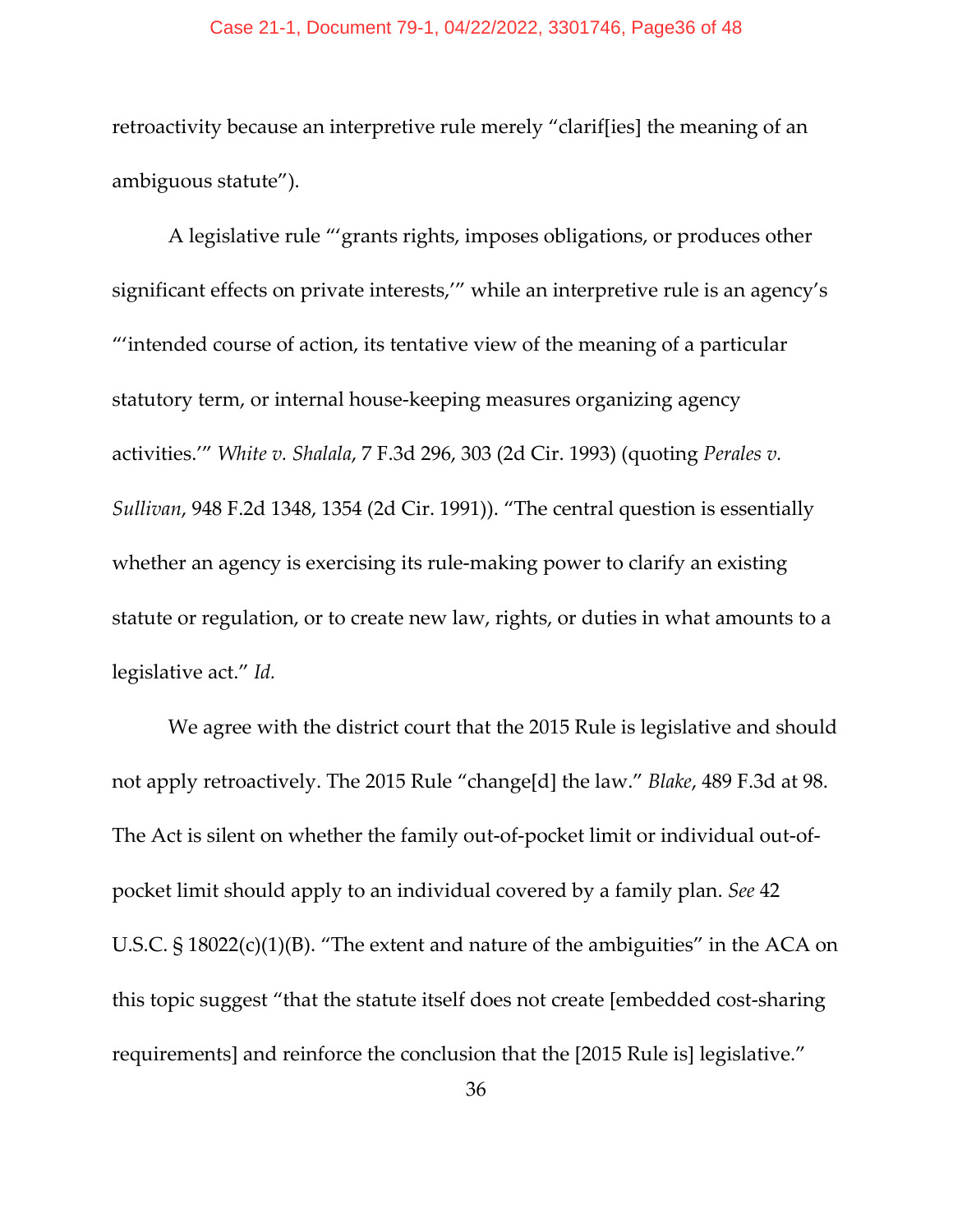*Sweet*, 235 F.3d at 92; *see also Chamber of Com. v. OSHA*, 636 F.2d 464, 469 (D.C.

Cir. 1980) ("Congress has not legislated and indicated its will on th[is] question . . . therefore the Administration must have done more than exercise its power to fill up the details." (internal quotation marks omitted)). It follows, then, that before the 2015 Rule was issued, insurers regularly required individuals on family plans to meet the family out-of-pocket limit. *See* 80 Fed. Reg. at 10,824–25 (acknowledging that this "clarification" would effectively alter the types of health insurance policies that insurers are permitted to offer). Furthermore, before the 2015 Rule was promulgated, no federal agency or court read the Act's cost-sharing provision to require embedded cost-sharing.

Additionally, the actions of HHS and other agencies demonstrate that the 2015 Rule was legislative. First, the rule was enacted through the notice-andcomment process. *Compare* Patient Protection & Affordable Care Act; HHS Notice of Benefits & Payment Parameters for 2016, 79 Fed. Reg. 70,674, 70,723 (Nov. 26, 2014), *with* 80 Fed. Reg. at 10,824 ("We sought comments on these proposed requirements and clarifications as well as whether other requirements and clarifications were needed."). The notice-and-comment process is typically reserved for legislative rules. *See Gonnella v. United States Sec. & Exch. Comm'n*,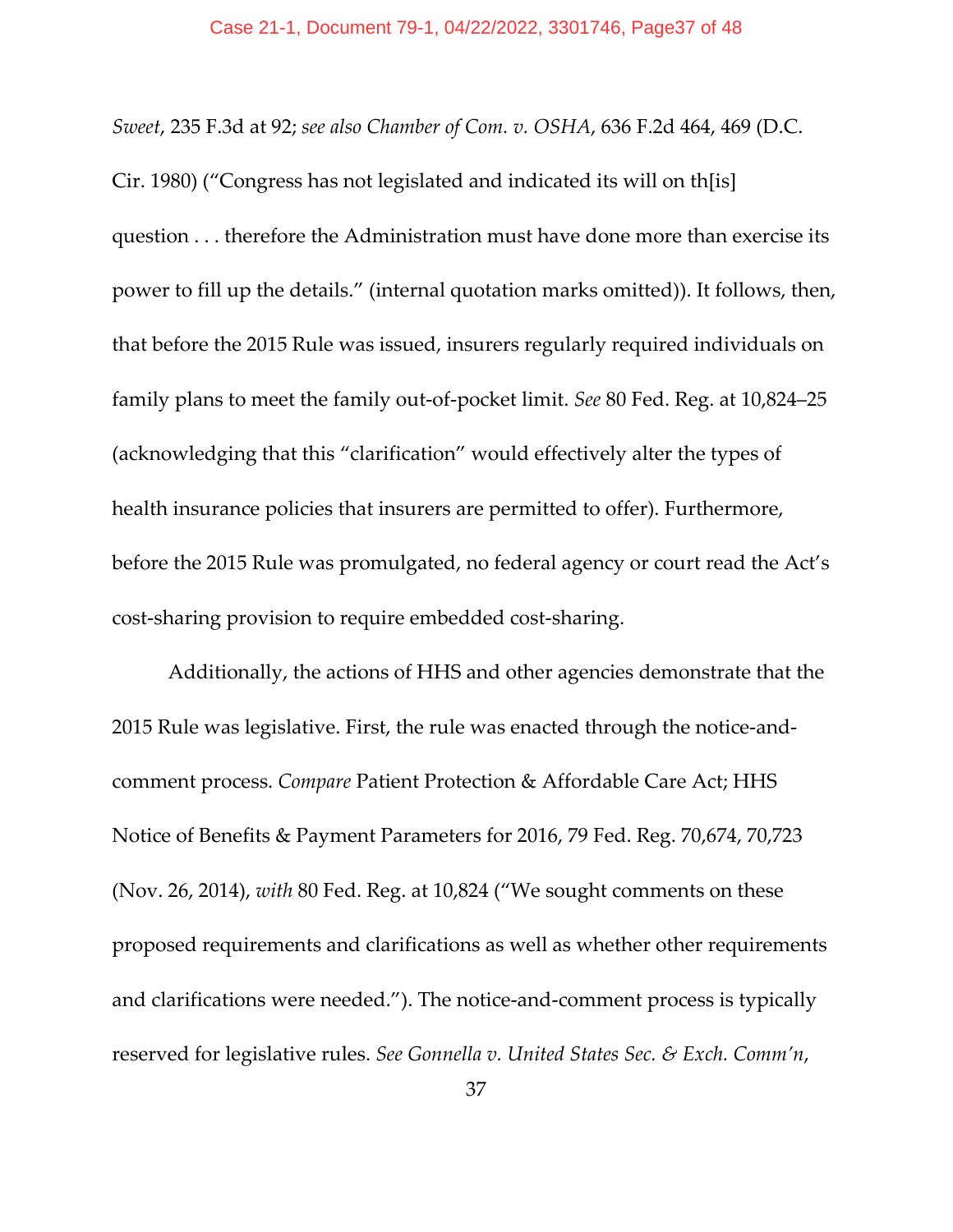954 F.3d 536, 546-47 (2d Cir. 2020) ("Such 'legislative rules,' which must go through Notice and Comment procedures, have 'legal effect.'") (quoting *Sweet*, 235 F.3d at 91)); *Sweet*, 235 F.3d at 93 ("Had the agencies been engaged in interpretive rulemaking, they would have been exempt from the notice-andcomment provisions.").

Second, HHS indicated that the rule should be enforced only prospectively. *See* 80 Fed. Reg. at 10,825 ("We note that 2016 plans must comply with this policy."). Providing that the rule should only be enforced prospectively indicates that the 2015 Rule changes the existing legal landscape and requires a phase-in period to allow market participants time to reorient their relationships. *Cf. Sweet*, 235 F.3d at 92 (acknowledging that when Congress requires a delay between the time regulations are promulgated and when they become effective, it is because Congress "anticipate[s] that the agenc[y] w[ill] institute new legal obligations—that the agenc[y] w[ill] engage in legislative rulemaking"). If the agencies believed that the text of the ACA required the 2015 Rule's interpretation, they likely would have said so. Instead, the agencies explicitly chose to defer the rule's implementation, which suggests the agencies did not believe the ACA's operation rested on the 2015 Rule's interpretation. As the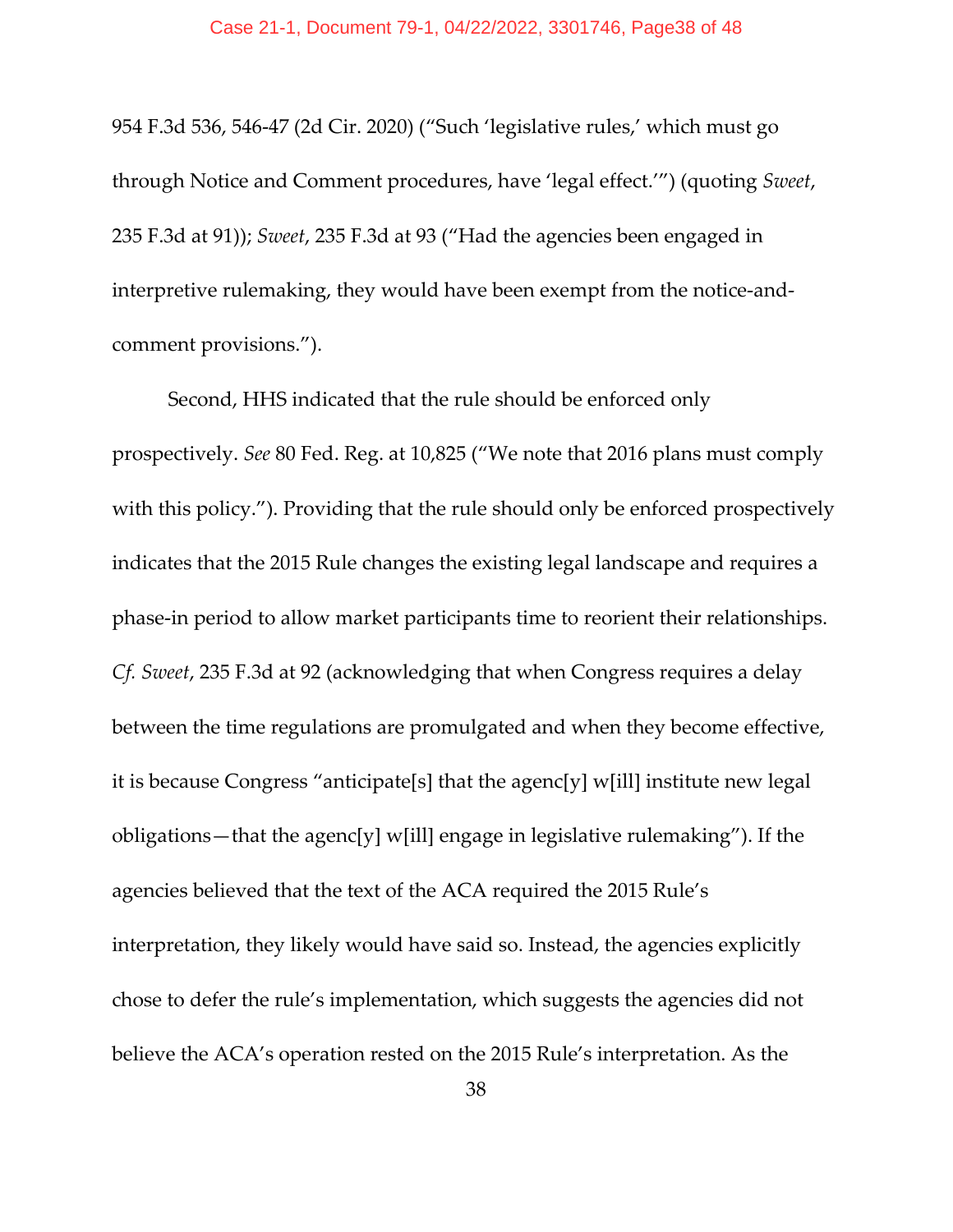district court (Woods, *J.*) determined: "The 2015 Rule says that pre-2016 plans need *not* comply with its interpretation. But Fisher argues that aggrieved consumers were permitted to sue based on the same interpretation. That is an odd result. If the Departments intended to open the door to private lawsuits based on their interpretation, they probably would have said something to that effect. But they did not. Indeed, Fisher has pointed to nothing in the 2015 Rule or elsewhere to support her interpretation." *Fisher II*, 478 F. Supp. 3d at 498-99 (emphasis in original).

Fisher argues that the 2015 Rule itself declares it was a "clarification" so it must be interpretive. We regularly defer to an agency's views on whether its rules are legislative or interpretive. *See Huberman v. Perales*, 884 F.2d 62, 67 (2d Cir. 1989) ("It is of course true that courts should give weight to an agency's interpretation of the statutes it administers."). But we are not obligated to abide by an agency's classification of its rule. *See*, *e.g.*, *id.* at 68 ("We need not defer to the Secretary's interpretation, therefore, as the conclusions we reach tilt us strongly in the other direction.").

For the foregoing reasons, we conclude the 2015 Rule is legislative and therefore does not apply retroactively. In this case, that means the out-of-pocket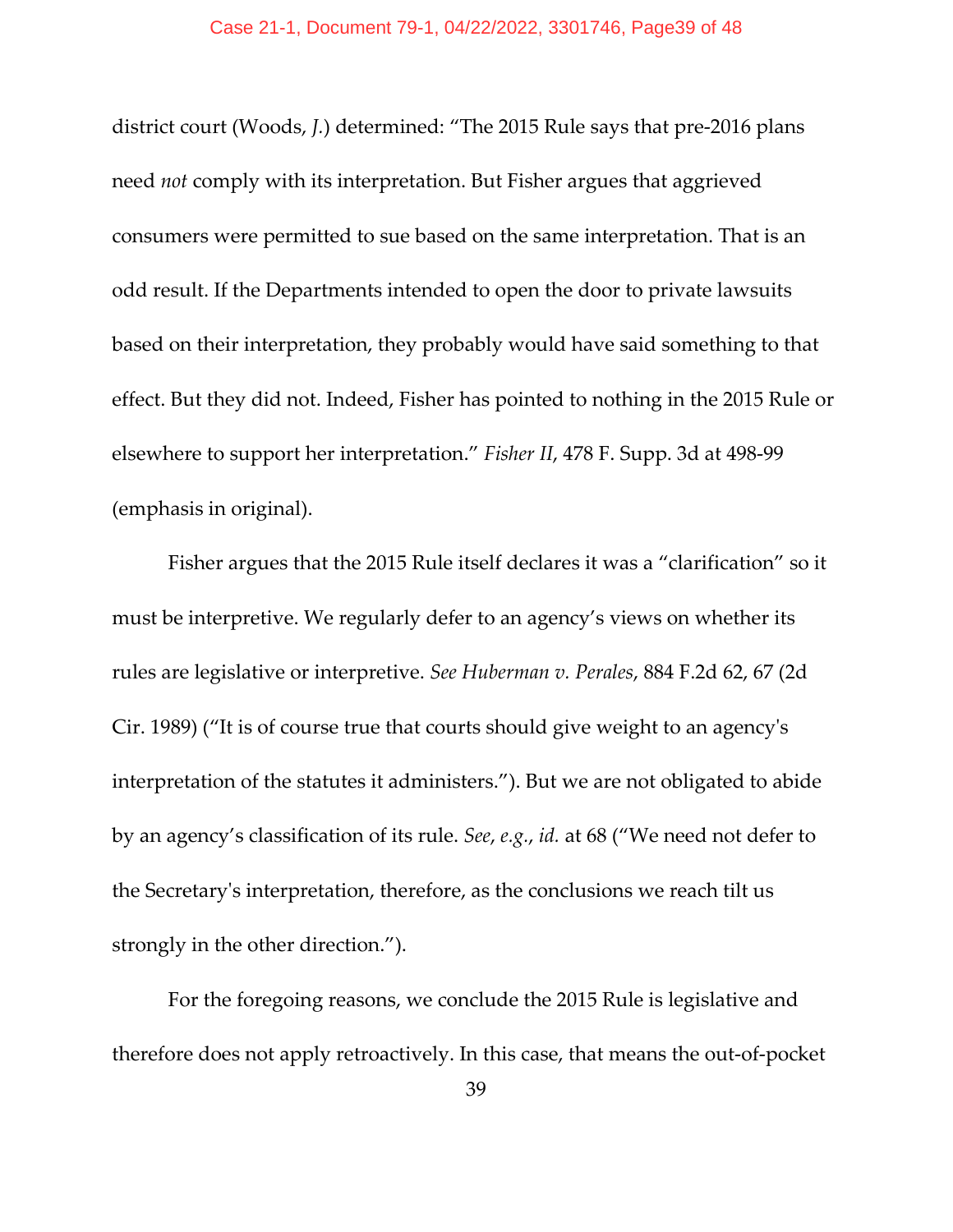limit for plans in effect before 2016 should be governed by the terms of the

policy, not the 2015 Rule. Part IV.4 of the 2014 health insurance plan (the "2014

Policy") provides:

When You have met Your In-Network Out-of-Pocket Limit in payment of In-Network Deductibles, Copayments, and Coinsurance for a Plan Year in the Schedule of Benefits in section XIV of this Certificate, We will provide coverage for 100% of the Allowed Amount for Covered in-network Services for the remainder of that Plan Year. If other than Individual coverage applies, when members of the same family covered under this Certificate have collectively met the family In-Network Out-of-Pocket Limit in payment of In-Network Deductibles, Copayments and Coinsurance for a Plan Year in the Schedule of Benefits, We will provide coverage for 100% of the Allowed Amount for the rest of that Plan Year.[7](#page-39-0)

No. 20-3148, App'x at 305. A straightforward reading of the 2014 Policy indicates

that the family out-of-pocket limit applies to an individual on a family plan.<sup>[8](#page-39-1)</sup> The

third sentence of Section IV.4 of the 2014 Policy provides specifically that "[i]f

other than individual coverage"—that is, family coverage—"applies," the out-of-

pocket limit is met when the family limit is "collectively" satisfied by the family's

medical expenses. There is no dispute that Fisher, the spouse of a D&S partner,

<span id="page-39-0"></span><sup>7</sup> Similar language is present in the 2015 health insurance plan ("2015 Policy"), so our analysis applies to both plans. No. 20-3804, App'x at 47.

<span id="page-39-1"></span><sup>8</sup> Fisher does not contest this reading of the 2014 Policy or 2015 Policy on appeal.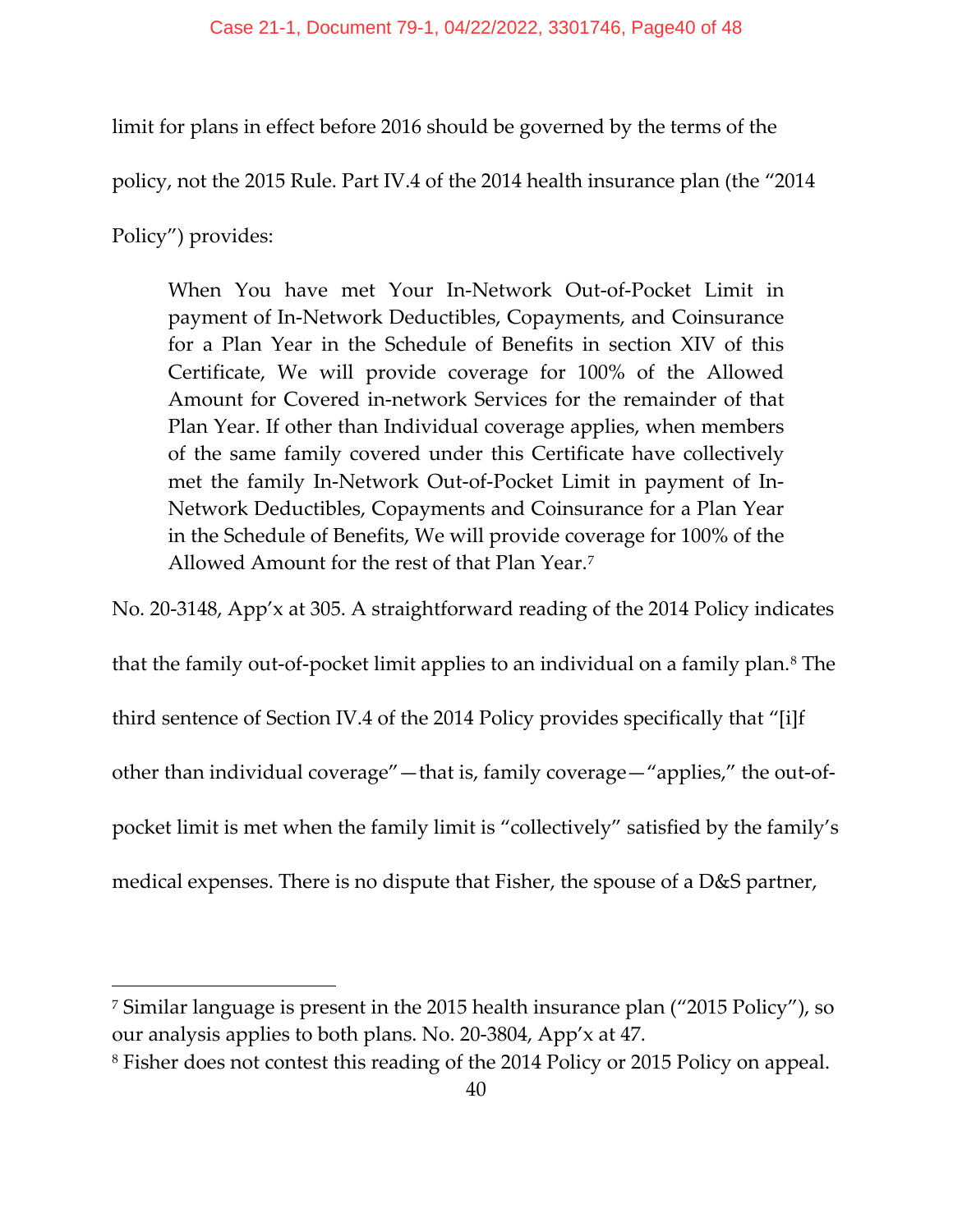#### Case 21-1, Document 79-1, 04/22/2022, 3301746, Page41 of 48

was covered as a family member by the 2014 Policy. Therefore, the family out-ofpocket limit applies to Fisher's reimbursement requests. *See Lockheed Martin Corp. v. Retail Holdings, N.V.*, 639 F.3d 63, 69 (2d Cir. 2011) ("When an agreement is unambiguous on its face, it must be enforced according to the plain meaning of its terms.").

Fisher's arguments regarding the out-of-pocket limit are unpersuasive. First, Fisher argues that it was error for the district court (Sullivan, *J.*) to consider whether the 2015 Rule should apply retroactively because Fisher asserts rights under the ACA, not any administrative action. Putting aside the fact that Fisher raised the 2015 Rule below in the first instance, it is clearly not error for a federal court to consider the agency interpretation of a statute it administers in order to determine how to apply the statute. *See Chevron, U.S.A., Inc. v. Nat. Res. Def. Council, Inc.*, 467 U.S. 837, 844 (1984) ("We have long recognized that considerable weight should be accorded to an executive department's construction of a statutory scheme it is entrusted to administer.").

Second, Fisher argues that the text, structure, and legislative history of the ACA demonstrate that the individual out-of-pocket limit applies to individuals enrolled in a family plan. On the text, she argues that Section  $18022(c)(1)(A)$ ,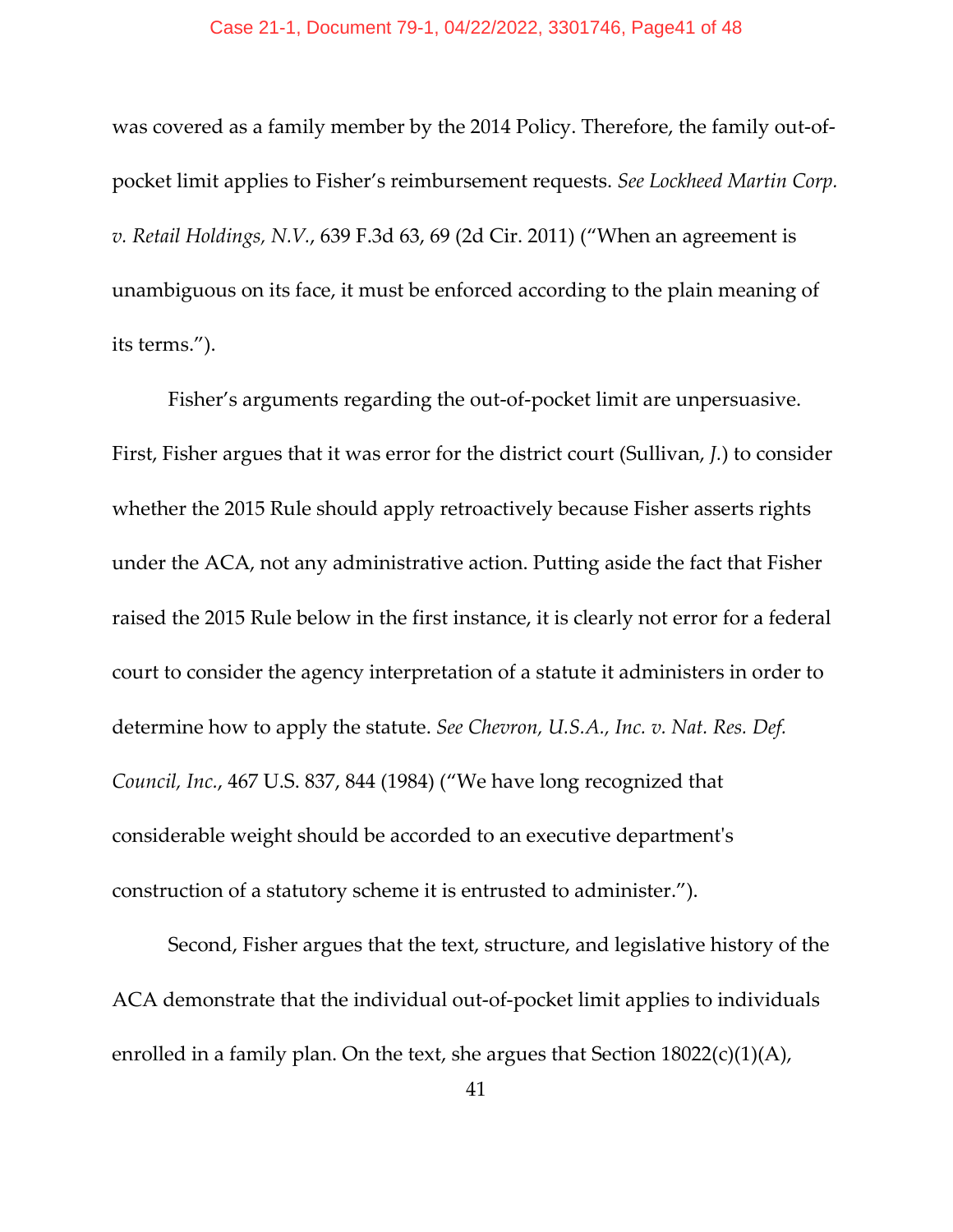which states that "[t]he cost-sharing incurred under a health plan with respect to self-only coverage or coverage other than self-only coverage for a plan year beginning in 2014 shall not exceed the dollar amounts in effect under section  $223(c)(2)(A)(ii)$  of title 26 for self-only and family coverage, respectively, for taxable years beginning in 2014," implies that Congress intended that the out-ofpocket limit for an individual should not exceed either of the amounts set forth in 26 U.S.C. § 223(c). Section 223(c) sets forth the out-of-pocket limits for individuals on self-only coverage (\$5,000) and family coverage (twice the selfonly coverage amount)[.9](#page-41-0) Fisher places too much emphasis on the use of "amounts" rather than "amount" in Section 18022(c). An equally, if not more likely, interpretation would be that the word "respectively" indicates that the plural "amounts" refers to the thresholds established for individuals on self-only plans versus family plans, meaning that the out-of-pocket limit for those on selfonly coverage should not exceed the limit for individuals on self-only coverage in Section 223(c) and that individuals on family plans should not exceed the

<span id="page-41-0"></span><sup>9</sup> These amounts are indexed to the rate of medical inflation. *See* 42 U.S.C. §  $18022(c)(4)$ .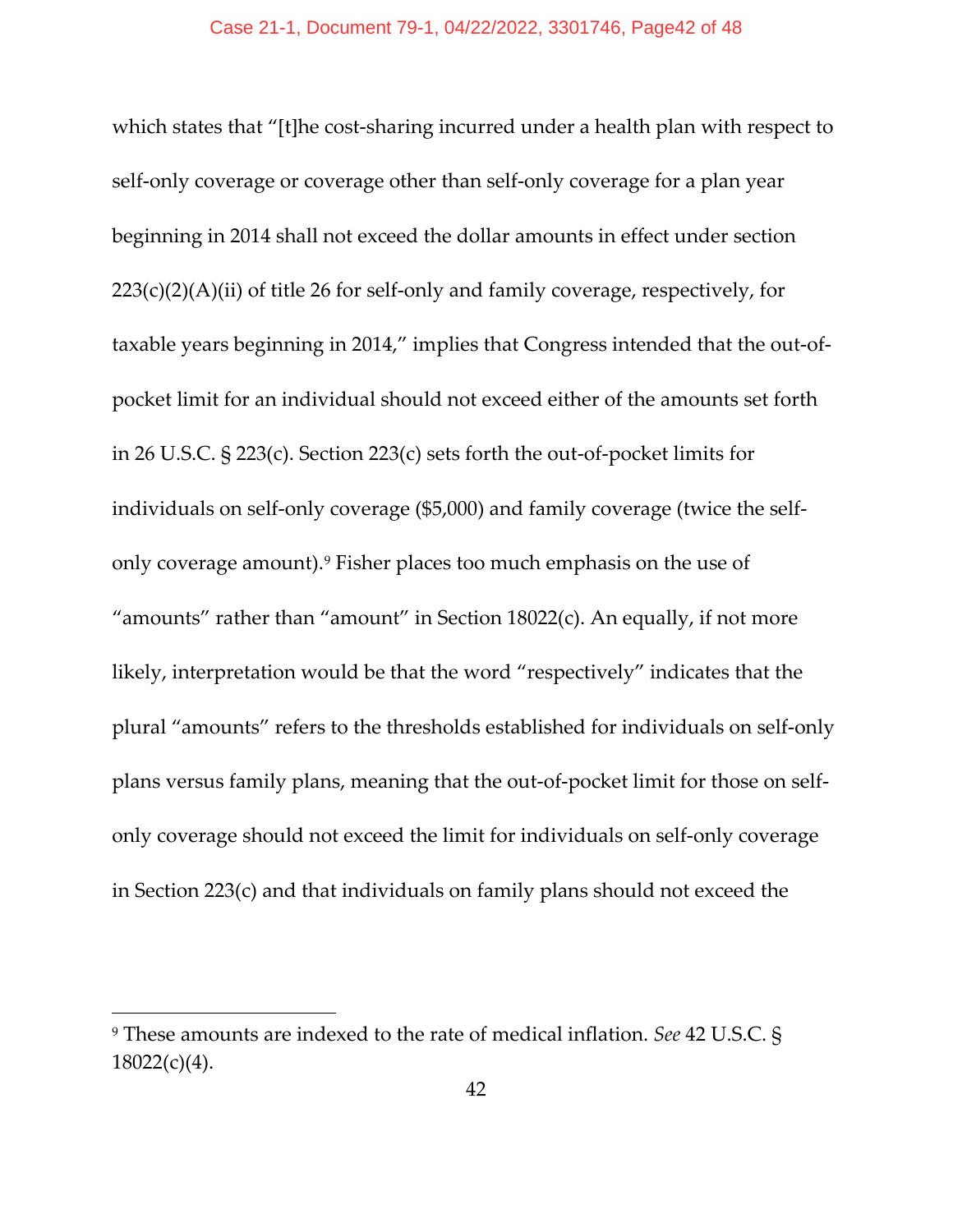#### Case 21-1, Document 79-1, 04/22/2022, 3301746, Page43 of 48

limits for family coverage in Section 223(c). In any event, the ACA is ambiguous on this point as discussed above. *See* Majority Op. at 33.

On the structure and purpose of the ACA, Fisher argues that the ACA extends greater insurance benefits to families so Section 18022(c) must do the same. But Section 18022(c) already provides greater insurance benefits to families by placing a statutory cap on family out-of-pocket limits. 42 U.S.C. §  $18022(c)(1)(A)$  ("The cost-sharing incurred under a health plan with respect to self-only coverage or coverage other than self-only coverage for a plan year beginning in 2014 shall not exceed the dollar amounts in effect . . . ."). This section fulfills the ACA's purpose of extending greater insurance benefits to families without clearly indicating that the individual out-of-pocket limit should apply to an individual on a family plan.

For the foregoing reasons, we affirm the district court's holding that the ACA does not provide that the annual limitation on cost sharing for self-only coverage applies to all individuals regardless of whether the individual is covered under a self-only plan or is covered by an individual or family plan for plans in effect prior to 2016.

## **V. Cost Differential Under the Affordable Care Act**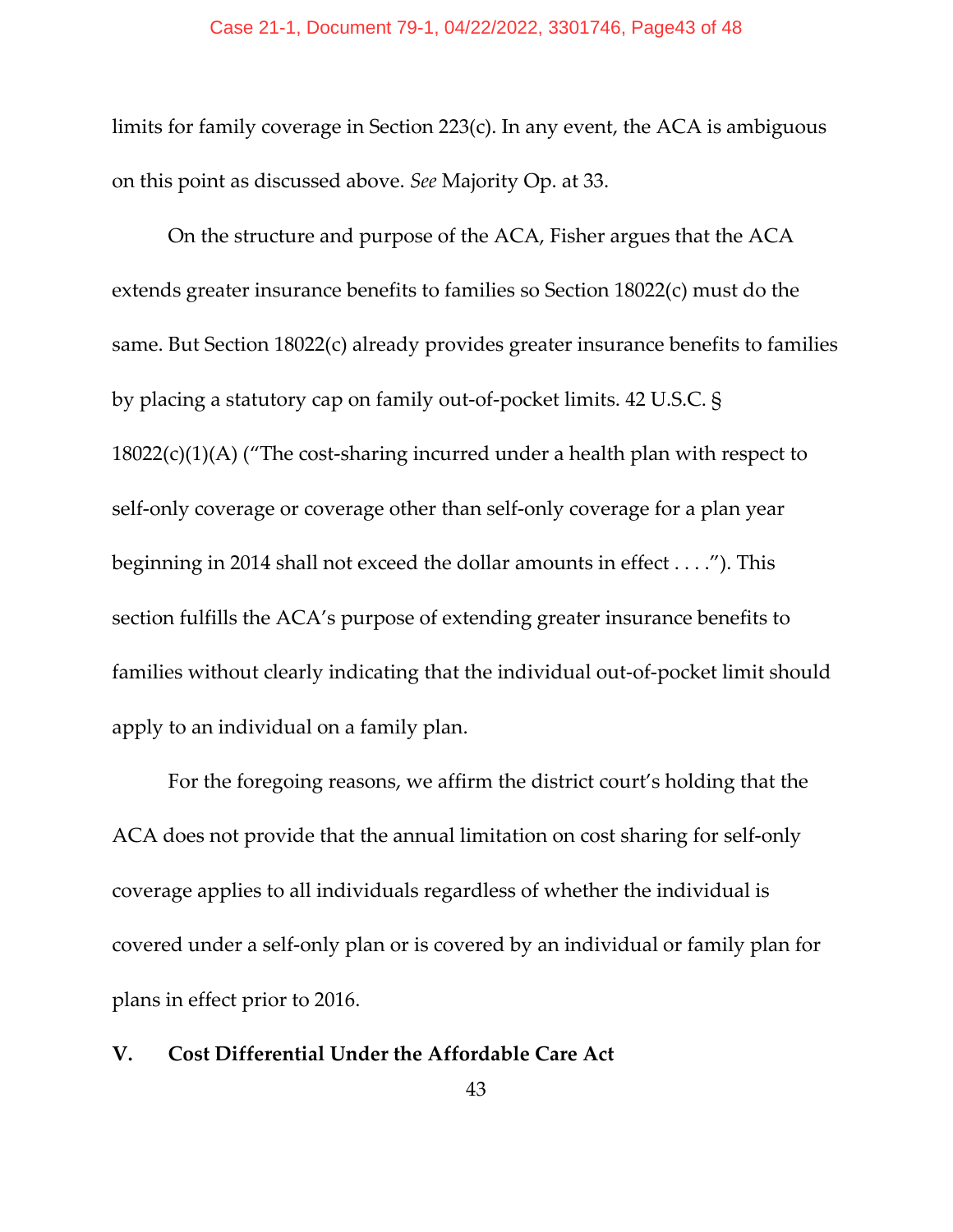Fisher also argued that the Choose Generic cost differential ("Cost Differential") should count toward her out-of-pocket limit in her claims regarding the 2014 and 2015 plans.[10](#page-43-0) In *Fisher I*, the court (Woods, *J.*) held that Aetna's decision that the Cost Differential did not count toward Fisher's out-ofpocket limit was not arbitrary and capricious. *Fisher I*, 2020 WL 2792994, at \*13. Fisher then argued in her motion for summary judgment that the ACA requires cost-sharing provisions, such as the Cost Differential, to count toward her out-ofpocket limit. The district court (Woods, *J.*) again rejected this argument in *Fisher II*, holding that Fisher's EffexorXR was "not a covered service." *Fisher II*, 478 F. Supp. 3d at 499.

On appeal, Fisher argues that under the ACA, the Cost Differential must count toward her out-of-pocket-limit. She argues the Cost Differential is "costsharing" under the terms of the Act and that EffexorXR was a covered service.

Aetna responds that the Cost Differential was not a "covered service" under the health insurance plans, and, besides, Fisher did not exhaust her out-of-

<span id="page-43-0"></span><sup>10</sup> In *Fisher III*, the district court (Sullivan, *J.*) did not reach this issue because it found that Fisher did not meet her out-of-pocket limit. *Fisher III*, 2019 U.S. Dist. LEXIS 233798, at \*20.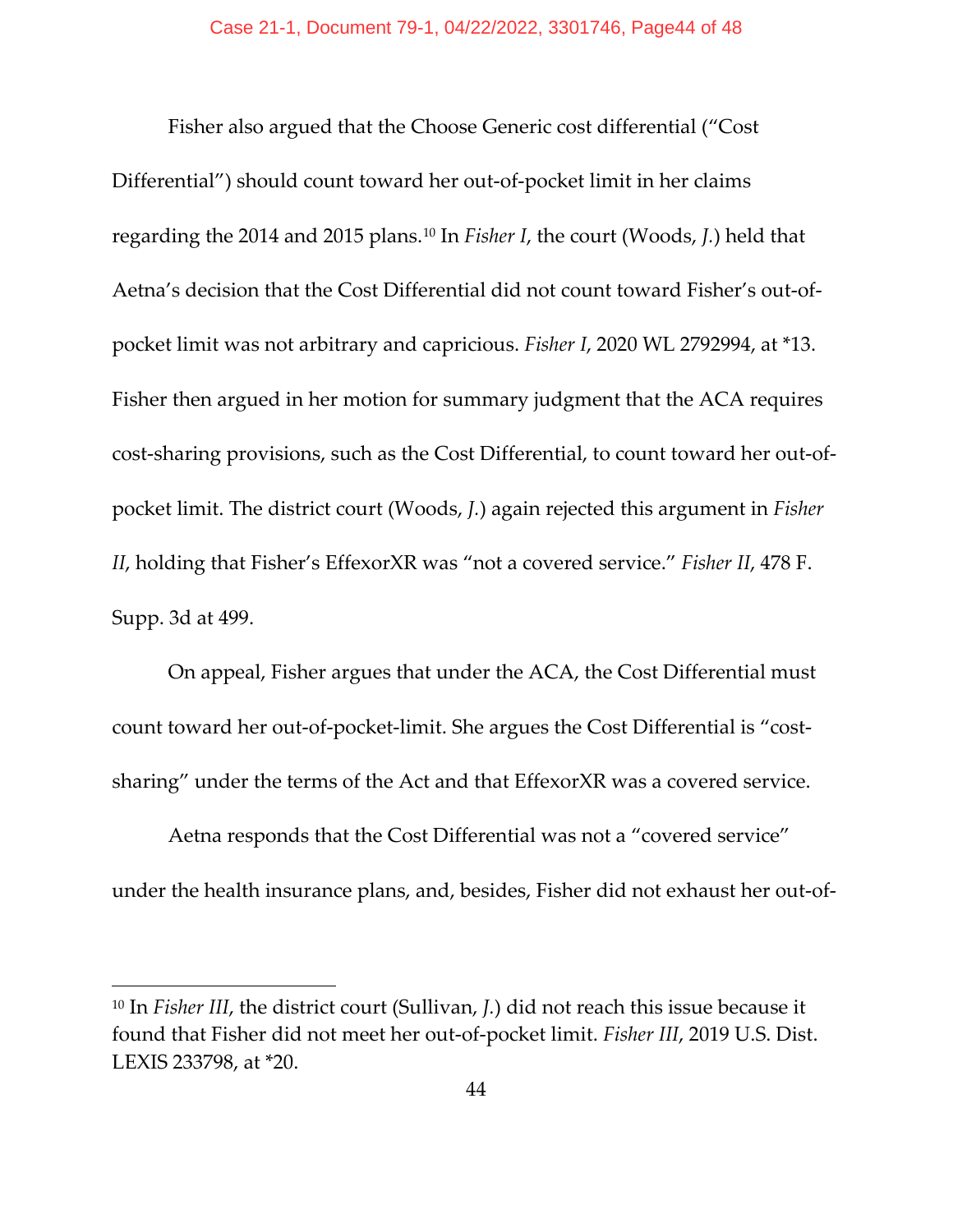pocket limit for 2014. As for the 2015 plan, Aetna argues that Fisher waived this argument because she never presented this argument to Aetna in her 2015 administrative appeal.

The Choose Generic clause of the 2014 Policy and 2015 Policy states: "An

additional charge may apply when a Prescription Drug on a higher tier is

dispensed at Your or Your Provider's request, when a chemically equivalent

Prescription Drug is available on a lower tier unless We approve coverage at the

higher tier. You will have to pay the difference between the cost of the

Prescription Drug on the higher tier and the cost of the Prescription Drug on the

lower tier." No. 21-1, App'x at [11](#page-44-0)6 (emphasis added).<sup>11</sup>

The ACA states:

## **(3) Cost-sharing**. In this title—

## **(A) In general**

The term 'cost-sharing' includes—

(i) deductibles, coinsurance, copayments, or similar charges; and (ii) any other expenditure required of an insured individual which is a qualified medical expense (within the meaning of section 223(d)(2) of Title 26) with respect to essential health benefits covered under the plan.

## **(B) Exceptions**

Such term does not include premiums, balance billing amounts for nonnetwork providers, or spending for non-covered services.

<span id="page-44-0"></span><sup>&</sup>lt;sup>11</sup> The 2015 health insurance plan has an equivalent Choose Generic clause.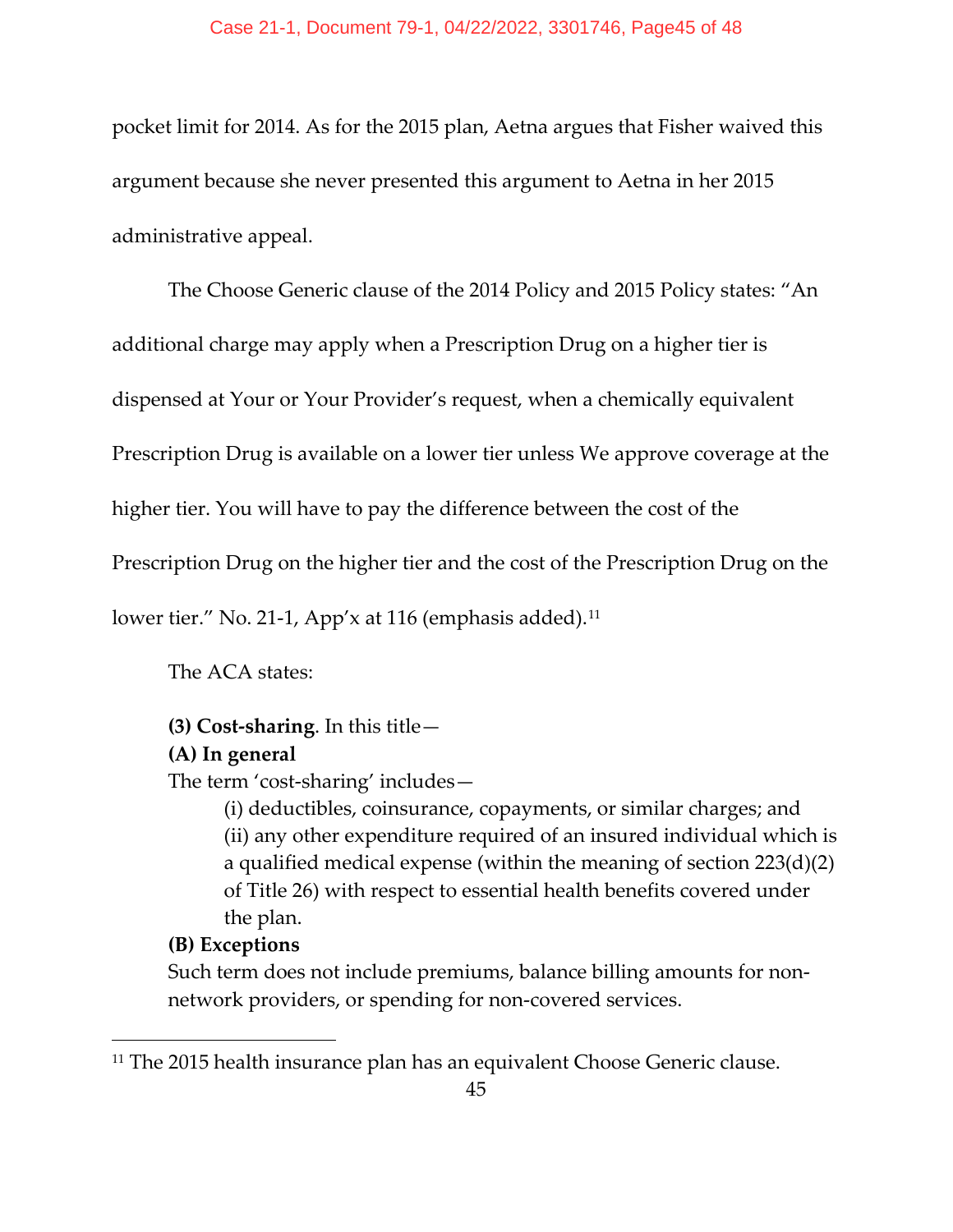#### 42 U.S.C. § 18022(c)(3).

The issue is whether the Cost Differential falls under the exception to Section § 18022(c)(3)(B) "as spending for non-covered services." We hold that under the terms of the 2014 and 2015 Policy and the ACA, the Cost Differential does not count toward Fisher's out-of-pocket limit.

To qualify as a "Covered Service[]" under the 2014 or 2015 Policy, the service must be "medically necessary." No. 20-3804, App'x at 41. A service is "medically necessary" if, among other things, (1) it is "not primarily for the convenience of You, Your family, or Your Provider," and (2) it is "not more costly than an alternative service or sequence of services, that is at least as likely to produce equivalent therapeutic or diagnostic results." No. 20-3804, App'x at 46.

Aetna directly communicated to Dunnegan that Fisher could seek a medical-necessity waiver of the Choose Generic provision which would allow Aetna to cover the EffexorXR and only charge Fisher for the copay. No. 20-3148, App'x at 394-95, 414. However, Fisher "never sought a medical-necessity waiver." *Fisher I*, 2020 WL 2792994, at \*13. Dunnegan faxed Dr. Rosenfeld on August 19, 2014, requesting he call Aetna and discuss whether they could pay for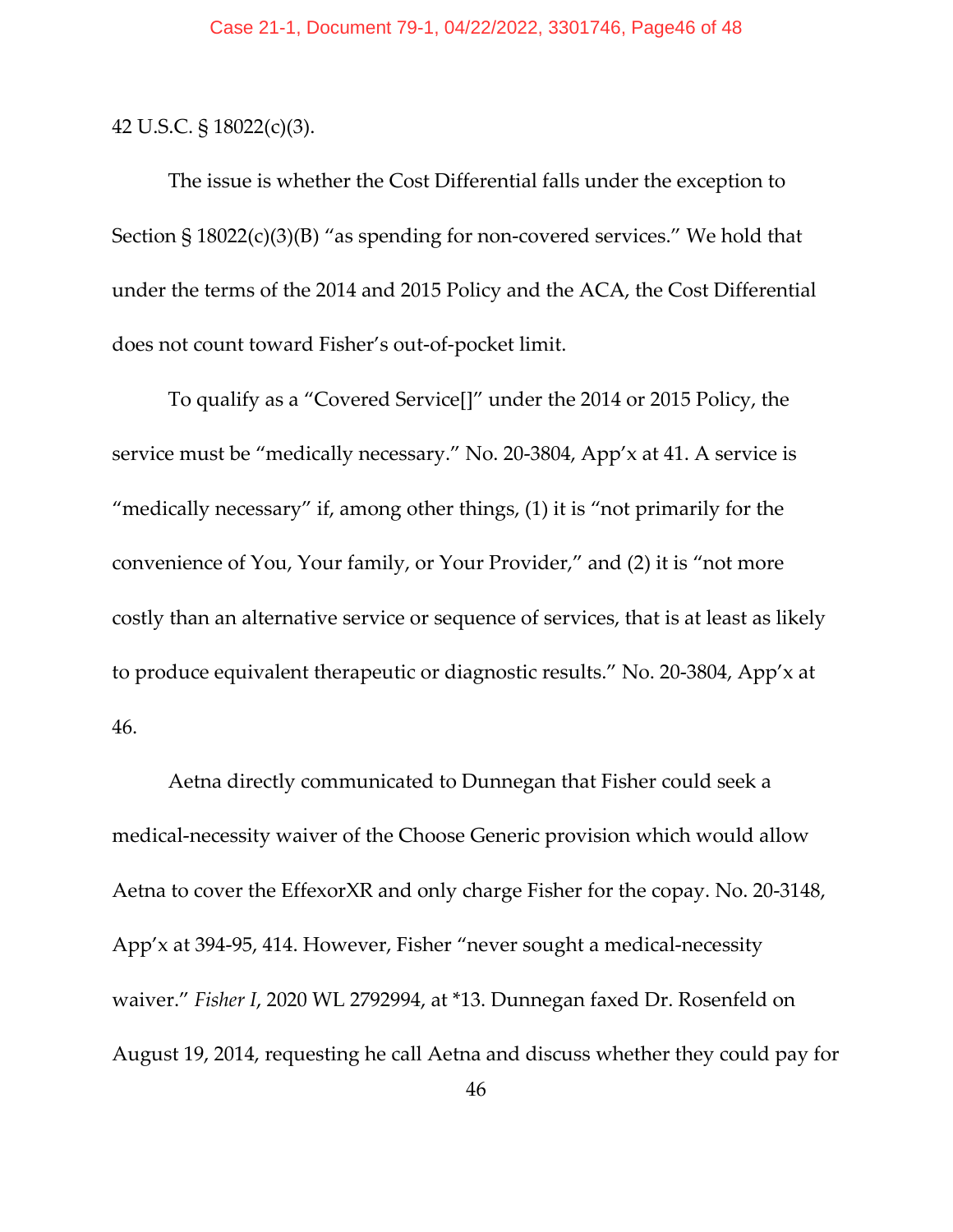EffexorXR. But on August 21, Dunnegan changed his mind and directed Dr. Rosenfeld not to request a waiver. As the district court (Woods, *J.*) concluded, "[t]hat decision is explicable only by reference to Dunnegan's interest in converting an administrative hassle into a potentially lucrative class-action lawsuit, with his [w]ife as lead plaintiff and his firm as plaintiff's counsel." *Fisher I*, 2020 WL 2792994, at \*13.

Here, Fisher repeats the same argument she made below that her EffexorXR prescription was a covered service because Dr. Rosenfeld, in a sworn statement, stated that EffexorXR was medically necessary for Fisher. However, Dr. Rosenfeld "did not certify EffexorXR was medically necessary in the relevant sense; that is, he did not certify that EffexorXR was medically necessary relative to the venlafaxine." *Fisher I*, 2020 WL 2792994, at \*12. Because Fisher failed to apply for and obtain a medical-necessity waiver, EffexorXR could not be considered medically necessary and therefore, could not qualify as a "covered service" under the policy. Accordingly, the Cost Differential falls under the exceptions to cost-sharing in Section 18022(c)(3)(B) and does not count toward Fisher's out-of-pocket limit.